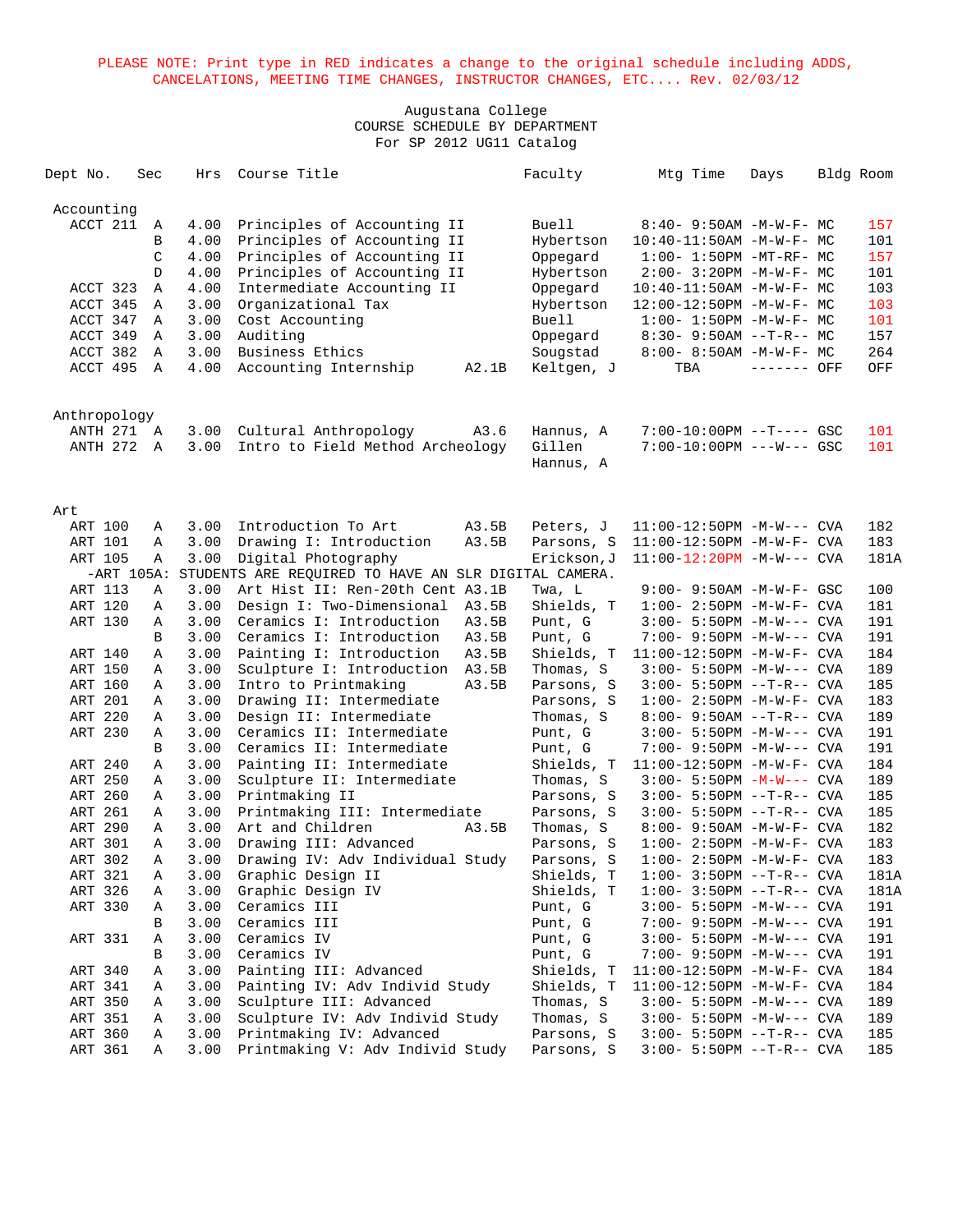| Dept No.          | Sec         | Hrs  | Course Title                      | Faculty             | Mtg Time                             | Days | Bldg Room |     |
|-------------------|-------------|------|-----------------------------------|---------------------|--------------------------------------|------|-----------|-----|
| Athletic Training |             |      |                                   |                     |                                      |      |           |     |
| AT 201            | Α           | 2.00 | Athletic Training Experience II   | Wells, B            | $2:00 - 2:50PM -M-W---$ ELMN         |      |           | 147 |
| AT 315            | Α           | 2.00 | Administration in Athl Training   | Gerry, B            | $11:00-11:50AM$ --T-R-- ELMN         |      |           | 230 |
| AT 355            | Α           | 2.00 | Cur Trends Athl Training<br>A2.1B | Gerry, B            | $1:00 - 1:50PM -T-R-- ELMN$          |      |           | 230 |
| AT 371            | Α           | 3.00 | Rehab Techniques Athletic Trng    | Gerry, B            | $1:00-1:50PM -M-W-F-ELMN$            |      |           | 230 |
| AT 451            | Α           | 2.00 | Athletic Training Experience V    | Boehnke, A          | $1:00 - 1:50PM -T-R-- ELMN$          |      |           | 147 |
|                   |             |      |                                   |                     |                                      |      |           |     |
| Biology           |             |      |                                   |                     |                                      |      |           |     |
| BIOL 110 A        |             | 4.00 | Biology & Human Concerns<br>A3.2  | Spencer, C          | $2:00 - 2:50PM -M-W-F - GSC$         |      |           | 101 |
|                   |             |      |                                   | Miles, C            |                                      |      |           |     |
|                   |             |      |                                   | Miles, C            | $2:00 - 3:50PM$ --T---- GSC          |      |           | 161 |
|                   | B           | 4.00 | Biology & Human Concerns<br>A3.2  | Spencer, C          | 2:00- 2:50PM -M-W-F- GSC             |      |           | 101 |
|                   |             |      |                                   | Miles, C            |                                      |      |           |     |
|                   |             |      |                                   | Spencer, C          | 8:00- 9:50AM --T---- GSC             |      |           | 161 |
| BIOL 121 A1       |             |      | 4.00 Biological Principles II     | Matzner, S          | $11:00-11:50AM$ -M-W-F- GSC          |      |           | 101 |
|                   |             |      |                                   | Hall, C             |                                      |      |           |     |
|                   |             |      |                                   | Matzner, S          | $11:30 - 2:20PM -T--- GSC$           |      |           | 153 |
|                   | A2          | 4.00 | Biological Principles II          | Matzner, S          | 11:00-11:50AM -M-W-F- GSC            |      |           | 101 |
|                   |             |      |                                   | Hall, C             |                                      |      |           |     |
|                   |             |      |                                   | Hall, C             | $3:00 - 5:50PM -T--- GSC$            |      |           | 169 |
|                   | A3          | 4.00 | Biological Principles II          | Matzner, S          | $11:00-11:50AM$ -M-W-F- GSC          |      |           | 101 |
|                   |             |      |                                   | Hall, C             |                                      |      |           |     |
|                   |             |      |                                   | Vogelmann           | $9:00-11:50AM$ ----R-- GSC           |      |           | 153 |
|                   | B1          | 4.00 | Biological Principles II          | Howard, D           | $1:00 - 1:50PM - M - W - F - GSC$    |      |           | 101 |
|                   |             |      |                                   | Matzner, S          |                                      |      |           |     |
|                   |             |      |                                   | Lewis, A            | $8:00-10:50AM$ --T---- GSC           |      |           | 153 |
|                   | B2          | 4.00 | Biological Principles II          | Howard, D           | $1:00 - 1:50PM -M-W-F - GSC$         |      |           | 101 |
|                   |             |      |                                   | Matzner, S          |                                      |      |           |     |
|                   |             |      |                                   | Howard, D           | $1:00-3:50PM$ ----R-- GSC            |      |           | 153 |
| BIOL 150          | A           | 4.00 | Human Anatomy                     | Vogelmann           | 8:00- 8:50AM -M-W-F- GSC             |      |           | 100 |
|                   |             |      |                                   | Vogelmann           | $2:00-3:50PM -M---GSC$               |      |           | 109 |
|                   | В           | 4.00 | Human Anatomy                     | Vogelmann           | 8:00- 8:50AM -M-W-F- GSC             |      |           | 100 |
|                   |             |      |                                   | Vogelmann           | $8:00 - 9:50AM -T---$ GSC            |      |           | 109 |
|                   | C           | 4.00 | Human Anatomy                     | Vogelmann           | 8:00- 8:50AM -M-W-F- GSC             |      |           | 100 |
|                   |             |      |                                   | Vogelmann           | 11:00-12:50PM --T---- GSC            |      |           | 109 |
|                   | $\mathbb D$ | 4.00 | Human Anatomy                     | Vogelmann           | 8:00- 8:50AM -M-W-F- GSC             |      |           | 100 |
|                   |             |      |                                   | Vogelmann           | $2:00 - 3:50PM -T--- GSC$            |      |           | 109 |
|                   | Ε           | 4.00 | Human Anatomy                     | Vogelmann           | 8:00- 8:50AM -M-W-F- GSC             |      |           | 100 |
|                   |             |      |                                   | Vogelmann           | $1:00 - 2:50PM$ ---W--- GSC          |      |           | 109 |
|                   | F           | 4.00 | Human Anatomy                     | Vogelmann           | 8:00- 8:50AM -M-W-F- GSC             |      |           | 100 |
|                   |             |      |                                   | Vogelmann           | $4:00 - 5:50PM$ ---W--- GSC          |      |           | 109 |
|                   | G           | 4.00 | Human Anatomy                     | Vogelmann           | $8:00 - 8:50AM - M - W - F - GSC$    |      |           | 100 |
|                   |             |      |                                   | Johnson, R          | $10:00-11:50PM$ ---W--- GSC          |      |           | 109 |
| BIOL 180          | A           | 4.00 | Intro Environmental Science A3.2  | Lewis, A            | $2:00 - 2:50PM - M - W - F - GSC$    |      |           | 169 |
|                   |             |      |                                   | Lewis, A            | $1:00-2:50PM$ ----R-- GSC            |      |           | 161 |
| BIOL 234 A        |             | 4.00 | Cell Biology                      | Vitiello            | 12:00-12:50PM -M-W-F- GSC            |      |           | 101 |
|                   |             |      |                                   | King, L             | $12:00 - 2:50PM -T--- GSC$           |      |           | 151 |
|                   | B           | 4.00 | Cell Biology                      |                     | Larson, Mk 12:00-12:50PM -M-W-F- GSC |      |           | 101 |
|                   |             |      |                                   | Vitiello<br>King, L |                                      |      |           |     |
|                   | C           |      |                                   | Larson, Mk          | $3:30-6:20PM -T---GSC$               |      |           | 151 |
|                   |             |      | 4.00 Cell Biology                 | Vitiello            | 12:00-12:50PM -M-W-F- GSC            |      |           | 101 |
|                   |             |      |                                   | Larson, Mk          | $6:00 - 8:50PM$ ---W--- GSC          |      |           | 151 |
|                   | D           | 4.00 | Cell Biology                      | Larson, Mk          | 12:00-12:50PM -M-W-F- GSC            |      |           | 101 |
|                   |             |      |                                   | Vitiello            |                                      |      |           |     |
|                   |             |      |                                   | Vitiello            | 8:00-10:50AM ----R-- GSC             |      |           | 151 |
|                   |             |      |                                   |                     |                                      |      |           |     |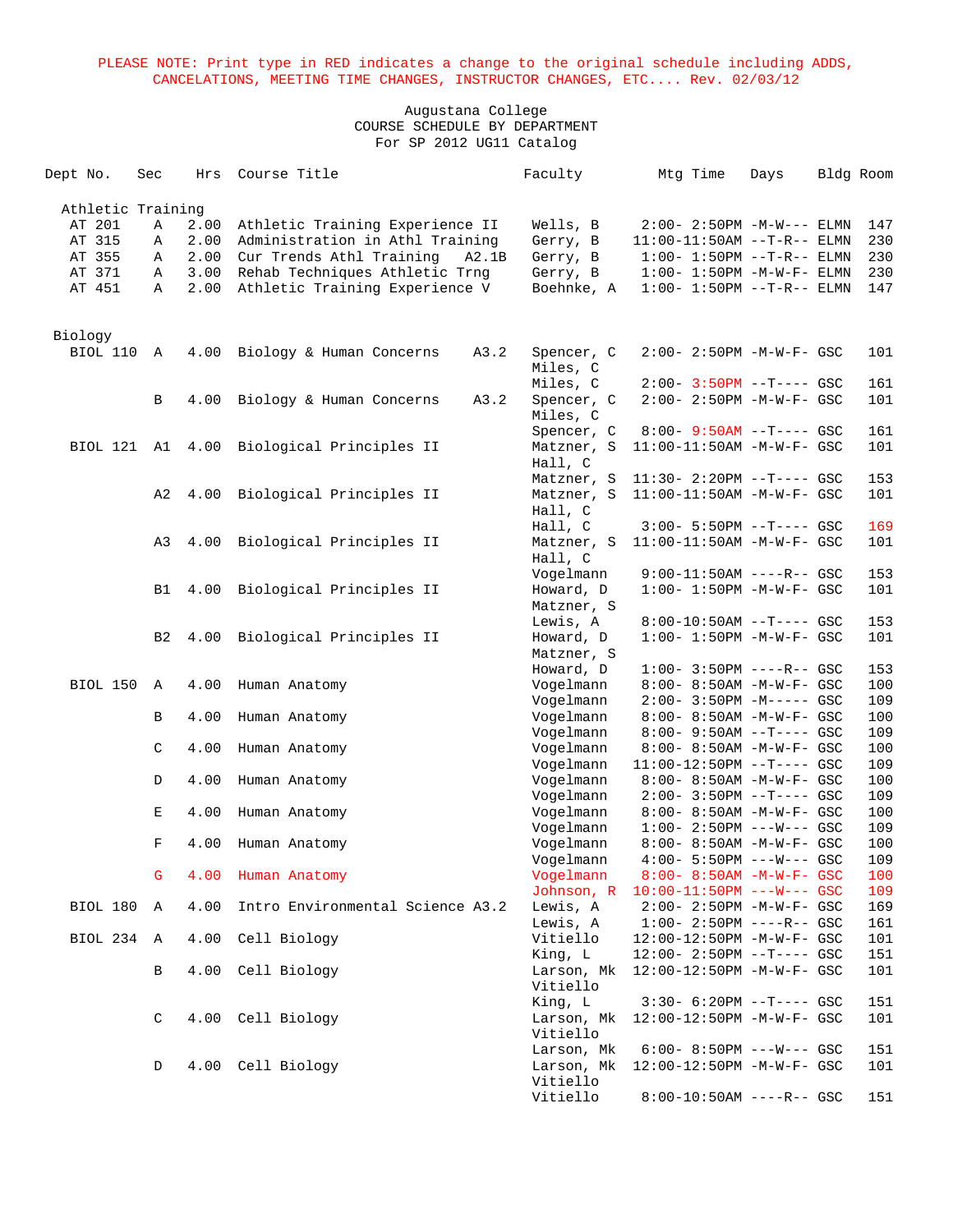| Dept No.                | Sec          | Hrs  | Course Title                                                                                      |       | Faculty                | Mtg Time                                                  | Days | Bldg Room |            |
|-------------------------|--------------|------|---------------------------------------------------------------------------------------------------|-------|------------------------|-----------------------------------------------------------|------|-----------|------------|
|                         | Е            | 4.00 | Cell Biology                                                                                      |       | Larson, Mk<br>Vitiello | 12:00-12:50PM -M-W-F- GSC                                 |      |           | 101        |
| <b>BIOL 250</b>         | A            | 4.00 | Introductory Microbiology                                                                         |       | Vitiello<br>Anabalagan | $11:30 - 2:20PM$ ----R-- GSC<br>$6:00 - 9:00PM -M--- GSC$ |      |           | 151<br>100 |
|                         |              |      |                                                                                                   |       | King, L                | $8:00 - 9:50AM$ ----R-- GSC                               |      |           | 109        |
|                         | B            | 4.00 | Introductory Microbiology                                                                         |       | Anabalagan             | $6:00 - 9:00PM -M---$ GSC                                 |      |           | 100        |
|                         |              |      |                                                                                                   |       | King, L                | 10:40-12:30PM ----R-- GSC                                 |      |           | 109        |
|                         | $\mathsf C$  | 4.00 | Introductory Microbiology                                                                         |       | Anabalagan<br>King, L  | $6:00 - 9:00PM -M--- GSC$<br>$1:30-3:20PM$ ----R-- GSC    |      |           | 100<br>109 |
|                         | D            | 4.00 | CANCELED                                                                                          |       |                        |                                                           |      |           |            |
| BIOL 331                | A            | 3.00 | Introduction to Immunology                                                                        |       | Gubbels                | $11:00-12:20PM$ --T-R-- GSC                               |      |           | 163        |
| BIOL 334                | A            | 4.00 | Vertebrate Embryology                                                                             |       | Miles, C               | $6:00-7:20PM -M-W--- MC$                                  |      |           | 220        |
|                         |              |      |                                                                                                   |       | Miles, C               | $6:00 - 7:50PM -T-R--GSC$                                 |      |           | 163        |
| BIOL 336                | A            | 4.00 | Ornithology                                                                                       |       | Lewis, A               | $11:00-11:50AM$ -M-W-F- GSC                               |      |           | 169        |
|                         |              |      |                                                                                                   |       | Lewis, A               | $8:00-10:50AM$ ----R-- GSC                                |      |           | 169        |
| BIOL 350                | A            | 4.00 | Aquatic Ecology                                                                                   |       | Spencer, C             | 12:00-12:50PM -M-W-F- GSC                                 |      |           | 169        |
|                         |              |      |                                                                                                   |       | Spencer, C             | $1:00-4:50PM$ ----R-- GSC                                 |      |           | 169        |
| <b>BIOL 358</b>         | $\mathbb A$  | 4.00 | Molecular Biology                                                                                 |       | Vitiello               | 9:00- 9:50AM -M-W-F- GSC                                  |      |           | 169        |
|                         |              |      |                                                                                                   |       | Vitiello               | $8:00-10:50AM$ --T---- GSC                                |      |           | 151        |
| BIOL 360                | $\mathbb{A}$ | 4.00 | Evolution                                                                                         |       | Howard, D              | 8:00- 8:50AM -M-W-F- GSC                                  |      |           | 169        |
|                         |              |      |                                                                                                   |       | Howard, D              | $2:00-4:50PM -T---GSC$                                    |      |           | 101        |
| BIOL 364                | A            | 4.00 | Pharmacology                                                                                      | A2.1B | Larson, Mk             | $11:00-11:50AM$ -M-W-F- GSC                               |      |           | 163        |
|                         |              |      |                                                                                                   |       | Larson, Mk             | $8:00-10:50AM$ ----R-- GSC                                |      |           | 161        |
| <b>BIOL 366</b>         | $\mathbb A$  | 4.00 | Advanced Human Physiology                                                                         |       | Gubbels                | 2:00- 2:50PM -M-W-F- GSC                                  |      |           | 207        |
|                         |              |      |                                                                                                   |       | Gubbels                | $1:00-3:50PM --T---GSC$                                   |      |           | 163        |
|                         | B            | 4.00 | Advanced Human Physiology                                                                         |       | Gubbels                | $2:00 - 2:50PM - M - W - F - GSC$                         |      |           | 207        |
|                         |              |      |                                                                                                   |       | Gubbels                | $1:00 - 3:50PM$ ----R-- GSC                               |      |           | 163        |
| BIOL 490 A              |              | 1.00 | Biology Seminar                                                                                   |       | Matzner, S             | $3:00 - 3:50PM$ ---W--- GSC                               |      |           | 101        |
| Business Administration |              |      |                                                                                                   |       |                        |                                                           |      |           |            |
| BSAD 120                | A            |      | 3.00 Pers Financial Stewardship A1.2                                                              |       | Buell                  | $8:30 - 9:50AM -T-R-- MC$                                 |      |           | 253        |
| BSAD 120                | $\mathbf{B}$ | 3.00 | Pers Financial Stewardship A1.2                                                                   |       | Bolen                  | $8:30 - 9:50AM -T-R-- MC$                                 |      |           | 101        |
| BSAD 205                | $\mathbb{A}$ | 3.00 | Management Information Systems I                                                                  |       | Entwistle              | $11:00-12:20PM$ --T-R-- MC                                |      |           | 002        |
| BSAD 241 A              |              | 3.00 | Management Information System II                                                                  |       | Entwistle              | $1:00-2:20PM -T-R--MC$                                    |      |           | 002        |
|                         |              |      | -BSAD 241A: REQUIRED FOR MIS EMPHASIS. ELECTIVE FOR MGMT EMPHASIS.                                |       |                        |                                                           |      |           |            |
| BSAD 270                | A            | 4.00 | Statistics                                                                                        |       | Sorenson, D            | 8:00- 8:50AM -M-W-F- MC                                   |      |           | 153        |
|                         | B            | 4.00 | Statistics                                                                                        |       | Sorenson, D            | $9:00 - 9:50AM - M - W - F - MC$                          |      |           | 153        |
|                         | C.           | 4.00 | Statistics                                                                                        |       | Sougstad               | $9:00 - 9:50AM - M - W - F - MC$                          |      |           | 101        |
|                         |              |      | -BSAD 270A, B & C: MUST ALSO REGISTER FOR BSAD 270L LAB SECTION.                                  |       |                        |                                                           |      |           |            |
| BSAD 270L A             |              | 0.00 | BSAD 270: Lab                                                                                     |       | Sorenson, D            | $7:00 - 7:50PM$ ---W--- MC                                |      |           | 001        |
|                         | В            | 0.00 | BSAD 270: Lab                                                                                     |       | Sorenson, D            | $11:00-11:50AM$ ----R-- MC                                |      |           | 001        |
|                         | C            | 0.00 | BSAD 270: Lab                                                                                     |       | Sorenson, D            | $1:00 - 1:50PM$ ----R-- MC                                |      |           | 001        |
|                         | D            | 0.00 | BSAD 270: Lab                                                                                     |       | Sorenson, D            | $2:00-2:50PM$ ----R-- MC                                  |      |           | 001        |
| BSAD 297                | Α            | 3.00 | TOPICS:                                                                                           |       |                        |                                                           |      |           |            |
|                         |              |      | Entrepreneurship Around the Wrld                                                                  |       | Wright, R              | $11:00-12:20PM -T-R-- MC$                                 |      |           | 157        |
|                         |              |      | -BSAD 297A: MAY BE USED AS ELECTIVE COURSE FOR FINANCE, MGMT, AND ENTREPRENEUR EMPHASIS AREA.     |       |                        |                                                           |      |           |            |
| BSAD 310                | A            | 4.00 | Principles of Marketing                                                                           |       | Keltgen, J             | 9:00- 9:50AM -MT-RF- MC                                   |      |           | 264        |
| BSAD 320                | Α            | 3.00 | Principles of Management                                                                          |       | Gardner, S             | $11:00-11:50AM$ -M-W-F- MC                                |      |           | 201        |
| BSAD 330                | Α            | 4.00 | Principles of Finance                                                                             |       | Bolen, D               | 8:40- 9:50AM -M-W-F- MC                                   |      |           | 253        |
| BSAD 340                | Α            | 3.00 | Business Law I                                                                                    |       | Harris, J              | 11:00-12:20PM --T-R-- MC                                  |      |           | 201        |
| BSAD 380                | Α            | 3.00 | Business Law II                                                                                   |       | Harris, J              | $1:00-2:20PM -T-R--MC$                                    |      |           | 264        |
| BSAD 382                | Α            | 3.00 | Business Ethics                                                                                   |       | Sougstad               | 8:00- 8:50AM -M-W-F- MC                                   |      |           | 264        |
| BSAD 421                | Α            | 2.00 | Human Resource Management                                                                         |       | Harris, J              | $1:00-1:50PM -M-W--- MC$                                  |      |           | 264        |
| BSAD 421                | в            | 2.00 | Human Resource Management                                                                         |       | Harris, J              | $2:00-2:50PM -M-W--- MC$                                  |      |           | 102        |
| BSAD 428                | Α            | 3.00 | International Strategic Mgmt                                                                      |       | Gardner, S             | 9:00- 9:50AM -M-W-F- MC                                   |      |           | 102        |
|                         |              |      | -BSAD 428A: REQUIRED FOR MGMT & ENTREPRENEURSHIP EMPHASIS AREAS. MAY BE USED AS ELECTIVE FOR MIS. |       |                        |                                                           |      |           |            |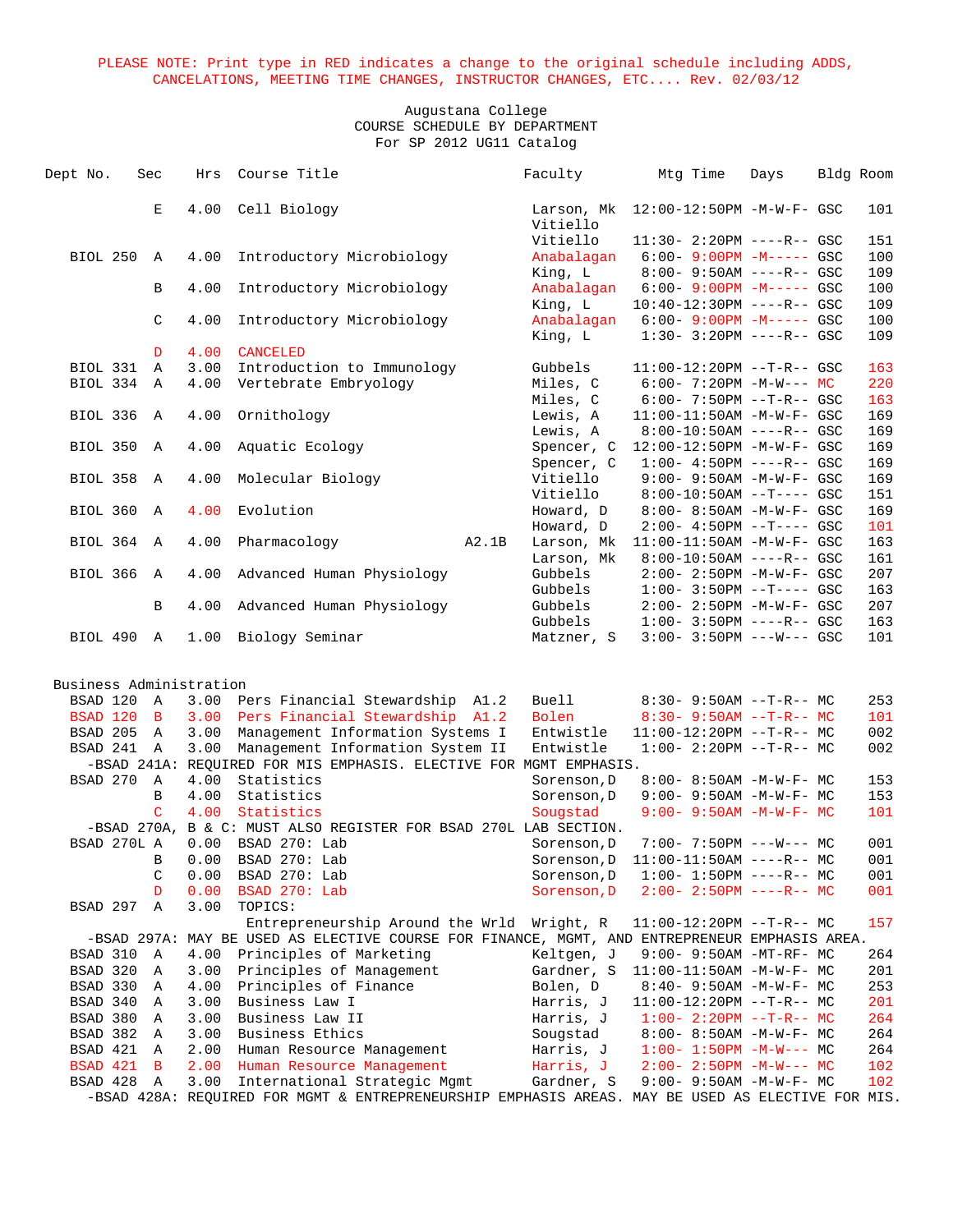#### Augustana College COURSE SCHEDULE BY DEPARTMENT For SP 2012 UG11 Catalog

| 3.00 Advanced Finance<br>$2:00 - 2:50PM -M-W-F - MC$<br>BSAD 431 A<br>Bolen, D<br>201<br>-BSAD 431A: REQUIRED FOR FINANCE EMPHASIS.<br><b>BSAD 435 A</b><br>3.00 CANCELED<br>3.00 Senior Seminar<br>BSAD 490<br>A2.1B<br>Sougstad<br>$8:00-9:40AM --T-R--MC$<br>002<br>$\mathbb A$<br>BSAD 495 A<br>3.00 Business Internship<br>A2.1B<br>Keltgen, J<br>------- OFF<br>TBA<br>OFF<br>BSAD 497 A<br>3.00<br>TOPICS:<br>Health Care Marketing<br>120<br>Keltgen, J $11:00-12:20PM -T-R--MC$<br>-BSAD 497A: ELECTIVE FOR MARKETING EMPHASIS.<br>Chemistry<br>CHEM 102 A<br>1.00 Trustee's Fellowshp in Chemistry<br>TBA<br>Duffy-Matz<br>$------$ GSC<br>-CHEM 102A: BY INVITATION OF DEPT ONLY.<br>CHEM 115 A1<br>4.00 Physical Science<br>A3.2<br>Alton<br>$11:00-12:20PM$ --T-R-- GSC<br>201<br>Alton<br>$2:00 - 3:50PM$ ---W--- GSC<br>259<br>A3.2<br>Alton<br>11:00-12:20PM --T-R-- GSC<br>201<br>A2<br>4.00<br>Physical Science<br>259<br>Alton<br>$8:00 - 9:50AM$ ----R-- GSC<br>CHEM 120<br>4.00<br>Intro to Chemistry<br>A3.2<br>Weisshaar<br>$1:00 - 1:50PM - M - W - F - GSC$<br>241<br>A1<br>243<br>Pullman, D<br>$2:00 - 3:50PM -M--- GSC$<br>4.00<br>Intro to Chemistry<br>A3.2<br>Weisshaar<br>$1:00 - 1:50PM - M - W - F - GSC$<br>241<br>A2<br>Weisshaar<br>243<br>$11:00-12:50PM$ ----R-- GSC<br>4.00<br>Intro to Chemistry<br>A3.2<br>Dey, B<br>241<br>B1<br>$9:00 - 9:50AM - M - W - F - GSC$<br>Dey, B<br>$8:00 - 9:50AM -T--- GSC$<br>243<br>Eichler<br>CHEM 145 A1<br>4.00<br>Survey of Organic & Biochemistry<br>11:00-11:50AM -M-W-F- GSC<br>241<br>Eichler<br>$11:00-12:50PM$ --T---- GSC<br>243<br>Survey of Organic & Biochemistry<br>Eichler<br>11:00-11:50AM -M-W-F- GSC<br>241<br>A2<br>4.00<br>Pullman, D<br>$2:00-3:50PM$ ---W--- GSC<br>243<br>4.00<br>Survey of Organic & Biochemistry<br>Eichler<br>$2:00 - 2:50PM -M-W-F - GSC$<br>241<br>B1<br>Pullman, D<br>$8:00 - 9:50AM$ ----R-- GSC<br>243<br>4.00<br>Survey of Organic & Biochemistry<br>Eichler<br>241<br>B <sub>2</sub><br>$2:00 - 2:50PM - M - W - F - GSC$<br>Eichler<br>$2:00 - 3:50PM$ ----R-- GSC<br>243<br>CHEM 201 A1<br>4.00<br>Organic Chemistry I<br>9:00- 9:50AM -M-W-F- GSC<br>201<br>Mays, J<br>$8:00-11:50AM$ --T---- GSC<br>255<br>Mays, J<br>4.00<br>Organic Chemistry I<br>Mays, J<br>9:00- 9:50AM -M-W-F- GSC<br>201<br>A2<br>Bleil, R<br>$2:00 - 5:50PM$ ----R-- GSC<br>255<br>CHEM 202 A1<br>4.00 Organic Chemistry II<br>201<br>Duffy-Matz<br>$11:00-11:50AM$ -M-W-F- GSC<br>8:00-11:50AM ----R-- GSC<br>255<br>Duffy-Matz<br>4.00<br>Organic Chemistry II<br>Duffy-Matz<br>201<br>A <sub>2</sub><br>$11:00-11:50AM$ -M-W-F- GSC<br>Bleil, R<br>255<br>$2:00 - 5:50PM -T--- GSC$<br>Weisshaar<br>8:00- 8:50AM -M-W-F- GSC<br>241<br>CHEM 242 A<br>4.00<br>Analysis<br>Weisshaar<br>$2:00 - 5:50PM -T--- GSC$<br>243<br>4.00 Physical Chemistry II<br>Dey, B<br>CHEM 302 A<br>12:00-12:50PM -MT-RF- GSC<br>241<br>259<br>Dey, B<br>$2:00 - 5:50PM -M--- GSC$<br>Medicinal Chem & Biochemistry<br>CHEM 330 A<br>4.00<br>Mays, J<br>8:00- 8:50AM -M-W-F- GSC<br>201<br>259<br>Mays, J<br>$2:00 - 5:50PM$ ----R-- GSC<br>CIVITAS<br>CIVT 110<br>3.00<br>Exploring Christian Faith<br>Swanson, R<br>2:00- 2:50PM -M-W-F- HUM<br>123<br>A4.1<br>Α<br>Literary Experience A2.1B & A3.5<br>CIVT 200<br>3.00<br>Looney, S<br>$1:00 - 1:50PM - M - W - F - HUM$<br>323<br>Α<br>CIVT 201 A<br>Blank-Libr<br>3.00<br>Reading Augustana<br>$8:30 - 9:50AM -T-R--CWS$<br>108<br>CIVT 203 A<br>3.00<br>Justice:<br>History of American Press<br>A2.1B<br>Miller, J<br>$1:00 - 2:20PM -T-R--CWS$<br>108<br>3.00<br>11:00-12:20PM --T-R-- CWS<br>108<br>В | Dept No. | Sec | Hrs Course Title     | Faculty    | Mtg Time | Days | Bldg Room |  |
|---------------------------------------------------------------------------------------------------------------------------------------------------------------------------------------------------------------------------------------------------------------------------------------------------------------------------------------------------------------------------------------------------------------------------------------------------------------------------------------------------------------------------------------------------------------------------------------------------------------------------------------------------------------------------------------------------------------------------------------------------------------------------------------------------------------------------------------------------------------------------------------------------------------------------------------------------------------------------------------------------------------------------------------------------------------------------------------------------------------------------------------------------------------------------------------------------------------------------------------------------------------------------------------------------------------------------------------------------------------------------------------------------------------------------------------------------------------------------------------------------------------------------------------------------------------------------------------------------------------------------------------------------------------------------------------------------------------------------------------------------------------------------------------------------------------------------------------------------------------------------------------------------------------------------------------------------------------------------------------------------------------------------------------------------------------------------------------------------------------------------------------------------------------------------------------------------------------------------------------------------------------------------------------------------------------------------------------------------------------------------------------------------------------------------------------------------------------------------------------------------------------------------------------------------------------------------------------------------------------------------------------------------------------------------------------------------------------------------------------------------------------------------------------------------------------------------------------------------------------------------------------------------------------------------------------------------------------------------------------------------------------------------------------------------------------------------------------------------------------------------------------------------------------------------------------------------------------------------------------------------------------------------------------------------------------------------------------------------------------------------------------------------------------------------------------------------------------------------------------------------------------------------------------------------------------------------------------------------------------------------------------------------------|----------|-----|----------------------|------------|----------|------|-----------|--|
|                                                                                                                                                                                                                                                                                                                                                                                                                                                                                                                                                                                                                                                                                                                                                                                                                                                                                                                                                                                                                                                                                                                                                                                                                                                                                                                                                                                                                                                                                                                                                                                                                                                                                                                                                                                                                                                                                                                                                                                                                                                                                                                                                                                                                                                                                                                                                                                                                                                                                                                                                                                                                                                                                                                                                                                                                                                                                                                                                                                                                                                                                                                                                                                                                                                                                                                                                                                                                                                                                                                                                                                                                                                         |          |     |                      |            |          |      |           |  |
|                                                                                                                                                                                                                                                                                                                                                                                                                                                                                                                                                                                                                                                                                                                                                                                                                                                                                                                                                                                                                                                                                                                                                                                                                                                                                                                                                                                                                                                                                                                                                                                                                                                                                                                                                                                                                                                                                                                                                                                                                                                                                                                                                                                                                                                                                                                                                                                                                                                                                                                                                                                                                                                                                                                                                                                                                                                                                                                                                                                                                                                                                                                                                                                                                                                                                                                                                                                                                                                                                                                                                                                                                                                         |          |     |                      |            |          |      |           |  |
|                                                                                                                                                                                                                                                                                                                                                                                                                                                                                                                                                                                                                                                                                                                                                                                                                                                                                                                                                                                                                                                                                                                                                                                                                                                                                                                                                                                                                                                                                                                                                                                                                                                                                                                                                                                                                                                                                                                                                                                                                                                                                                                                                                                                                                                                                                                                                                                                                                                                                                                                                                                                                                                                                                                                                                                                                                                                                                                                                                                                                                                                                                                                                                                                                                                                                                                                                                                                                                                                                                                                                                                                                                                         |          |     |                      |            |          |      |           |  |
|                                                                                                                                                                                                                                                                                                                                                                                                                                                                                                                                                                                                                                                                                                                                                                                                                                                                                                                                                                                                                                                                                                                                                                                                                                                                                                                                                                                                                                                                                                                                                                                                                                                                                                                                                                                                                                                                                                                                                                                                                                                                                                                                                                                                                                                                                                                                                                                                                                                                                                                                                                                                                                                                                                                                                                                                                                                                                                                                                                                                                                                                                                                                                                                                                                                                                                                                                                                                                                                                                                                                                                                                                                                         |          |     |                      |            |          |      |           |  |
|                                                                                                                                                                                                                                                                                                                                                                                                                                                                                                                                                                                                                                                                                                                                                                                                                                                                                                                                                                                                                                                                                                                                                                                                                                                                                                                                                                                                                                                                                                                                                                                                                                                                                                                                                                                                                                                                                                                                                                                                                                                                                                                                                                                                                                                                                                                                                                                                                                                                                                                                                                                                                                                                                                                                                                                                                                                                                                                                                                                                                                                                                                                                                                                                                                                                                                                                                                                                                                                                                                                                                                                                                                                         |          |     |                      |            |          |      |           |  |
|                                                                                                                                                                                                                                                                                                                                                                                                                                                                                                                                                                                                                                                                                                                                                                                                                                                                                                                                                                                                                                                                                                                                                                                                                                                                                                                                                                                                                                                                                                                                                                                                                                                                                                                                                                                                                                                                                                                                                                                                                                                                                                                                                                                                                                                                                                                                                                                                                                                                                                                                                                                                                                                                                                                                                                                                                                                                                                                                                                                                                                                                                                                                                                                                                                                                                                                                                                                                                                                                                                                                                                                                                                                         |          |     |                      |            |          |      |           |  |
|                                                                                                                                                                                                                                                                                                                                                                                                                                                                                                                                                                                                                                                                                                                                                                                                                                                                                                                                                                                                                                                                                                                                                                                                                                                                                                                                                                                                                                                                                                                                                                                                                                                                                                                                                                                                                                                                                                                                                                                                                                                                                                                                                                                                                                                                                                                                                                                                                                                                                                                                                                                                                                                                                                                                                                                                                                                                                                                                                                                                                                                                                                                                                                                                                                                                                                                                                                                                                                                                                                                                                                                                                                                         |          |     |                      |            |          |      |           |  |
|                                                                                                                                                                                                                                                                                                                                                                                                                                                                                                                                                                                                                                                                                                                                                                                                                                                                                                                                                                                                                                                                                                                                                                                                                                                                                                                                                                                                                                                                                                                                                                                                                                                                                                                                                                                                                                                                                                                                                                                                                                                                                                                                                                                                                                                                                                                                                                                                                                                                                                                                                                                                                                                                                                                                                                                                                                                                                                                                                                                                                                                                                                                                                                                                                                                                                                                                                                                                                                                                                                                                                                                                                                                         |          |     |                      |            |          |      |           |  |
|                                                                                                                                                                                                                                                                                                                                                                                                                                                                                                                                                                                                                                                                                                                                                                                                                                                                                                                                                                                                                                                                                                                                                                                                                                                                                                                                                                                                                                                                                                                                                                                                                                                                                                                                                                                                                                                                                                                                                                                                                                                                                                                                                                                                                                                                                                                                                                                                                                                                                                                                                                                                                                                                                                                                                                                                                                                                                                                                                                                                                                                                                                                                                                                                                                                                                                                                                                                                                                                                                                                                                                                                                                                         |          |     |                      |            |          |      |           |  |
|                                                                                                                                                                                                                                                                                                                                                                                                                                                                                                                                                                                                                                                                                                                                                                                                                                                                                                                                                                                                                                                                                                                                                                                                                                                                                                                                                                                                                                                                                                                                                                                                                                                                                                                                                                                                                                                                                                                                                                                                                                                                                                                                                                                                                                                                                                                                                                                                                                                                                                                                                                                                                                                                                                                                                                                                                                                                                                                                                                                                                                                                                                                                                                                                                                                                                                                                                                                                                                                                                                                                                                                                                                                         |          |     |                      |            |          |      |           |  |
|                                                                                                                                                                                                                                                                                                                                                                                                                                                                                                                                                                                                                                                                                                                                                                                                                                                                                                                                                                                                                                                                                                                                                                                                                                                                                                                                                                                                                                                                                                                                                                                                                                                                                                                                                                                                                                                                                                                                                                                                                                                                                                                                                                                                                                                                                                                                                                                                                                                                                                                                                                                                                                                                                                                                                                                                                                                                                                                                                                                                                                                                                                                                                                                                                                                                                                                                                                                                                                                                                                                                                                                                                                                         |          |     |                      |            |          |      |           |  |
|                                                                                                                                                                                                                                                                                                                                                                                                                                                                                                                                                                                                                                                                                                                                                                                                                                                                                                                                                                                                                                                                                                                                                                                                                                                                                                                                                                                                                                                                                                                                                                                                                                                                                                                                                                                                                                                                                                                                                                                                                                                                                                                                                                                                                                                                                                                                                                                                                                                                                                                                                                                                                                                                                                                                                                                                                                                                                                                                                                                                                                                                                                                                                                                                                                                                                                                                                                                                                                                                                                                                                                                                                                                         |          |     |                      |            |          |      |           |  |
|                                                                                                                                                                                                                                                                                                                                                                                                                                                                                                                                                                                                                                                                                                                                                                                                                                                                                                                                                                                                                                                                                                                                                                                                                                                                                                                                                                                                                                                                                                                                                                                                                                                                                                                                                                                                                                                                                                                                                                                                                                                                                                                                                                                                                                                                                                                                                                                                                                                                                                                                                                                                                                                                                                                                                                                                                                                                                                                                                                                                                                                                                                                                                                                                                                                                                                                                                                                                                                                                                                                                                                                                                                                         |          |     |                      |            |          |      |           |  |
|                                                                                                                                                                                                                                                                                                                                                                                                                                                                                                                                                                                                                                                                                                                                                                                                                                                                                                                                                                                                                                                                                                                                                                                                                                                                                                                                                                                                                                                                                                                                                                                                                                                                                                                                                                                                                                                                                                                                                                                                                                                                                                                                                                                                                                                                                                                                                                                                                                                                                                                                                                                                                                                                                                                                                                                                                                                                                                                                                                                                                                                                                                                                                                                                                                                                                                                                                                                                                                                                                                                                                                                                                                                         |          |     |                      |            |          |      |           |  |
|                                                                                                                                                                                                                                                                                                                                                                                                                                                                                                                                                                                                                                                                                                                                                                                                                                                                                                                                                                                                                                                                                                                                                                                                                                                                                                                                                                                                                                                                                                                                                                                                                                                                                                                                                                                                                                                                                                                                                                                                                                                                                                                                                                                                                                                                                                                                                                                                                                                                                                                                                                                                                                                                                                                                                                                                                                                                                                                                                                                                                                                                                                                                                                                                                                                                                                                                                                                                                                                                                                                                                                                                                                                         |          |     |                      |            |          |      |           |  |
|                                                                                                                                                                                                                                                                                                                                                                                                                                                                                                                                                                                                                                                                                                                                                                                                                                                                                                                                                                                                                                                                                                                                                                                                                                                                                                                                                                                                                                                                                                                                                                                                                                                                                                                                                                                                                                                                                                                                                                                                                                                                                                                                                                                                                                                                                                                                                                                                                                                                                                                                                                                                                                                                                                                                                                                                                                                                                                                                                                                                                                                                                                                                                                                                                                                                                                                                                                                                                                                                                                                                                                                                                                                         |          |     |                      |            |          |      |           |  |
|                                                                                                                                                                                                                                                                                                                                                                                                                                                                                                                                                                                                                                                                                                                                                                                                                                                                                                                                                                                                                                                                                                                                                                                                                                                                                                                                                                                                                                                                                                                                                                                                                                                                                                                                                                                                                                                                                                                                                                                                                                                                                                                                                                                                                                                                                                                                                                                                                                                                                                                                                                                                                                                                                                                                                                                                                                                                                                                                                                                                                                                                                                                                                                                                                                                                                                                                                                                                                                                                                                                                                                                                                                                         |          |     |                      |            |          |      |           |  |
|                                                                                                                                                                                                                                                                                                                                                                                                                                                                                                                                                                                                                                                                                                                                                                                                                                                                                                                                                                                                                                                                                                                                                                                                                                                                                                                                                                                                                                                                                                                                                                                                                                                                                                                                                                                                                                                                                                                                                                                                                                                                                                                                                                                                                                                                                                                                                                                                                                                                                                                                                                                                                                                                                                                                                                                                                                                                                                                                                                                                                                                                                                                                                                                                                                                                                                                                                                                                                                                                                                                                                                                                                                                         |          |     |                      |            |          |      |           |  |
|                                                                                                                                                                                                                                                                                                                                                                                                                                                                                                                                                                                                                                                                                                                                                                                                                                                                                                                                                                                                                                                                                                                                                                                                                                                                                                                                                                                                                                                                                                                                                                                                                                                                                                                                                                                                                                                                                                                                                                                                                                                                                                                                                                                                                                                                                                                                                                                                                                                                                                                                                                                                                                                                                                                                                                                                                                                                                                                                                                                                                                                                                                                                                                                                                                                                                                                                                                                                                                                                                                                                                                                                                                                         |          |     |                      |            |          |      |           |  |
|                                                                                                                                                                                                                                                                                                                                                                                                                                                                                                                                                                                                                                                                                                                                                                                                                                                                                                                                                                                                                                                                                                                                                                                                                                                                                                                                                                                                                                                                                                                                                                                                                                                                                                                                                                                                                                                                                                                                                                                                                                                                                                                                                                                                                                                                                                                                                                                                                                                                                                                                                                                                                                                                                                                                                                                                                                                                                                                                                                                                                                                                                                                                                                                                                                                                                                                                                                                                                                                                                                                                                                                                                                                         |          |     |                      |            |          |      |           |  |
|                                                                                                                                                                                                                                                                                                                                                                                                                                                                                                                                                                                                                                                                                                                                                                                                                                                                                                                                                                                                                                                                                                                                                                                                                                                                                                                                                                                                                                                                                                                                                                                                                                                                                                                                                                                                                                                                                                                                                                                                                                                                                                                                                                                                                                                                                                                                                                                                                                                                                                                                                                                                                                                                                                                                                                                                                                                                                                                                                                                                                                                                                                                                                                                                                                                                                                                                                                                                                                                                                                                                                                                                                                                         |          |     |                      |            |          |      |           |  |
|                                                                                                                                                                                                                                                                                                                                                                                                                                                                                                                                                                                                                                                                                                                                                                                                                                                                                                                                                                                                                                                                                                                                                                                                                                                                                                                                                                                                                                                                                                                                                                                                                                                                                                                                                                                                                                                                                                                                                                                                                                                                                                                                                                                                                                                                                                                                                                                                                                                                                                                                                                                                                                                                                                                                                                                                                                                                                                                                                                                                                                                                                                                                                                                                                                                                                                                                                                                                                                                                                                                                                                                                                                                         |          |     |                      |            |          |      |           |  |
|                                                                                                                                                                                                                                                                                                                                                                                                                                                                                                                                                                                                                                                                                                                                                                                                                                                                                                                                                                                                                                                                                                                                                                                                                                                                                                                                                                                                                                                                                                                                                                                                                                                                                                                                                                                                                                                                                                                                                                                                                                                                                                                                                                                                                                                                                                                                                                                                                                                                                                                                                                                                                                                                                                                                                                                                                                                                                                                                                                                                                                                                                                                                                                                                                                                                                                                                                                                                                                                                                                                                                                                                                                                         |          |     |                      |            |          |      |           |  |
|                                                                                                                                                                                                                                                                                                                                                                                                                                                                                                                                                                                                                                                                                                                                                                                                                                                                                                                                                                                                                                                                                                                                                                                                                                                                                                                                                                                                                                                                                                                                                                                                                                                                                                                                                                                                                                                                                                                                                                                                                                                                                                                                                                                                                                                                                                                                                                                                                                                                                                                                                                                                                                                                                                                                                                                                                                                                                                                                                                                                                                                                                                                                                                                                                                                                                                                                                                                                                                                                                                                                                                                                                                                         |          |     |                      |            |          |      |           |  |
|                                                                                                                                                                                                                                                                                                                                                                                                                                                                                                                                                                                                                                                                                                                                                                                                                                                                                                                                                                                                                                                                                                                                                                                                                                                                                                                                                                                                                                                                                                                                                                                                                                                                                                                                                                                                                                                                                                                                                                                                                                                                                                                                                                                                                                                                                                                                                                                                                                                                                                                                                                                                                                                                                                                                                                                                                                                                                                                                                                                                                                                                                                                                                                                                                                                                                                                                                                                                                                                                                                                                                                                                                                                         |          |     |                      |            |          |      |           |  |
|                                                                                                                                                                                                                                                                                                                                                                                                                                                                                                                                                                                                                                                                                                                                                                                                                                                                                                                                                                                                                                                                                                                                                                                                                                                                                                                                                                                                                                                                                                                                                                                                                                                                                                                                                                                                                                                                                                                                                                                                                                                                                                                                                                                                                                                                                                                                                                                                                                                                                                                                                                                                                                                                                                                                                                                                                                                                                                                                                                                                                                                                                                                                                                                                                                                                                                                                                                                                                                                                                                                                                                                                                                                         |          |     |                      |            |          |      |           |  |
|                                                                                                                                                                                                                                                                                                                                                                                                                                                                                                                                                                                                                                                                                                                                                                                                                                                                                                                                                                                                                                                                                                                                                                                                                                                                                                                                                                                                                                                                                                                                                                                                                                                                                                                                                                                                                                                                                                                                                                                                                                                                                                                                                                                                                                                                                                                                                                                                                                                                                                                                                                                                                                                                                                                                                                                                                                                                                                                                                                                                                                                                                                                                                                                                                                                                                                                                                                                                                                                                                                                                                                                                                                                         |          |     |                      |            |          |      |           |  |
|                                                                                                                                                                                                                                                                                                                                                                                                                                                                                                                                                                                                                                                                                                                                                                                                                                                                                                                                                                                                                                                                                                                                                                                                                                                                                                                                                                                                                                                                                                                                                                                                                                                                                                                                                                                                                                                                                                                                                                                                                                                                                                                                                                                                                                                                                                                                                                                                                                                                                                                                                                                                                                                                                                                                                                                                                                                                                                                                                                                                                                                                                                                                                                                                                                                                                                                                                                                                                                                                                                                                                                                                                                                         |          |     |                      |            |          |      |           |  |
|                                                                                                                                                                                                                                                                                                                                                                                                                                                                                                                                                                                                                                                                                                                                                                                                                                                                                                                                                                                                                                                                                                                                                                                                                                                                                                                                                                                                                                                                                                                                                                                                                                                                                                                                                                                                                                                                                                                                                                                                                                                                                                                                                                                                                                                                                                                                                                                                                                                                                                                                                                                                                                                                                                                                                                                                                                                                                                                                                                                                                                                                                                                                                                                                                                                                                                                                                                                                                                                                                                                                                                                                                                                         |          |     |                      |            |          |      |           |  |
|                                                                                                                                                                                                                                                                                                                                                                                                                                                                                                                                                                                                                                                                                                                                                                                                                                                                                                                                                                                                                                                                                                                                                                                                                                                                                                                                                                                                                                                                                                                                                                                                                                                                                                                                                                                                                                                                                                                                                                                                                                                                                                                                                                                                                                                                                                                                                                                                                                                                                                                                                                                                                                                                                                                                                                                                                                                                                                                                                                                                                                                                                                                                                                                                                                                                                                                                                                                                                                                                                                                                                                                                                                                         |          |     |                      |            |          |      |           |  |
|                                                                                                                                                                                                                                                                                                                                                                                                                                                                                                                                                                                                                                                                                                                                                                                                                                                                                                                                                                                                                                                                                                                                                                                                                                                                                                                                                                                                                                                                                                                                                                                                                                                                                                                                                                                                                                                                                                                                                                                                                                                                                                                                                                                                                                                                                                                                                                                                                                                                                                                                                                                                                                                                                                                                                                                                                                                                                                                                                                                                                                                                                                                                                                                                                                                                                                                                                                                                                                                                                                                                                                                                                                                         |          |     |                      |            |          |      |           |  |
|                                                                                                                                                                                                                                                                                                                                                                                                                                                                                                                                                                                                                                                                                                                                                                                                                                                                                                                                                                                                                                                                                                                                                                                                                                                                                                                                                                                                                                                                                                                                                                                                                                                                                                                                                                                                                                                                                                                                                                                                                                                                                                                                                                                                                                                                                                                                                                                                                                                                                                                                                                                                                                                                                                                                                                                                                                                                                                                                                                                                                                                                                                                                                                                                                                                                                                                                                                                                                                                                                                                                                                                                                                                         |          |     |                      |            |          |      |           |  |
|                                                                                                                                                                                                                                                                                                                                                                                                                                                                                                                                                                                                                                                                                                                                                                                                                                                                                                                                                                                                                                                                                                                                                                                                                                                                                                                                                                                                                                                                                                                                                                                                                                                                                                                                                                                                                                                                                                                                                                                                                                                                                                                                                                                                                                                                                                                                                                                                                                                                                                                                                                                                                                                                                                                                                                                                                                                                                                                                                                                                                                                                                                                                                                                                                                                                                                                                                                                                                                                                                                                                                                                                                                                         |          |     |                      |            |          |      |           |  |
|                                                                                                                                                                                                                                                                                                                                                                                                                                                                                                                                                                                                                                                                                                                                                                                                                                                                                                                                                                                                                                                                                                                                                                                                                                                                                                                                                                                                                                                                                                                                                                                                                                                                                                                                                                                                                                                                                                                                                                                                                                                                                                                                                                                                                                                                                                                                                                                                                                                                                                                                                                                                                                                                                                                                                                                                                                                                                                                                                                                                                                                                                                                                                                                                                                                                                                                                                                                                                                                                                                                                                                                                                                                         |          |     |                      |            |          |      |           |  |
|                                                                                                                                                                                                                                                                                                                                                                                                                                                                                                                                                                                                                                                                                                                                                                                                                                                                                                                                                                                                                                                                                                                                                                                                                                                                                                                                                                                                                                                                                                                                                                                                                                                                                                                                                                                                                                                                                                                                                                                                                                                                                                                                                                                                                                                                                                                                                                                                                                                                                                                                                                                                                                                                                                                                                                                                                                                                                                                                                                                                                                                                                                                                                                                                                                                                                                                                                                                                                                                                                                                                                                                                                                                         |          |     |                      |            |          |      |           |  |
|                                                                                                                                                                                                                                                                                                                                                                                                                                                                                                                                                                                                                                                                                                                                                                                                                                                                                                                                                                                                                                                                                                                                                                                                                                                                                                                                                                                                                                                                                                                                                                                                                                                                                                                                                                                                                                                                                                                                                                                                                                                                                                                                                                                                                                                                                                                                                                                                                                                                                                                                                                                                                                                                                                                                                                                                                                                                                                                                                                                                                                                                                                                                                                                                                                                                                                                                                                                                                                                                                                                                                                                                                                                         |          |     |                      |            |          |      |           |  |
|                                                                                                                                                                                                                                                                                                                                                                                                                                                                                                                                                                                                                                                                                                                                                                                                                                                                                                                                                                                                                                                                                                                                                                                                                                                                                                                                                                                                                                                                                                                                                                                                                                                                                                                                                                                                                                                                                                                                                                                                                                                                                                                                                                                                                                                                                                                                                                                                                                                                                                                                                                                                                                                                                                                                                                                                                                                                                                                                                                                                                                                                                                                                                                                                                                                                                                                                                                                                                                                                                                                                                                                                                                                         |          |     |                      |            |          |      |           |  |
|                                                                                                                                                                                                                                                                                                                                                                                                                                                                                                                                                                                                                                                                                                                                                                                                                                                                                                                                                                                                                                                                                                                                                                                                                                                                                                                                                                                                                                                                                                                                                                                                                                                                                                                                                                                                                                                                                                                                                                                                                                                                                                                                                                                                                                                                                                                                                                                                                                                                                                                                                                                                                                                                                                                                                                                                                                                                                                                                                                                                                                                                                                                                                                                                                                                                                                                                                                                                                                                                                                                                                                                                                                                         |          |     |                      |            |          |      |           |  |
|                                                                                                                                                                                                                                                                                                                                                                                                                                                                                                                                                                                                                                                                                                                                                                                                                                                                                                                                                                                                                                                                                                                                                                                                                                                                                                                                                                                                                                                                                                                                                                                                                                                                                                                                                                                                                                                                                                                                                                                                                                                                                                                                                                                                                                                                                                                                                                                                                                                                                                                                                                                                                                                                                                                                                                                                                                                                                                                                                                                                                                                                                                                                                                                                                                                                                                                                                                                                                                                                                                                                                                                                                                                         |          |     |                      |            |          |      |           |  |
|                                                                                                                                                                                                                                                                                                                                                                                                                                                                                                                                                                                                                                                                                                                                                                                                                                                                                                                                                                                                                                                                                                                                                                                                                                                                                                                                                                                                                                                                                                                                                                                                                                                                                                                                                                                                                                                                                                                                                                                                                                                                                                                                                                                                                                                                                                                                                                                                                                                                                                                                                                                                                                                                                                                                                                                                                                                                                                                                                                                                                                                                                                                                                                                                                                                                                                                                                                                                                                                                                                                                                                                                                                                         |          |     |                      |            |          |      |           |  |
|                                                                                                                                                                                                                                                                                                                                                                                                                                                                                                                                                                                                                                                                                                                                                                                                                                                                                                                                                                                                                                                                                                                                                                                                                                                                                                                                                                                                                                                                                                                                                                                                                                                                                                                                                                                                                                                                                                                                                                                                                                                                                                                                                                                                                                                                                                                                                                                                                                                                                                                                                                                                                                                                                                                                                                                                                                                                                                                                                                                                                                                                                                                                                                                                                                                                                                                                                                                                                                                                                                                                                                                                                                                         |          |     |                      |            |          |      |           |  |
|                                                                                                                                                                                                                                                                                                                                                                                                                                                                                                                                                                                                                                                                                                                                                                                                                                                                                                                                                                                                                                                                                                                                                                                                                                                                                                                                                                                                                                                                                                                                                                                                                                                                                                                                                                                                                                                                                                                                                                                                                                                                                                                                                                                                                                                                                                                                                                                                                                                                                                                                                                                                                                                                                                                                                                                                                                                                                                                                                                                                                                                                                                                                                                                                                                                                                                                                                                                                                                                                                                                                                                                                                                                         |          |     |                      |            |          |      |           |  |
|                                                                                                                                                                                                                                                                                                                                                                                                                                                                                                                                                                                                                                                                                                                                                                                                                                                                                                                                                                                                                                                                                                                                                                                                                                                                                                                                                                                                                                                                                                                                                                                                                                                                                                                                                                                                                                                                                                                                                                                                                                                                                                                                                                                                                                                                                                                                                                                                                                                                                                                                                                                                                                                                                                                                                                                                                                                                                                                                                                                                                                                                                                                                                                                                                                                                                                                                                                                                                                                                                                                                                                                                                                                         |          |     |                      |            |          |      |           |  |
|                                                                                                                                                                                                                                                                                                                                                                                                                                                                                                                                                                                                                                                                                                                                                                                                                                                                                                                                                                                                                                                                                                                                                                                                                                                                                                                                                                                                                                                                                                                                                                                                                                                                                                                                                                                                                                                                                                                                                                                                                                                                                                                                                                                                                                                                                                                                                                                                                                                                                                                                                                                                                                                                                                                                                                                                                                                                                                                                                                                                                                                                                                                                                                                                                                                                                                                                                                                                                                                                                                                                                                                                                                                         |          |     |                      |            |          |      |           |  |
|                                                                                                                                                                                                                                                                                                                                                                                                                                                                                                                                                                                                                                                                                                                                                                                                                                                                                                                                                                                                                                                                                                                                                                                                                                                                                                                                                                                                                                                                                                                                                                                                                                                                                                                                                                                                                                                                                                                                                                                                                                                                                                                                                                                                                                                                                                                                                                                                                                                                                                                                                                                                                                                                                                                                                                                                                                                                                                                                                                                                                                                                                                                                                                                                                                                                                                                                                                                                                                                                                                                                                                                                                                                         |          |     |                      |            |          |      |           |  |
|                                                                                                                                                                                                                                                                                                                                                                                                                                                                                                                                                                                                                                                                                                                                                                                                                                                                                                                                                                                                                                                                                                                                                                                                                                                                                                                                                                                                                                                                                                                                                                                                                                                                                                                                                                                                                                                                                                                                                                                                                                                                                                                                                                                                                                                                                                                                                                                                                                                                                                                                                                                                                                                                                                                                                                                                                                                                                                                                                                                                                                                                                                                                                                                                                                                                                                                                                                                                                                                                                                                                                                                                                                                         |          |     | Justice and the Gift | Wentzel, R |          |      |           |  |

CIVT 395 A 4.00 Vocation (Indiv Learning Exper) Miller, J TBA ------- OFF OFF

CLAS 201 A 3.00 Elementary Greek II A3.4 Wentzel, R 9:00- 9:50AM -M-W-F- HUM 319

Classics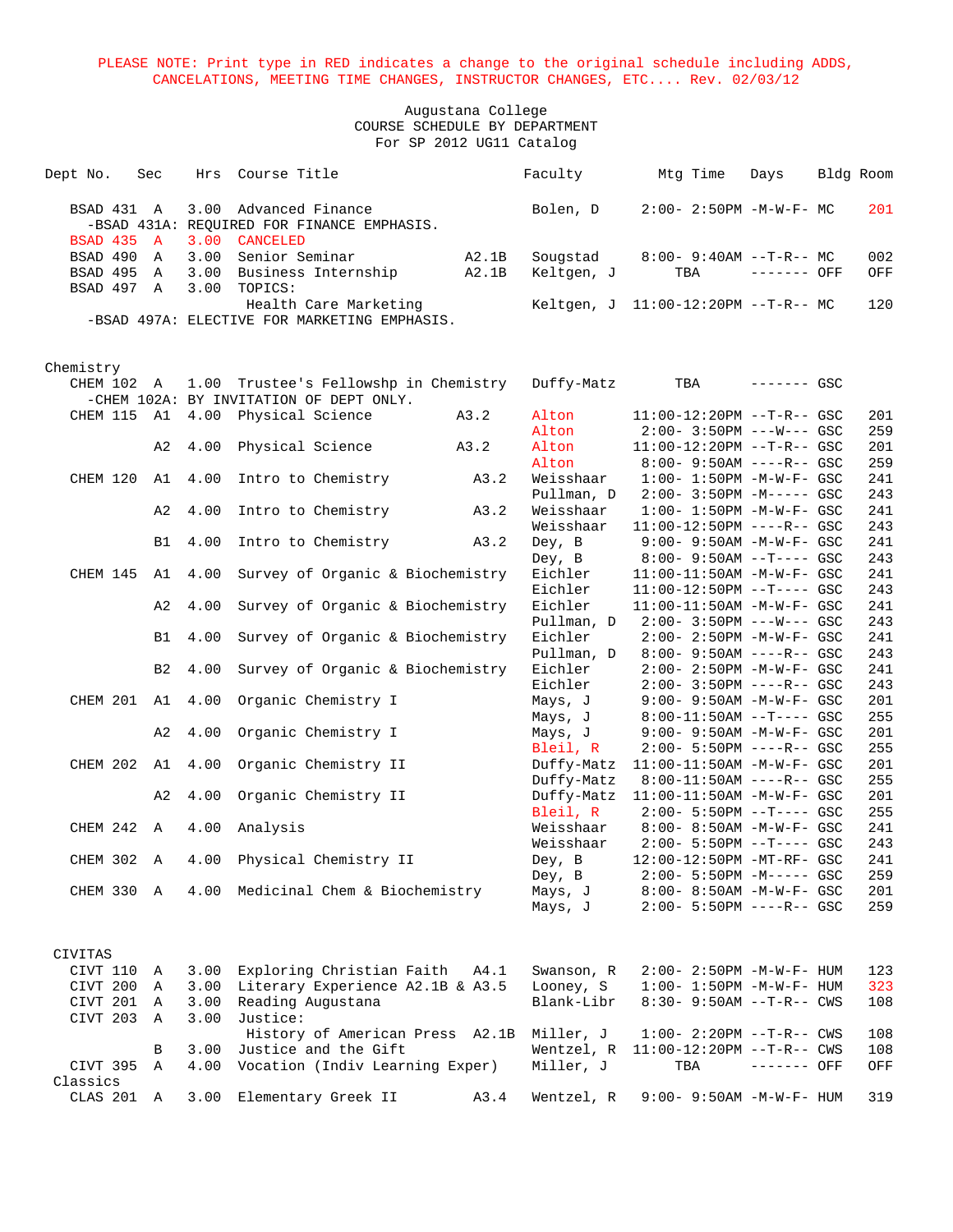| Dept No. |              | Sec              | Hrs                     | Course Title                                                                                                                                            | Faculty                  | Mtg Time                                             | Days         | Bldg Room  |
|----------|--------------|------------------|-------------------------|---------------------------------------------------------------------------------------------------------------------------------------------------------|--------------------------|------------------------------------------------------|--------------|------------|
|          | CLAS 206 A   |                  | 3.00                    | A3.4<br>Elementary Latin II                                                                                                                             |                          | Wentzel, $R$ 11:00-11:50AM -M-W-F- HUM               |              | 319        |
|          | CLAS 297A A  |                  | 1.00                    | TOPICS:                                                                                                                                                 |                          |                                                      |              |            |
|          |              |                  |                         | Tracing Roots of West Civilizatn O'Hara, D                                                                                                              | Wentzel, R               | TBA                                                  | ------- OFF  | SHRT       |
|          |              |                  |                         | -CLAS 297A/A: SPRING BREAK TRAVEL COURSE. TENTATIVE TRIP DATES: MAR 16-25. THERE WILL BE<br>REQUIRED MEETINGS BEFORE TRIP WITH TIMES AND LOCATIONS TBA. |                          |                                                      |              |            |
|          | CLAS 297 B   |                  |                         | 3.00 TOPICS: Justice and the Gift                                                                                                                       |                          | Wentzel, R 11:00-12:20PM --T-R-- CWS                 |              | 108        |
|          |              |                  |                         |                                                                                                                                                         |                          |                                                      |              |            |
|          |              |                  | Communication Disorders |                                                                                                                                                         |                          |                                                      |              |            |
|          | $CMDS$ 224 A |                  | 3.00                    | Intro to Aural Rehabilitation                                                                                                                           | Hanavan, P               | $8:00 - 8:50AM - M - W - F - MC$                     |              | 102        |
|          |              | B                | 3.00                    | Intro to Aural Rehabilitation                                                                                                                           | Hanavan, P<br>Hanavan, P | $9:00 - 9:50AM -T--- MC$<br>$8:00-8:50AM$ -M-W-F- MC |              | 156<br>102 |
|          |              |                  |                         |                                                                                                                                                         | Hanavan, P               | $10:00-10:50AM$ --T---- MC                           |              | 156        |
|          |              | C                | 3.00                    | Intro to Aural Rehabilitation                                                                                                                           | Hanavan, P               | $8:00 - 8:50AM - M - W - F - MC$                     |              | 102        |
|          |              |                  |                         |                                                                                                                                                         | Hanavan, P               | $11:00-11:50AM$ --T---- MC                           |              | 156        |
|          | CMDS 228     | A                | 3.00                    | Anat & Phys of Speech Processes                                                                                                                         | Hanavan, P               | $9:00 - 9:50AM - M - W - F - MC$                     |              | 220        |
|          | CMDS 284     | A                | 2.00                    | Clinical Meth for Comm Disorders                                                                                                                        | Mahan, K                 | $11:00-11:50AM$ $-M-W---$ MC                         |              | 264        |
|          | CMDS 288     | Α                | 1.00                    | Observation Practicum                                                                                                                                   | Mahan, K                 | TBA                                                  | ------- OFF  | OFF        |
|          |              |                  |                         | -CMDS 288A: REQUIRES INSTRUCTOR SIGNATURE.                                                                                                              |                          |                                                      |              |            |
|          | CMDS 376     | A                | 3.00                    | Language Disorders                                                                                                                                      | Mahan, K                 | 12:00-12:50PM -M-W-F- MC                             |              | 264        |
|          | CMDS 388     | A                | 4.00                    | Clinical Practicum                                                                                                                                      | Mahan, K                 | TBA                                                  | $------$ OFF | OFF        |
|          |              |                  |                         | -CMDS 388A: REQUIRES INSTRUCTOR SIGNATURE.                                                                                                              |                          |                                                      |              |            |
|          | CMDS 488 A   |                  | 3.00                    | Adv Clinical Prct: Comm Disorders                                                                                                                       | Fiala, R                 | TBA                                                  | ------- OFF  | OFF        |
|          |              |                  |                         | -CMDS 488A: SIGNATURE OF FIELD EXPERIENCE COORDINATOR REQUIRED.                                                                                         |                          |                                                      |              |            |
|          |              |                  |                         |                                                                                                                                                         |                          |                                                      |              |            |
|          |              |                  | Communication Studies   |                                                                                                                                                         |                          |                                                      |              |            |
|          | COMM 110     | A                | 3.00                    | Intro To Communication<br>A2.2                                                                                                                          | Nitz, M                  | $8:30 - 9:50AM -T-R-- HUM$                           |              | 331        |
|          |              | В                | 3.00                    | A2.2<br>Intro To Communication                                                                                                                          | Bart, J                  | $9:00 - 9:50AM - M - W - F - HUM$                    |              | 331        |
|          |              | C                | 3.00                    | Intro To Communication<br>A2.2                                                                                                                          | Bart, H                  | $1:00 - 1:50PM - M - W - F - HUM$                    |              | 331        |
|          |              | D                | 3.00                    | Intro To Communication<br>A2.2                                                                                                                          | Jensen, T                | $11:00-12:20PM -T-R$ HUM                             |              | 331        |
|          | COMM 250     | $\mathbf{A}$     | 3.00                    | Interpersonal Communication A1.2                                                                                                                        | Bart, J                  | $11:00-11:50AM$ -M-W-F- HUM                          |              | 331        |
|          | COMM 260 A   |                  | 3.00                    | Persuasion                                                                                                                                              | Bart, J                  | $2:00 - 2:50PM -M-W-F - HUM$                         |              | 301        |
|          | COMM 350 A   |                  | 3.00                    | Organizational Communication                                                                                                                            | Bart, H                  | $8:30 - 9:50AM -T-R-- HUM$                           |              | 301        |
|          | COMM 360     | A                | 3.00                    | Persuasive Campaigns                                                                                                                                    | Nitz, M                  | $11:00-12:20PM -T-R--HUM$                            |              | 301        |
|          | COMM 380 A   |                  | 3.00                    | Mass Media Effects                                                                                                                                      | Bart, H                  | $1:00 - 2:20PM -T-R--HUM$                            |              | 323        |
|          |              |                  |                         |                                                                                                                                                         |                          |                                                      |              |            |
|          | COSC 105 A   | Computer Science |                         | 1.00 Advanced Spreadsheet Appl Softwr                                                                                                                   | Gray, S                  | $2:00 - 2:50PM -M-W-F - MC$                          |              | 001        |
|          |              |                  |                         | -COSC 105A: MEETS FEB 1 THRU FEB 29.                                                                                                                    |                          |                                                      |              |            |
|          | COSC 106 A   |                  | 1.00                    | Advanced Database Appl Software                                                                                                                         | Gray, S                  | 2:00- 2:50PM -M-W-F- MC                              |              | 001        |
|          |              |                  |                         | -COSC 106A: MEETS MAR 2 THRU APR 4.                                                                                                                     |                          |                                                      |              |            |
|          | COSC 107 A   |                  | 1.00                    | Advanced PowerPoint                                                                                                                                     | Gray, S                  | $2:00 - 2:50PM -M-W-F - MC$                          |              | 001        |
|          |              |                  |                         | -COSC 107A: MEETS APR 11 THRU MAY 14.                                                                                                                   |                          |                                                      |              |            |
|          | COSC 130 A   |                  | 3.00                    | <b>CANCELED</b>                                                                                                                                         |                          |                                                      |              |            |
|          | COSC 205 A   |                  | 3.00                    | Management Information Systems I                                                                                                                        | Entwistle                | $11:00-12:20PM -T-R-- MC$                            |              | 002        |
|          | COSC 211     | A                | 4.00                    | Computer Science II                                                                                                                                     | Shum, S                  | $10:40-11:50AM$ -M-W-F- GSC                          |              | 34         |
|          | COSC 236 A   |                  | 3.00                    | Comp Architecture & Assem Lang                                                                                                                          | Steinwand                | $8:30 - 9:50AM -T-R--GSC$                            |              | 213        |
|          | COSC 241 A   |                  | 3.00                    | Management Information System II                                                                                                                        | Entwistle                | $1:00-2:20PM -T-R--MC$                               |              | 002        |
|          |              |                  |                         | -COSC 241A: REQUIRED FOR MIS EMPHASIS. ELECTIVE FOR MGMT EMPHASIS.                                                                                      |                          |                                                      |              |            |
|          | COSC 297 A   |                  | 3.00                    | TOPICS: iOS Programming                                                                                                                                 | Shum, S                  | 12:00-12:50PM -M-W-F- GSC                            |              | 34         |
|          | COSC 350 A   |                  | 3.00                    | Software Engineering                                                                                                                                    | Shum, S                  | 9:00- 9:50AM -M-W-F- GSC                             |              | 34         |
|          | COSC 370 A   |                  | 3.00                    | CANCELED                                                                                                                                                |                          |                                                      |              |            |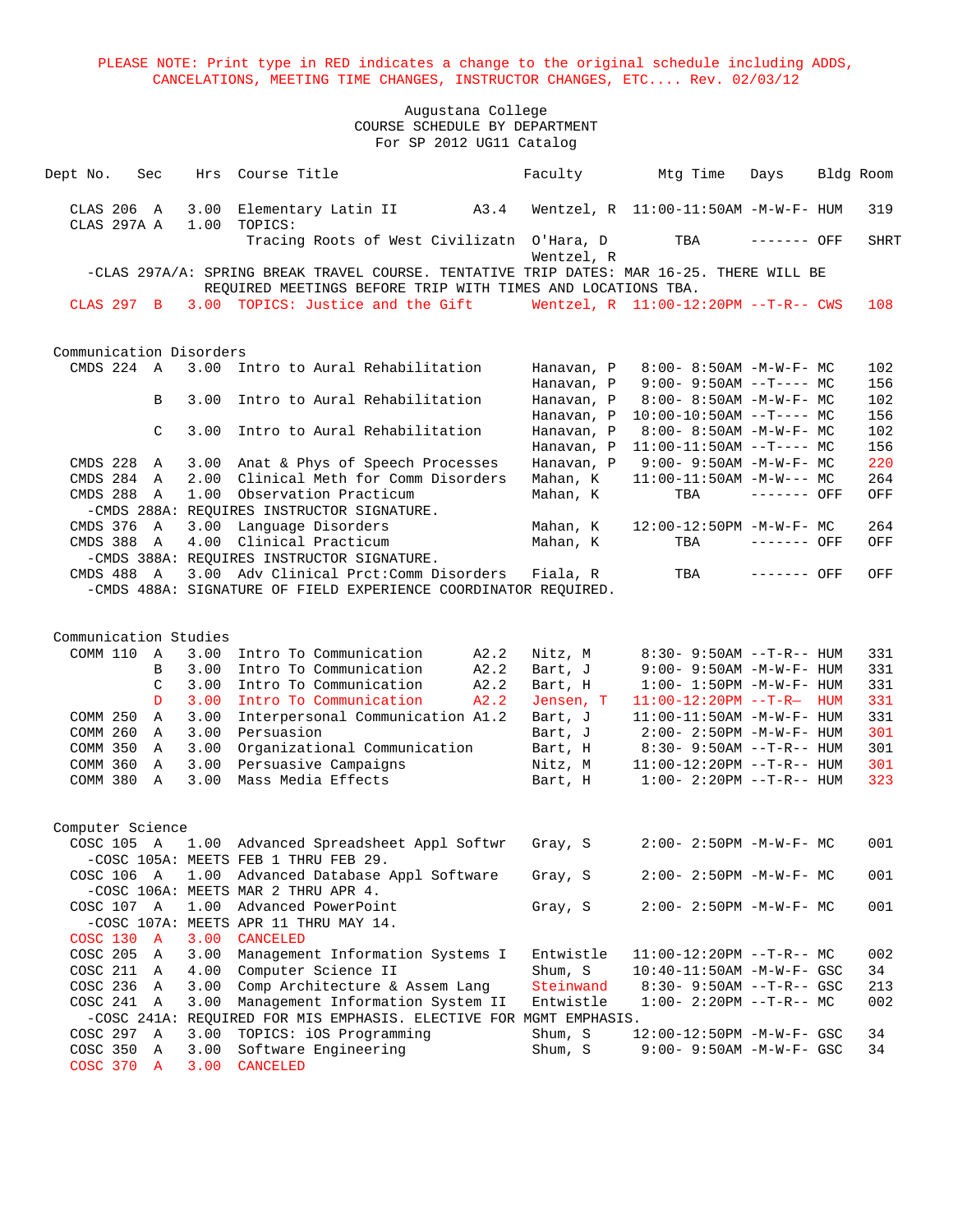| Dept No.             | Sec            | Hrs                     | Course Title                                                                                  | Faculty                    | Mtg Time                                                 | Days        | Bldg Room  |
|----------------------|----------------|-------------------------|-----------------------------------------------------------------------------------------------|----------------------------|----------------------------------------------------------|-------------|------------|
|                      |                |                         |                                                                                               |                            |                                                          |             |            |
| Economics            |                |                         |                                                                                               |                            |                                                          |             |            |
| ECON 120             | Α              | 3.00                    | Principles of Economics I<br>A3.3                                                             | McConnell                  | $2:00-2:50PM -M-W-F-MC$                                  |             | 257        |
|                      | В              | 3.00                    | Principles of Economics I<br>A3.3                                                             | Eqqleston                  | $11:00-12:20PM$ --T-R-- MC                               |             | 103        |
| ECON 121             | A              | 3.00                    | Principles of Economics II                                                                    | Eqqleston                  | 12:00-12:50PM -M-W-F- MC                                 |             | 253        |
|                      | B              | 3.00                    | Principles of Economics II                                                                    | Eggleston                  | $1:00 - 1:50PM - M - W - F - MC$                         |             | 253        |
| ECON 270             | Α              | 4.00                    | Statistics                                                                                    | Sorenson, D                | $8:00 - 8:50AM - M - W - F - MC$                         |             | 153        |
|                      | B              | 4.00                    | Statistics                                                                                    | Sorenson, D                | $9:00 - 9:50AM - M - W - F - MC$                         |             | 153        |
|                      | C.             | 4.00                    | Statistics                                                                                    | Sougstad                   | $9:00 - 9:50AM - M - W - F - MC$                         |             | 101        |
|                      |                |                         | -ECON 270A, B & C: MUST ALSO REGISTER FOR ECON 270L LAB SECTION.                              |                            |                                                          |             |            |
| ECON 270L A          |                | 0.00                    | $ECON$ 270: Lab                                                                               | Sorenson, D                | $7:00 - 7:50PM$ ---W--- MC<br>$11:00-11:50AM$ ----R-- MC |             | 001        |
|                      | B              | 0.00                    | $ECON$ 270: Lab                                                                               | Sorenson, D                |                                                          |             | 001        |
|                      | C              | 0.00                    | $ECON$ 270: Lab<br>BSAD 270: Lab                                                              | Sorenson, D                | $1:00-1:50PM$ ----R-- MC                                 |             | 001        |
|                      | D              | 0.00                    |                                                                                               | Sorenson, D                | $2:00 - 2:50PM$ ----R-- MC                               |             | 001        |
| ECON 301<br>ECON 320 | Α<br>A         | 3.00<br>3.00            | Money, Bank, Financial Inst<br>Intermediate Microeconomics                                    | McConnell                  | 11:00-11:50AM -M-W-F- MC<br>$8:30 - 9:50AM -T-R--MC$     |             | 153<br>103 |
| ECON 350 A           |                | 4.00                    | Soc Science Research Meth A2.1B                                                               | Sorenson, D<br>Schrader, S | $8:00 - 9:50AM -T-R--MC$                                 |             | 153        |
|                      |                |                         |                                                                                               |                            |                                                          |             |            |
|                      |                |                         |                                                                                               |                            |                                                          |             |            |
|                      |                | Ed of Deaf/Hard Hearing |                                                                                               |                            |                                                          |             |            |
| EDHH 224 A           |                | 3.00                    | Intro to Aural Rehabilitation                                                                 | Hanavan, P                 | 8:00- 8:50AM -M-W-F- MC                                  |             | 102        |
|                      |                |                         |                                                                                               | Hanavan, P                 | $9:00 - 9:50AM -T--- MC$                                 |             | 156        |
|                      | B              | 3.00                    | Intro to Aural Rehabilitation                                                                 | Hanavan, P                 | $8:00-8:50AM$ -M-W-F- MC                                 |             | 102        |
|                      |                |                         |                                                                                               | Hanavan, P                 | $10:00-10:50AM$ --T---- MC                               |             | 156        |
|                      | $\mathcal{C}$  | 3.00                    | Intro to Aural Rehabilitation                                                                 | Hanavan, P                 | 8:00- 8:50AM -M-W-F- MC                                  |             | 102        |
|                      |                |                         |                                                                                               | Hanavan, P                 | $11:00-11:50AM$ --T---- MC                               |             | 156        |
| EDHH 227 A           |                | 3.00                    | American Sign Language II                                                                     | Soukup, M                  | $8:30 - 9:50AM -T-R--MC$                                 |             | 202        |
| EDHH 306             | $\overline{A}$ | 3.00                    | Language Assessment & Instruct                                                                | Soukup, M                  | $11:00-12:20PM$ --T-R-- MC                               |             | 220        |
|                      |                |                         | Deaf & Hard of Hearing                                                                        |                            |                                                          |             |            |
| EDHH 318 A           |                | 3.00                    | Reading Assessment & Instruct                                                                 | Soukup, M                  | $1:00-2:20PM -T-R--MC$                                   |             | 161        |
|                      |                |                         | Deaf and Hard of Hearing                                                                      |                            |                                                          |             |            |
| EDHH 332             | A              | 3.00                    | American Sign Language IV                                                                     | Steen, C                   | $9:00 - 9:50AM - M-W-F - MC$                             |             | 257        |
| EDHH 397             | A              | 3.00                    | TOPICS:                                                                                       |                            |                                                          |             |            |
|                      |                |                         | Specialized ASL Discourse                                                                     | Steen, C                   | $6:00-9:00PM -M--- - M$                                  |             | 255        |
|                      |                |                         | EDHH 487 A 12.00 Student Teach: Deaf Education                                                | Fiala, R                   | TBA                                                      | ------- OFF | OFF        |
|                      |                |                         | -EDHH 487A: SIGNATURE OF FIELD EXPERIENCE COORDINATOR REOUIRED.                               |                            |                                                          |             |            |
|                      |                |                         |                                                                                               |                            |                                                          |             |            |
| Education            |                |                         |                                                                                               |                            |                                                          |             |            |
| EDUC 110             | A              |                         | 3.00 Foundations of Amer Educ<br>A3.3                                                         |                            | Hallenbeck 12:00-12:50PM -M-W-F- MC                      |             | 164        |
|                      | B              | 3.00                    | Foundations of Amer Educ<br>A3.3                                                              | Durr, A                    | $2:00 - 2:50PM -M-W-F-MC$                                |             | 164        |
|                      |                |                         | -EDUC 110A & B: INTENDED FOR STUDENTS PURSUING ENTRANCE TO TEACHER EDUC PROGRAM. REOUIRED 1-2 |                            |                                                          |             |            |
|                      |                |                         | HRS PER WEEK IN AREA SCHOOL.                                                                  |                            |                                                          |             |            |
| EDUC 245             | A              |                         | 3.00 Educ Psychology & Measurement                                                            | Durr, A                    | $11:00-12:20PM$ --T-R-- MC                               |             | 253        |
|                      | В              | 3.00                    | Educ Psychology & Measurement                                                                 | Durr, A                    | $1:00-2:20PM -T-R--MC$                                   |             | 253        |
|                      |                |                         | -EDUC 245A & B: NOT OPEN TO FRESHMEN. EDUC 275 IS PRE OR CO-REQUISITE FOR EDUC 245.           |                            |                                                          |             |            |
| EDUC 275             | A              | 3.00                    | Tch, Lrn, & Connect Classrm A2.1B                                                             | Ashworth                   | $9:00 - 9:50AM -T-R-- MC$                                |             | 164        |
|                      | В              | 3.00                    | Tch, Lrn, & Connect Classrm A2.1B                                                             | Ashworth                   | $11:00-11:50AM$ --T-R-- MC                               |             | 164        |
|                      |                |                         | -EDUC 275A & B: NOT OPEN TO FRESHMEN. EDUC 245 IS PRE OR CO-REQUISITE FOR EDUC 275. REQUIRES  |                            |                                                          |             |            |
|                      |                |                         | 4 HRS OF PRACTICUM PER WK SCHEDULED BETWEEN 8AM-3PM. MUST ALSO REGISTER FOR ONE               |                            |                                                          |             |            |
|                      |                |                         | E-PORTFOLIO LAB WHICH MEETS APPROX.                                                           | 4 TIMES DURING SEMESTER.   |                                                          |             |            |
| EDUC 275L A          |                | 0.00                    | Program Admission ePortfolio Lab                                                              | Andrews, SE                | $10:00-10:50AM$ ----R-- MC                               |             | 001        |
|                      | В              | 0.00                    | Program Admission ePortfolio Lab                                                              | Andrews, SE                | 12:00-12:50PM ----R-- MC                                 |             | 001        |
| EDUC 290             | Α              | 2.00                    | Theory of Reading in Elem School                                                              | Wiemann                    | $8:00 - 9:50AM - M--- M$                                 |             | 164        |
|                      |                |                         | -EDUC 290A: ADMITTED TEACHER EDUC STUDENTS ONLY. SHOULD ALSO REGISTER FOR EDUC 320 & 325.     |                            |                                                          |             |            |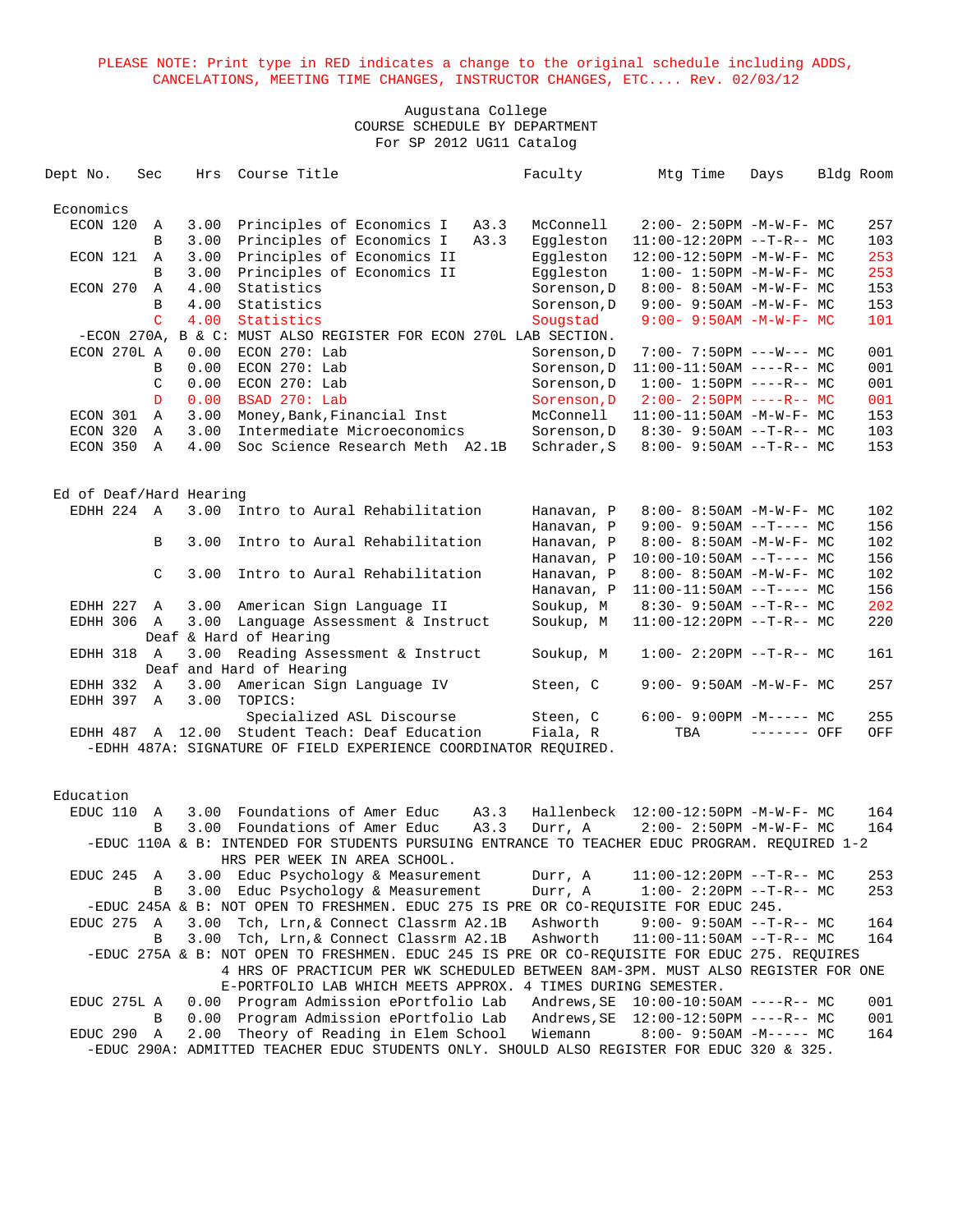| EDUC 300L A<br>0.00<br>Pre Studnt Teach E-Portfolio Lab<br>0.00<br>Pre Studnt Teach E-Portfolio Lab<br>B<br>-EDUC 300L A & B: MUST BE TAKEN THE SEMESTER PRIOR TO STUDENT TEACHING. MEETS APPROX. 4 TIMES<br>DURING SEMESTER.<br>Methods of Teach Elem&MS Science<br>EDUC 301 A<br>2.00<br>Hall, C<br>$1:00 - 1:50PM - M - W - F - GSC$<br>-EDUC 301A: REQUIRES OBSERVATION & TEACHING IN ELEM SCHOOLS.<br>EDUC 310<br>3.00<br>Sec School Methods: ENGLISH<br>Gohl, J<br>$6:00 - 9:00PM -M---$ HUM<br>$\mathbb{D}$<br>3.00<br>Sec School Methods: SCIENCE<br>Hall, C<br>$2:00 - 2:50PM$ $-M---$ GSC<br>Н<br>-EDUC 310D & H: ADMITTED TEACHER EDUC STUDENTS ONLY.<br>2.00 Children's Lit & Language Arts<br>EDUC 320 A<br>Wiemann<br>$8:00 - 9:50AM$ ---W--- MC<br>-EDUC 320A: ADMITTED TEACHER EDUC STUDENTS ONLY. MUST ALSO REGISTER FOR EDUC 325 & 290.<br>PLAN TO SPEND 2 HRS IN FIELD 1 MORNING PER WK.<br>EDUC 325<br>2.00<br>Teach of Read in Elem & Mid Sch<br>$8:00 - 9:50AM$ -----F- MC<br>A<br>Wiemann<br>-EDUC 325A: ADMITTED TEACHER EDUC STUDENTS ONLY. MUST ALSO REGISTER FOR EDUC 290 & 320.<br>PLAN TO SPEND 2 HRS IN FIELD 1 MORNING PER WK.<br>Foundations&Methods-Middle Level<br>EDUC 330<br>3.00<br>Henry, S<br>$6:00 - 9:00PM$ ---W--- MC<br>A<br>EDUC 335 A<br>3.00<br>Literacy in the Content Area<br>-EDUC 335A: ADMITTED TEACHER EDUC STUDENTS ONLY.<br>EDUC 345 A<br>3.00 Adolescent Development<br>A1.2<br>Feinstein<br>$1:00 - 1:50PM - M - W - F - MC$<br>-EDUC 345A: ADMITTED TEACHER EDUC STUDENTS ONLY.<br>2.00<br>Teach Soc StElem&Mid Sch<br>$1:00 - 1:50PM -T-R-- MC$<br>EDUC 350 A<br>Ashworth | 001<br>001<br>163<br>106<br>163<br>164<br>164 |
|-------------------------------------------------------------------------------------------------------------------------------------------------------------------------------------------------------------------------------------------------------------------------------------------------------------------------------------------------------------------------------------------------------------------------------------------------------------------------------------------------------------------------------------------------------------------------------------------------------------------------------------------------------------------------------------------------------------------------------------------------------------------------------------------------------------------------------------------------------------------------------------------------------------------------------------------------------------------------------------------------------------------------------------------------------------------------------------------------------------------------------------------------------------------------------------------------------------------------------------------------------------------------------------------------------------------------------------------------------------------------------------------------------------------------------------------------------------------------------------------------------------------------------------------------------------------------------------------------------------------------------------|-----------------------------------------------|
|                                                                                                                                                                                                                                                                                                                                                                                                                                                                                                                                                                                                                                                                                                                                                                                                                                                                                                                                                                                                                                                                                                                                                                                                                                                                                                                                                                                                                                                                                                                                                                                                                                     |                                               |
|                                                                                                                                                                                                                                                                                                                                                                                                                                                                                                                                                                                                                                                                                                                                                                                                                                                                                                                                                                                                                                                                                                                                                                                                                                                                                                                                                                                                                                                                                                                                                                                                                                     |                                               |
|                                                                                                                                                                                                                                                                                                                                                                                                                                                                                                                                                                                                                                                                                                                                                                                                                                                                                                                                                                                                                                                                                                                                                                                                                                                                                                                                                                                                                                                                                                                                                                                                                                     |                                               |
|                                                                                                                                                                                                                                                                                                                                                                                                                                                                                                                                                                                                                                                                                                                                                                                                                                                                                                                                                                                                                                                                                                                                                                                                                                                                                                                                                                                                                                                                                                                                                                                                                                     |                                               |
|                                                                                                                                                                                                                                                                                                                                                                                                                                                                                                                                                                                                                                                                                                                                                                                                                                                                                                                                                                                                                                                                                                                                                                                                                                                                                                                                                                                                                                                                                                                                                                                                                                     |                                               |
|                                                                                                                                                                                                                                                                                                                                                                                                                                                                                                                                                                                                                                                                                                                                                                                                                                                                                                                                                                                                                                                                                                                                                                                                                                                                                                                                                                                                                                                                                                                                                                                                                                     |                                               |
|                                                                                                                                                                                                                                                                                                                                                                                                                                                                                                                                                                                                                                                                                                                                                                                                                                                                                                                                                                                                                                                                                                                                                                                                                                                                                                                                                                                                                                                                                                                                                                                                                                     |                                               |
|                                                                                                                                                                                                                                                                                                                                                                                                                                                                                                                                                                                                                                                                                                                                                                                                                                                                                                                                                                                                                                                                                                                                                                                                                                                                                                                                                                                                                                                                                                                                                                                                                                     |                                               |
|                                                                                                                                                                                                                                                                                                                                                                                                                                                                                                                                                                                                                                                                                                                                                                                                                                                                                                                                                                                                                                                                                                                                                                                                                                                                                                                                                                                                                                                                                                                                                                                                                                     |                                               |
|                                                                                                                                                                                                                                                                                                                                                                                                                                                                                                                                                                                                                                                                                                                                                                                                                                                                                                                                                                                                                                                                                                                                                                                                                                                                                                                                                                                                                                                                                                                                                                                                                                     |                                               |
|                                                                                                                                                                                                                                                                                                                                                                                                                                                                                                                                                                                                                                                                                                                                                                                                                                                                                                                                                                                                                                                                                                                                                                                                                                                                                                                                                                                                                                                                                                                                                                                                                                     |                                               |
|                                                                                                                                                                                                                                                                                                                                                                                                                                                                                                                                                                                                                                                                                                                                                                                                                                                                                                                                                                                                                                                                                                                                                                                                                                                                                                                                                                                                                                                                                                                                                                                                                                     |                                               |
|                                                                                                                                                                                                                                                                                                                                                                                                                                                                                                                                                                                                                                                                                                                                                                                                                                                                                                                                                                                                                                                                                                                                                                                                                                                                                                                                                                                                                                                                                                                                                                                                                                     |                                               |
|                                                                                                                                                                                                                                                                                                                                                                                                                                                                                                                                                                                                                                                                                                                                                                                                                                                                                                                                                                                                                                                                                                                                                                                                                                                                                                                                                                                                                                                                                                                                                                                                                                     |                                               |
|                                                                                                                                                                                                                                                                                                                                                                                                                                                                                                                                                                                                                                                                                                                                                                                                                                                                                                                                                                                                                                                                                                                                                                                                                                                                                                                                                                                                                                                                                                                                                                                                                                     | 164                                           |
|                                                                                                                                                                                                                                                                                                                                                                                                                                                                                                                                                                                                                                                                                                                                                                                                                                                                                                                                                                                                                                                                                                                                                                                                                                                                                                                                                                                                                                                                                                                                                                                                                                     | 220                                           |
|                                                                                                                                                                                                                                                                                                                                                                                                                                                                                                                                                                                                                                                                                                                                                                                                                                                                                                                                                                                                                                                                                                                                                                                                                                                                                                                                                                                                                                                                                                                                                                                                                                     |                                               |
|                                                                                                                                                                                                                                                                                                                                                                                                                                                                                                                                                                                                                                                                                                                                                                                                                                                                                                                                                                                                                                                                                                                                                                                                                                                                                                                                                                                                                                                                                                                                                                                                                                     | 164                                           |
|                                                                                                                                                                                                                                                                                                                                                                                                                                                                                                                                                                                                                                                                                                                                                                                                                                                                                                                                                                                                                                                                                                                                                                                                                                                                                                                                                                                                                                                                                                                                                                                                                                     |                                               |
|                                                                                                                                                                                                                                                                                                                                                                                                                                                                                                                                                                                                                                                                                                                                                                                                                                                                                                                                                                                                                                                                                                                                                                                                                                                                                                                                                                                                                                                                                                                                                                                                                                     | 164                                           |
| -EDUC 350A: ADMITTED TEACHER EDUC STUDENTS ONLY.                                                                                                                                                                                                                                                                                                                                                                                                                                                                                                                                                                                                                                                                                                                                                                                                                                                                                                                                                                                                                                                                                                                                                                                                                                                                                                                                                                                                                                                                                                                                                                                    |                                               |
| EDUC 355 A<br>3.00<br>Human Relations in Education<br>$6:00 - 9:00PM -T--- MC$<br>Ashworth                                                                                                                                                                                                                                                                                                                                                                                                                                                                                                                                                                                                                                                                                                                                                                                                                                                                                                                                                                                                                                                                                                                                                                                                                                                                                                                                                                                                                                                                                                                                          | 164                                           |
| Grinager, K                                                                                                                                                                                                                                                                                                                                                                                                                                                                                                                                                                                                                                                                                                                                                                                                                                                                                                                                                                                                                                                                                                                                                                                                                                                                                                                                                                                                                                                                                                                                                                                                                         |                                               |
| Methods of Engl as New Language<br>Gaudet, M<br>$6:00-9:00PM$ ----R-- MC<br>EDUC 380<br>3.00<br>Α                                                                                                                                                                                                                                                                                                                                                                                                                                                                                                                                                                                                                                                                                                                                                                                                                                                                                                                                                                                                                                                                                                                                                                                                                                                                                                                                                                                                                                                                                                                                   | 164                                           |
| EDUC 470<br>A 12.00<br>Student Teach: All Grades<br>Fiala, R<br>$------$ OFF<br>TBA                                                                                                                                                                                                                                                                                                                                                                                                                                                                                                                                                                                                                                                                                                                                                                                                                                                                                                                                                                                                                                                                                                                                                                                                                                                                                                                                                                                                                                                                                                                                                 | OFF                                           |
| EDUC 471<br>A 12.00<br>Student Teach: Middle School<br>TBA<br>Fiala, R<br>------- OFF                                                                                                                                                                                                                                                                                                                                                                                                                                                                                                                                                                                                                                                                                                                                                                                                                                                                                                                                                                                                                                                                                                                                                                                                                                                                                                                                                                                                                                                                                                                                               | OFF                                           |
| EDUC 472<br>12.00<br>Student Teach: Elementary<br>Fiala, R<br>TBA<br>------- OFF<br>A                                                                                                                                                                                                                                                                                                                                                                                                                                                                                                                                                                                                                                                                                                                                                                                                                                                                                                                                                                                                                                                                                                                                                                                                                                                                                                                                                                                                                                                                                                                                               | OFF                                           |
| $------$ OFF<br>EDUC 473<br>12.00<br>Student Teach: Kindergarten<br>Fiala, R<br>TBA<br>A                                                                                                                                                                                                                                                                                                                                                                                                                                                                                                                                                                                                                                                                                                                                                                                                                                                                                                                                                                                                                                                                                                                                                                                                                                                                                                                                                                                                                                                                                                                                            | OFF                                           |
| $-----$ OFF<br>EDUC 474 A 12.00<br>Student Teach: Secondary<br>Fiala, R<br>TBA                                                                                                                                                                                                                                                                                                                                                                                                                                                                                                                                                                                                                                                                                                                                                                                                                                                                                                                                                                                                                                                                                                                                                                                                                                                                                                                                                                                                                                                                                                                                                      | OFF                                           |
| -EDUC 470, 471, 472, 473 & 474A: SIGNATURE OF FIELD EXPERIENCE COORDINATOR REQUIRED.                                                                                                                                                                                                                                                                                                                                                                                                                                                                                                                                                                                                                                                                                                                                                                                                                                                                                                                                                                                                                                                                                                                                                                                                                                                                                                                                                                                                                                                                                                                                                |                                               |
|                                                                                                                                                                                                                                                                                                                                                                                                                                                                                                                                                                                                                                                                                                                                                                                                                                                                                                                                                                                                                                                                                                                                                                                                                                                                                                                                                                                                                                                                                                                                                                                                                                     |                                               |
| English                                                                                                                                                                                                                                                                                                                                                                                                                                                                                                                                                                                                                                                                                                                                                                                                                                                                                                                                                                                                                                                                                                                                                                                                                                                                                                                                                                                                                                                                                                                                                                                                                             |                                               |
| First-Year Composition<br>Gohl, J<br>$8:00 - 9:50AM -T-R-- HUM$<br>ENGL 110<br>4.00<br>A2.1A<br>Α                                                                                                                                                                                                                                                                                                                                                                                                                                                                                                                                                                                                                                                                                                                                                                                                                                                                                                                                                                                                                                                                                                                                                                                                                                                                                                                                                                                                                                                                                                                                   | 102                                           |
| First-Year Composition<br>A2.1A<br>Harris, Mit<br>В<br>4.00<br>$8:40 - 9:50AM - M - W - F - HUM$                                                                                                                                                                                                                                                                                                                                                                                                                                                                                                                                                                                                                                                                                                                                                                                                                                                                                                                                                                                                                                                                                                                                                                                                                                                                                                                                                                                                                                                                                                                                    | 103                                           |
| C<br>4.00<br>First-Year Composition<br>A2.1A<br>Dickinson<br>10:40-11:50AM -M-W-F- HUM                                                                                                                                                                                                                                                                                                                                                                                                                                                                                                                                                                                                                                                                                                                                                                                                                                                                                                                                                                                                                                                                                                                                                                                                                                                                                                                                                                                                                                                                                                                                              | 301                                           |
| 4.00<br>First-Year Composition<br>A2.1A<br>D<br>Nelson, C<br>11:00-11:50AM -MT-RF- HUM                                                                                                                                                                                                                                                                                                                                                                                                                                                                                                                                                                                                                                                                                                                                                                                                                                                                                                                                                                                                                                                                                                                                                                                                                                                                                                                                                                                                                                                                                                                                              | 103                                           |
|                                                                                                                                                                                                                                                                                                                                                                                                                                                                                                                                                                                                                                                                                                                                                                                                                                                                                                                                                                                                                                                                                                                                                                                                                                                                                                                                                                                                                                                                                                                                                                                                                                     | 103                                           |
|                                                                                                                                                                                                                                                                                                                                                                                                                                                                                                                                                                                                                                                                                                                                                                                                                                                                                                                                                                                                                                                                                                                                                                                                                                                                                                                                                                                                                                                                                                                                                                                                                                     |                                               |
| $\mathbf{E}% _{0}$<br>4.00<br>First-Year Composition<br>A2.1A<br>Ferrell, S<br>12:00-12:50AM -MT-RF- HUM                                                                                                                                                                                                                                                                                                                                                                                                                                                                                                                                                                                                                                                                                                                                                                                                                                                                                                                                                                                                                                                                                                                                                                                                                                                                                                                                                                                                                                                                                                                            |                                               |
| ENGL 115<br>3.00<br>News Reporting & Writing<br>A2.1B<br>Gale, D.<br>$2:00 - 2:50PM -M-W-F - HUM$<br>A                                                                                                                                                                                                                                                                                                                                                                                                                                                                                                                                                                                                                                                                                                                                                                                                                                                                                                                                                                                                                                                                                                                                                                                                                                                                                                                                                                                                                                                                                                                              | 201                                           |
| ENGL 200<br>3.00<br>Literary Experience A2.1B & A3.5<br>8:30- 9:50AM --T-R-- HUM<br>Α<br>Nelson, C                                                                                                                                                                                                                                                                                                                                                                                                                                                                                                                                                                                                                                                                                                                                                                                                                                                                                                                                                                                                                                                                                                                                                                                                                                                                                                                                                                                                                                                                                                                                  | 103                                           |
| Literary Experience A2.1B & A3.5<br>9:00- 9:50AM -M-W-F- HUM<br>B<br>3.00<br>Rives, D                                                                                                                                                                                                                                                                                                                                                                                                                                                                                                                                                                                                                                                                                                                                                                                                                                                                                                                                                                                                                                                                                                                                                                                                                                                                                                                                                                                                                                                                                                                                               | 302                                           |
| 3.00 Literary Experience A2.1B & A3.5<br>Harris, Mit<br>11:00-11:50AM -M-W-F- HUM<br>C                                                                                                                                                                                                                                                                                                                                                                                                                                                                                                                                                                                                                                                                                                                                                                                                                                                                                                                                                                                                                                                                                                                                                                                                                                                                                                                                                                                                                                                                                                                                              | 202                                           |
| Literary Experience A2.1B & A3.5<br>Hanson, D<br>D<br>3.00<br>12:00-12:50PM -M-W-F- HUM                                                                                                                                                                                                                                                                                                                                                                                                                                                                                                                                                                                                                                                                                                                                                                                                                                                                                                                                                                                                                                                                                                                                                                                                                                                                                                                                                                                                                                                                                                                                             | 102                                           |
| -ENGL 200D: NORTHERN PLAINS SECTION.                                                                                                                                                                                                                                                                                                                                                                                                                                                                                                                                                                                                                                                                                                                                                                                                                                                                                                                                                                                                                                                                                                                                                                                                                                                                                                                                                                                                                                                                                                                                                                                                |                                               |
| 3.00<br>Literary Experience A2.1B & A3.5<br>Nelson, C<br>$1:00 - 2:20PM -T-R--HUM$<br>Е                                                                                                                                                                                                                                                                                                                                                                                                                                                                                                                                                                                                                                                                                                                                                                                                                                                                                                                                                                                                                                                                                                                                                                                                                                                                                                                                                                                                                                                                                                                                             | 102                                           |
| $\mathbf F$<br>3.00<br>Literary Experience A2.1B & A3.5<br>Hanson, D<br>2:00- 2:50PM -M-W-F- HUM                                                                                                                                                                                                                                                                                                                                                                                                                                                                                                                                                                                                                                                                                                                                                                                                                                                                                                                                                                                                                                                                                                                                                                                                                                                                                                                                                                                                                                                                                                                                    | 103                                           |
| -ENGL 200F: NORTHERN PLAINS SECTION.<br>A<br>A2.1B                                                                                                                                                                                                                                                                                                                                                                                                                                                                                                                                                                                                                                                                                                                                                                                                                                                                                                                                                                                                                                                                                                                                                                                                                                                                                                                                                                                                                                                                                                                                                                                  |                                               |
| ENGL 215<br>3.00<br>Newspaper Writing: Sports<br>Holm, A<br>12:00-12:50PM -M-W-F- HUM<br>World Literature I<br>A3.1A                                                                                                                                                                                                                                                                                                                                                                                                                                                                                                                                                                                                                                                                                                                                                                                                                                                                                                                                                                                                                                                                                                                                                                                                                                                                                                                                                                                                                                                                                                                | 201                                           |
| 3.00<br>ENGL 225<br>Looney, S<br>Α<br>$11:00-12:20PM -T-R--HUM$                                                                                                                                                                                                                                                                                                                                                                                                                                                                                                                                                                                                                                                                                                                                                                                                                                                                                                                                                                                                                                                                                                                                                                                                                                                                                                                                                                                                                                                                                                                                                                     | 202                                           |
| 3.00<br>Intro to American Literary Hist<br>Rives, D<br>ENGL 240<br>A<br>12:00-12:50PM -M-W-F- HUM                                                                                                                                                                                                                                                                                                                                                                                                                                                                                                                                                                                                                                                                                                                                                                                                                                                                                                                                                                                                                                                                                                                                                                                                                                                                                                                                                                                                                                                                                                                                   | 123                                           |
| 3.00<br>Creative Writing: Fiction A2.1B<br>Hicks, P<br>ENGL 304<br>$6:00 - 9:00PM$ ---W--- HUM<br>A<br>Seminar in Later British Literat<br>$\overline{A}$                                                                                                                                                                                                                                                                                                                                                                                                                                                                                                                                                                                                                                                                                                                                                                                                                                                                                                                                                                                                                                                                                                                                                                                                                                                                                                                                                                                                                                                                           | 106                                           |
| ENGL 310<br>3.00<br>Ireland North & South: 1798-1998<br>$11:00-12:20PM$ --T-R-- MC                                                                                                                                                                                                                                                                                                                                                                                                                                                                                                                                                                                                                                                                                                                                                                                                                                                                                                                                                                                                                                                                                                                                                                                                                                                                                                                                                                                                                                                                                                                                                  |                                               |
| Preston, M                                                                                                                                                                                                                                                                                                                                                                                                                                                                                                                                                                                                                                                                                                                                                                                                                                                                                                                                                                                                                                                                                                                                                                                                                                                                                                                                                                                                                                                                                                                                                                                                                          | 202                                           |
| Hicks, P<br>Advanced Composition<br>A2.1B<br>Looney, S<br>ENGL 311 A<br>3.00<br>$9:00 - 9:50AM - M - W - F - HUM$                                                                                                                                                                                                                                                                                                                                                                                                                                                                                                                                                                                                                                                                                                                                                                                                                                                                                                                                                                                                                                                                                                                                                                                                                                                                                                                                                                                                                                                                                                                   | 323                                           |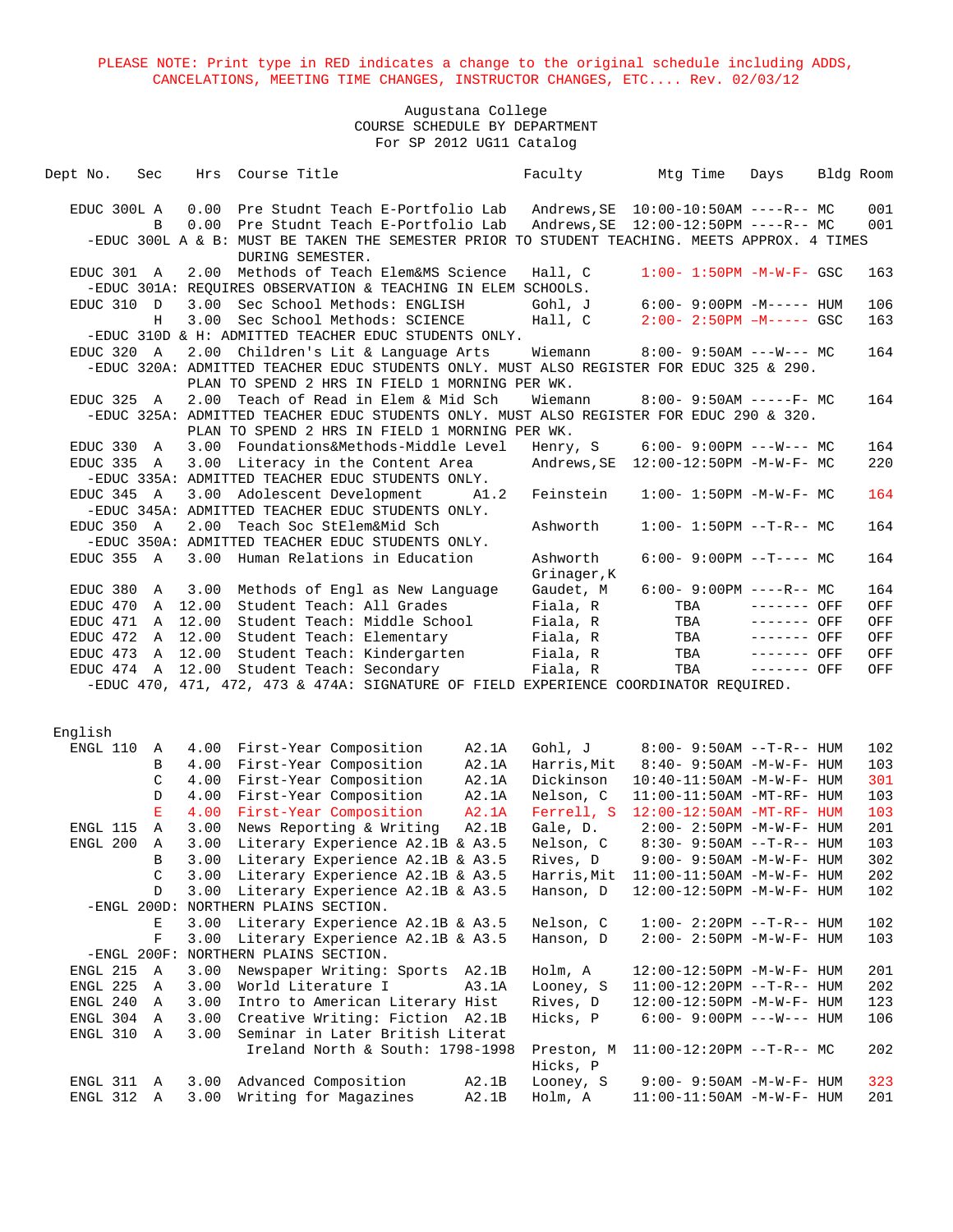| ENGL 330 A<br>3.00<br>Seminar in Later American Lit<br>$1:00 - 1:50PM -M-W-F - HUM$<br>Hanson, D<br>ENGL 361 A<br>3.00<br>Shakespeare<br>Harris, Mit 12:00-12:50PM -M-W-F- HUM<br>A2.1B<br>3.00<br>Seminar in Literary Crit & Theor<br>Rives, D<br>ENGL 380 A<br>$2:00 - 2:50PM -M-W-F - HUM$ | 106<br>302<br>106 |
|-----------------------------------------------------------------------------------------------------------------------------------------------------------------------------------------------------------------------------------------------------------------------------------------------|-------------------|
|                                                                                                                                                                                                                                                                                               |                   |
|                                                                                                                                                                                                                                                                                               |                   |
|                                                                                                                                                                                                                                                                                               |                   |
|                                                                                                                                                                                                                                                                                               |                   |
| Exercise Science                                                                                                                                                                                                                                                                              |                   |
| EXSC 320 A<br>3.00 Physiology of Exercise<br>Barkley, S<br>$9:00 - 9:50AM - M - WRF - ELMN$                                                                                                                                                                                                   | 230               |
| Lecture & Lab                                                                                                                                                                                                                                                                                 |                   |
| 2.00 Fitness Prescrip & Progm Admin<br>EXSC 361 A<br>Barkley, S<br>$1:00 - 1:50PM -T-R-- ELMN$                                                                                                                                                                                                | 241               |
| EXSC 397 A<br>3.00<br>TOPICS:                                                                                                                                                                                                                                                                 |                   |
| Current Trends Perform Enhancmnt<br>Chambers<br>$11:00-11:50AM$ -M-W-F- ELMN                                                                                                                                                                                                                  | 180               |
| General Studies                                                                                                                                                                                                                                                                               |                   |
| GENL 107 A 16.00 The Washington Semester<br>Lerseth<br>TBA<br>------- OFF                                                                                                                                                                                                                     | <b>INTR</b>       |
| 1.00 Becoming a Master Student<br>Dickinson<br>GENL 116 A<br>$5:15-6:15PM -M--R--HUM$                                                                                                                                                                                                         | 102               |
| -GENL 116A: MEETS FIRST 7 WEEKS OF SEMESTER - FEB 2 THRU MAR 15.                                                                                                                                                                                                                              |                   |
| 1.00 Distinguished Scholars<br>GENL 125 A                                                                                                                                                                                                                                                     |                   |
| Ireland: Act of Union-Europ Union Swart, W<br>TBA<br>$------$ OFF<br>Hicks, P                                                                                                                                                                                                                 | SHRT              |
| International Travel Experience                                                                                                                                                                                                                                                               |                   |
| -GENL 125A: TENTATIVE TRIP DATES: MAR 17-27.                                                                                                                                                                                                                                                  |                   |
| GENL 297 A<br>3.00 CANCELED                                                                                                                                                                                                                                                                   |                   |
| GENL 297A A<br>1.00<br>TOPICS:                                                                                                                                                                                                                                                                |                   |
| Scotland's Stories & Scenes<br>Looney, S<br>TBA<br>$------$ OFF<br>Ferrell, S                                                                                                                                                                                                                 | <b>SHRT</b>       |
| -GENL 297A/A: SPRING BREAK TRAVEL COURSE. TENTATIVE TRIP DATES: MAR 15-26.                                                                                                                                                                                                                    |                   |
| 1.00 RainForest, Eco-Tour, FairTrade<br>Minister<br>TBA<br>$------$ OFF<br>В                                                                                                                                                                                                                  | <b>SHRT</b>       |
| -GENL 297A/B: SPRING BREAK TRAVEL COURSE. TENTATIVE TRIP DATES: MAR 17-25.                                                                                                                                                                                                                    |                   |
| 3.00 Senior Capstone:<br>GENL 492 G<br>A4.3                                                                                                                                                                                                                                                   |                   |
| Music Matters: AmMus&CultRecntHis<br>Johnson, S<br>$3:00-6:00PM -T--- HUM$                                                                                                                                                                                                                    | 123               |
| Joyce, R                                                                                                                                                                                                                                                                                      |                   |
| Sehested                                                                                                                                                                                                                                                                                      |                   |
| Н<br>3.00<br>Uncovering the Leader in You<br>Gardner, S<br>12:00-12:50PM -M-W-F- MC<br>Gillham, A                                                                                                                                                                                             | 201               |
| Ragged Edge of Life:Reli/MedMeet<br>Pederson, A<br>I.<br>3.00<br>$6:00 - 9:00PM -M-----$ HUM                                                                                                                                                                                                  | 201               |
| Harris, MH                                                                                                                                                                                                                                                                                    |                   |
| Schellingr                                                                                                                                                                                                                                                                                    |                   |
| Mullin, M<br>3.00 Coming Apart: A Look at 1968<br>$11:00-11:50AM$ -M-W-F- MC<br>J                                                                                                                                                                                                             | 255               |
| Swanson, R                                                                                                                                                                                                                                                                                    |                   |
| Gender Studies                                                                                                                                                                                                                                                                                |                   |
| GENS 115 A<br>Intro to Gender Studies<br>3.00<br>A1.2<br>Sehested<br>$1:00 - 1:50PM - M - W - F - MC$                                                                                                                                                                                         | 153               |
| Ireland North & South: 1798-1998<br>GENS 345 A<br>3.00<br>Preston, M<br>$11:00-12:20PM$ --T-R-- MC                                                                                                                                                                                            | 202               |
| Hicks, P                                                                                                                                                                                                                                                                                      |                   |
| Geography/Earth Science                                                                                                                                                                                                                                                                       |                   |
| GEOG 220 A<br>3.00 Phys Geog & Earth/Space Science<br>Olness, V<br>$8:00 - 9:50AM -T-R--$ GSC                                                                                                                                                                                                 | 163               |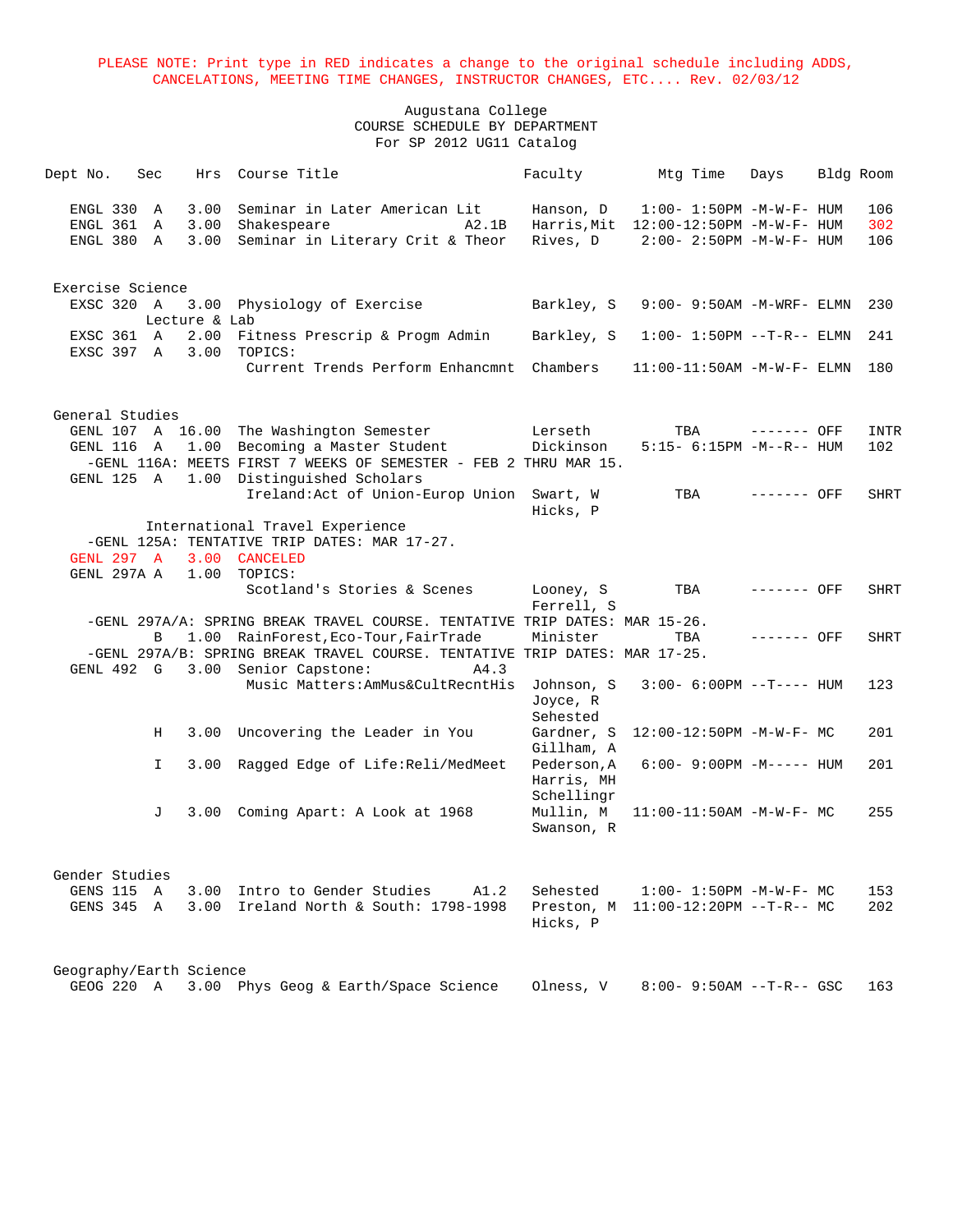| Dept No.    |                      | Sec               | Hrs                     | Course Title                                                     |       | Faculty                  | Mtg Time                                                       | Days        | Bldg Room |             |
|-------------|----------------------|-------------------|-------------------------|------------------------------------------------------------------|-------|--------------------------|----------------------------------------------------------------|-------------|-----------|-------------|
| Gerontology |                      |                   |                         |                                                                  |       |                          |                                                                |             |           |             |
|             | GERO 289             | A                 | 1.00                    | Medical Terminology                                              |       | White, L                 | TBA                                                            | ------- OFF |           | <b>ONLN</b> |
|             | GERO 289             | B                 | 1.00                    | Medical Terminology                                              |       | White, L                 | <b>TBA</b>                                                     | ------- OFF |           | <b>ONLN</b> |
|             |                      |                   |                         | -GERO 289A & B: ONLINE COURSE                                    |       |                          |                                                                |             |           |             |
|             | GERO 395             | A                 | 3.00                    | Internship in Gerontology I                                      |       | Schrader, S              | TBA                                                            | ------- OFF |           | OFF         |
|             | GERO 396             | A                 | 4.00                    | Internship in Gerontology II                                     |       | Schrader, S              | TBA                                                            | ------- OFF |           | OFF         |
|             |                      |                   |                         |                                                                  |       |                          |                                                                |             |           |             |
|             |                      |                   | Government/Intl Affairs |                                                                  |       |                          |                                                                |             |           |             |
|             | GOVT 110             | Α                 | 3.00                    | Intro to Government                                              | A3.3  | Schotten                 | 12:00-12:50PM -M-W-F- MC                                       |             |           | 255         |
|             |                      | B                 | 3.00                    | Intro to Government                                              | A3.3  | Johnson, Jl              | $1:00-1:50PM -M-W-F-MC$                                        |             |           | 201         |
|             | GOVT 120             | Α                 | 3.00                    | Politics in a Diverse World A3.6                                 |       | Dndelinger               | $8:30 - 9:50AM -T-R--MC$                                       |             |           | 201         |
|             |                      | B                 | 3.00                    | Politics in a Diverse World A3.6                                 |       | Dndelinger               | $1:00-2:20PM -T-R--MC$                                         |             |           | 201         |
|             | GOVT 190             | $\mathbf{A}$      | 3.00                    | Humans in Conflict                                               | A1.2  | Lerseth                  | $2:00 - 2:50PM -M-W-F - MC$                                    |             |           | 103         |
|             | GOVT 200<br>GOVT 215 | $\mathbb{A}$      | 3.00<br>3.00            | American Government<br>Asian Politics                            | A3.6  | Lerseth                  | $8:00 - 8:50AM - M - W - F - MC$                               |             |           | 103<br>264  |
|             | GOVT 235             | Α<br>$\mathbb{A}$ | 3.00                    | American Foreign Policy                                          |       | Johnson,Jl<br>Dndelinger | $11:00-12:20PM$ --T-R-- MC<br>$9:00 - 9:50AM - M - W - F - MC$ |             |           | 103         |
|             | GOVT 300             | A                 | 4.00                    | Public Administration                                            | A2.1B | Lerseth                  | $10:40-11:50AM$ -M-W-F- MC                                     |             |           | 253         |
|             | GOVT 320             | $\mathbb{A}$      | 3.00                    | Political Philosophy                                             |       | Schotten                 | $2:00 - 2:50PM -M-W-F - MC$                                    |             |           | 264         |
|             | GOVT 350             | A                 | 4.00                    | Soc Science Research Meth                                        | A2.1B | Schrader, S              | $8:00 - 9:50AM -T-R-- MC$                                      |             |           | 153         |
|             | GOVT 390             | Α                 | 2.00                    | Research Seminar                                                 | A2.1B | Johnson,Jl               | TBA                                                            | $------$ MC |           |             |
|             | GOVT 391             | $\mathbb{A}$      | 2.00                    | Honors Seminar                                                   | A2.1B | Johnson, Jl              | TBA                                                            | $------$ MC |           |             |
|             |                      |                   |                         |                                                                  |       |                          |                                                                |             |           |             |
| History     |                      |                   |                         |                                                                  |       |                          |                                                                |             |           |             |
|             | HIST 110             | A                 | 3.00                    | Western Civilization I                                           | A3.1A | Pehl, M                  | 12:00-12:50PM -M-W-F- MC                                       |             |           | 202         |
|             | HIST 111             | A                 | 3.00                    | Western Civilization II                                          | A3.1B | Conover                  | $8:00 - 8:50AM - M - W - F - MC$                               |             |           | 202         |
|             |                      | B                 | 3.00                    | Western Civilization II                                          | A3.1B | Conover                  | $9:00 - 9:50AM - M - W - F - MC$                               |             |           | 202         |
|             |                      | $\mathcal{C}$     | 3.00                    | Western Civilization II                                          | A3.1B | Conover                  | 11:00-11:50AM -M-W-F- MC                                       |             |           | 202         |
|             |                      | D                 | 3.00                    | Western Civilization II                                          | A3.1B | Mullin, M                | $1:00 - 1:50PM -M-W-F - MC$                                    |             |           | 202         |
|             | HIST 113             | Α                 | 3.00                    | Art Hist II: Ren-20th Cent A3.1B                                 |       | Twa, L                   | $9:00 - 9:50AM - M - W - F - GSC$                              |             |           | 100         |
|             | HIST 115             | Α                 | 3.00                    | Western Civ. II (Honors)                                         | A3.1B | Preston, M               | $8:30 - 9:50AM -T-R-- MC$                                      |             |           | 102         |
|             | HIST 121             | A                 | 3.00                    | American Exper. Since 1877 A3.1B                                 |       | Pehl, M                  | $2:00 - 2:50PM -M-W-F - MC$                                    |             |           | 253         |
|             | HIST 251             | $\mathbb{A}$      | 3.00                    | Method & Phil of History                                         | A2.1B | Pehl, M                  | $8:30 - 9:50AM -T-R-- MC$                                      |             |           | 220         |
|             | HIST 290             | $\mathbb{A}$      | 3.00                    | History of American Press                                        | A2.1B | Miller, J                | $1:00 - 2:20PM -T-R--CWS$                                      |             |           | 108         |
|             | HIST 297             | Α                 | 3.00                    | TOPICS:<br>Entrepreneurship Around the Wrld                      |       | Wright, R                | $11:00-12:20PM$ --T-R-- MC                                     |             |           | 201         |
|             | HIST 345             | A                 | 3.00                    | Ireland North & South: 1798-1998                                 |       | Preston, M               | $11:00-12:20PM$ --T-R-- MC                                     |             |           | 202         |
|             |                      |                   |                         |                                                                  |       | Hicks, P                 |                                                                |             |           |             |
|             | HIST 352             | Α                 | 3.00                    | History of Lakota/Dakota                                         | A3.6  | Welch                    | $8:30 - 9:50AM -T-R-- MC$                                      |             |           | 257         |
|             |                      |                   |                         |                                                                  |       |                          |                                                                |             |           |             |
| Health      |                      |                   |                         |                                                                  |       |                          |                                                                |             |           |             |
|             | HLTH 216 A           |                   |                         | 2.00 Stress Management                                           |       | Van Dam                  | $9:00 - 9:50AM -T-R--ELMN$                                     |             |           | 241         |
|             | HLTH 222 A           |                   | 2.00                    | Nutrition & Exercise                                             |       | Barkley, S               | 11:00-11:50AM -M-W--- ELMN                                     |             |           | 241         |
|             | HLTH 242 A           |                   | 2.00                    | Personal Health                                                  |       | Vahrenkamp               | $12:00-12:50PM -M-W---$ ELMN                                   |             |           | 241         |
|             |                      |                   |                         |                                                                  |       |                          |                                                                |             |           |             |
|             |                      |                   | International Studies   |                                                                  |       |                          |                                                                |             |           |             |
|             | INST 100 A           |                   | 1.00                    | Intro to International Studies                                   |       | Sorenson, T              | $6:00 - 7:50PM -T--- MC$                                       |             |           | 103         |
|             | INST 200 A           |                   |                         | 1.00 Living & Learning Abroad                                    |       | Grinager, D              | $3:00 - 3:50PM$ ----R-- MC                                     |             |           | 102         |
|             |                      |                   |                         | -INST 200A: MEETS LAST 7 WEEKS OF SEMESTER - MAR 29 THRU MAY 10. |       |                          |                                                                |             |           |             |
|             |                      |                   | Sign Lang. Interpreting |                                                                  |       |                          |                                                                |             |           |             |
|             | INTR 200 A           |                   |                         | 2.00 Fingerspelling                                              |       | Steen, C                 | $11:00-11:50AM$ -M-W--- MC                                     |             |           | 164         |
|             | INTR 301 A           |                   |                         | 3.00 Building Translation Skills                                 |       |                          | Gundersn, C 11:00-12:20PM --T-R-- MC                           |             |           | 252         |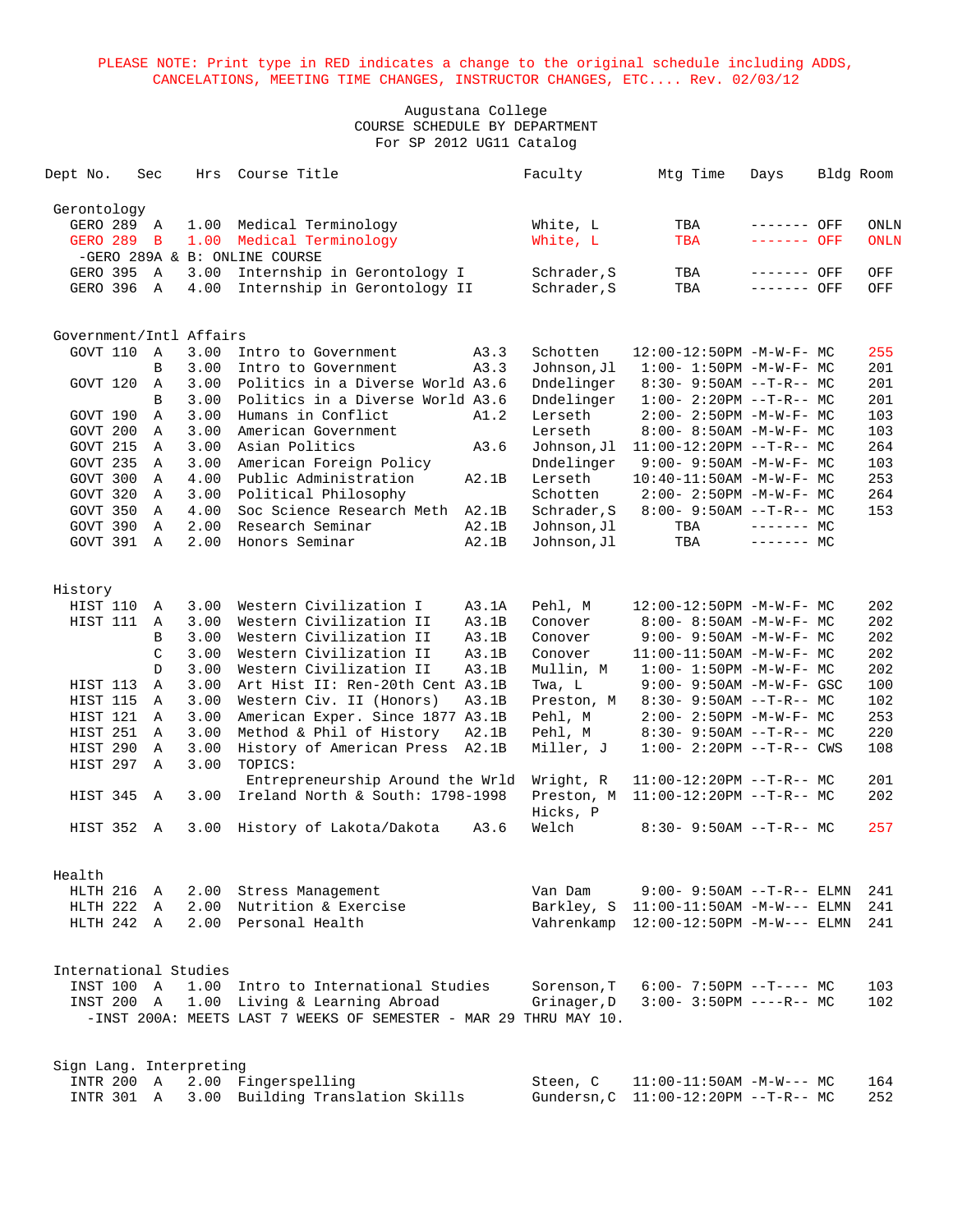# Augustana College COURSE SCHEDULE BY DEPARTMENT For SP 2012 UG11 Catalog

| Dept No.                           | Sec               | Hrs          | Course Title                                     |       | Faculty              | Mtg Time                              | Days         | Bldg Room  |
|------------------------------------|-------------------|--------------|--------------------------------------------------|-------|----------------------|---------------------------------------|--------------|------------|
| <b>INTR 342</b>                    | A                 | 3.00         | Amer Sign Language to English I                  |       | Dyce, M              | $8:30-9:50AM -M-W--- MC$              |              | 254        |
| <b>INTR 343</b>                    | Α                 | 3.00         | English to Amer Sign Language I                  |       | Gundersn, C          | $8:30 - 9:50AM -T-R-- MC$             |              | 254        |
| <b>INTR 355</b>                    | Α                 | 3.00         | Interpreting Practicum                           |       | Dyce, M              | TBA                                   | ------- OFF  | OFF        |
| INTR 397                           | Α                 | 3.00         | TOPICS:                                          |       |                      |                                       |              |            |
|                                    |                   |              | Specialized ASL Discourse                        |       | Steen, C             | $6:00 - 9:00PM -M--- MC$              |              | 255        |
| <b>INTR 455</b>                    | A                 | 9.00         | Advanced Interpreting Practicum                  |       | Dyce, M              | TBA                                   | ------- OFF  | OFF        |
|                                    |                   |              |                                                  |       |                      |                                       |              |            |
| Journalism                         |                   |              |                                                  |       |                      |                                       |              |            |
| <b>JOUR 095</b>                    | A                 | 1.00         | Journalism Participation                         |       |                      |                                       |              |            |
|                                    |                   |              | MIRROR Practicum                                 |       | Miller, J            | TBA                                   | $------$ HUM | 222        |
|                                    | В                 | 1.00         | EDDA Practicum                                   |       | Blank-Libr           | TBA                                   | $------$ HUM | 221        |
|                                    | $\mathcal{C}$     | 1.00         | VENTURE                                          |       | Miller, J            | TBA                                   | $------$ HUM |            |
| <b>JOUR 115</b>                    | Α                 | 3.00         | News Reporting & Writing                         | A2.1B | Gale, D.             | 2:00- 2:50PM -M-W-F- HUM              |              | 201        |
| <b>JOUR 215</b>                    | A                 | 3.00         | Newspaper Writing: Sports                        | A2.1B | Holm, A              | 12:00-12:50PM -M-W-F- HUM             |              | 201        |
| <b>JOUR 243</b>                    | Α                 | 3.00         | Editorial Skills II: Layout& Desgn               |       | Miller, J            | $11:00-12:20PM$ --T-R-- CVA           |              | 181A       |
| <b>JOUR 290</b><br><b>JOUR 312</b> | A<br>$\mathbb{A}$ | 3.00<br>3.00 | History of American Press                        | A2.1B | Miller, J<br>Holm, A | $1:00 - 2:20PM -T-R--CWS$             |              | 108<br>201 |
|                                    |                   |              | Writing For Magazines                            | A2.1B |                      | $11:00-11:50AM$ -M-W-F- HUM           |              |            |
| Mathematics                        |                   |              |                                                  |       |                      |                                       |              |            |
| MATH 110 A                         |                   | 3.00         | Structure of Mathematics                         |       | Smith, Jay           | 9:00- 9:50AM -M-W-F- GSC              |              | 29         |
| MATH 113                           | Α                 | 3.00         | Methods of Teaching Elem Math                    |       | Ahlbrecht            | $6:00 - 9:00PM$ $-M---$ MC            |              | 164        |
|                                    |                   |              | -MATH 113A: ADMITTED TEACHER EDUC STUDENTS ONLY. |       |                      |                                       |              |            |
| MATH 140                           | A                 | 3.00         | Quantitative Reasoning                           | A2.3  | Knapp, E             | 9:00- 9:50AM -M-W-F- GSC              |              | 21         |
|                                    | B                 | 3.00         | Quantitative Reasoning                           | A2.3  | Knapp, E             | 11:00-11:50AM -M-W-F- GSC             |              | 21         |
|                                    | C                 | 3.00         | Quantitative Reasoning                           | A2.3  | Gregg, M             | $2:00 - 2:50PM - M - W - F - GSC$     |              | 201        |
| MATH 150                           | Α                 | 4.00         | Pre-Calculus                                     | A2.3  | Olson, C             | $12:00-12:50PM - MTW-F- MC$           |              | 101        |
|                                    | B                 | 4.00         | Pre-Calculus                                     | A2.3  | Olson, C             | 2:00- 2:50PM -MTW-F- GSC              |              | 29         |
| MATH 151                           | Α                 | 4.00         | Calculus I                                       | A2.3  | Gregg, M             | 12:00-12:50PM -MTW-F- GSC             |              | 29         |
|                                    | B                 | 4.00         | Calculus I                                       | A2.3  | Sorenson, T          | 2:00- 2:50PM -MTW-F- GSC              |              | 21         |
| MATH 152                           | Α                 | 4.00         | Calculus II                                      | A2.3  | Olson, C             | 8:00- 8:50AM -MTW-F- GSC              |              | 29         |
|                                    | B                 | 4.00         | Calculus II                                      | A2.3  | Smith, Jay           | $1:00-1:50PM -MTW-F-GSC$              |              | 29         |
| MATH 153                           | Α                 | 3.00         | Calculus III                                     | A2.3  | Knapp, E             | 8:00- 8:50AM -M-W-F- GSC              |              | 21         |
| MATH 220                           | A                 | 3.00         | Linear Algebra                                   |       | Sorenson, T          | $1:00 - 1:50PM -M-W-F - GSC$          |              | 31         |
| MATH 320                           | A                 | 3.00         | Discrete Structures                              |       | Gregg, M             | 8:00- 8:50AM -M-W-F- GSC              |              | 31         |
| MATH 355                           | $\mathbb A$       | 3.00         | Complex Analysis                                 |       | Sorenson, T          | $11:00-12:20PM -T-R--GSC$             |              | 31         |
| MATH 490                           | $\mathbb{A}$      | 1.00         | Senior Seminar                                   |       | Knapp, E             | $6:00 - 6:50PM -M--- GSC$             |              | 31         |
| Modern Foreign Languages           |                   |              |                                                  |       |                      |                                       |              |            |
|                                    |                   |              | MDFL 121 A 3.00 Intro to French II               | A3.4  | Thompsen             | $9:00 - 9:50AM - M - W - F - HUM$     |              | 320        |
|                                    | В                 | 3.00         | Intro to French II                               | A3.4  | Fish                 | 11:00-11:50AM -M-W-F- HUM             |              | 320        |
| MDFL 131 A                         |                   | 3.00         | Intro to German II                               | A3.4  |                      | Erickson, A 11:00-11:50AM -M-W-F- HUM |              | 102        |
|                                    | В                 | 3.00         | Intro to German II                               | A3.4  |                      | Erickson, A 12:00-12:50PM -M-W-F- HUM |              | 301        |
| MDFL 180                           | A                 | 3.00         | Intro to Spanish I                               | A3.4  | Herman               | $8:30 - 9:50PM -T-R-- HUM$            |              | 321        |
| MDFL 181                           | A                 | 3.00         | Intro to Spanish II                              | A3.4  | Ogdie                | 8:00- 8:50AM -M-W-F- HUM              |              | 301        |
|                                    | В                 | 3.00         | Intro to Spanish II                              | A3.4  | Rueter               | 8:00- 8:50AM -M-W-F- HUM              |              | 321        |
|                                    | C                 | 3.00         | Intro to Spanish II                              | A3.4  | Ogdie                | $9:00 - 9:50AM - M - W - F - HUM$     |              | 301        |
|                                    | D                 | 3.00         | Intro to Spanish II                              | A3.4  | Rueter               | 12:00-12:50PM -M-W-F- HUM             |              | 321        |
|                                    | Е                 | 3.00         | Intro to Spanish II                              | A3.4  | Cabrera              | $8:30 - 9:50AM -T-R-- HUM$            |              | 302        |
|                                    | F                 | 3.00         | <b>CANCELED</b>                                  |       |                      |                                       |              |            |
|                                    | G                 | 3.00         | CANCELED                                         |       |                      |                                       |              |            |
| MDFL 197SA A                       |                   |              | 1.00 TOPICS in Spanish:                          |       |                      |                                       |              |            |
|                                    |                   |              | Camino de Santiago: NarratPilgrmg                |       | Ogdie<br>Rohde, P    | TBA                                   | ------- OFF  | SHRT       |

-MDFL 197SA/A: SPRING BREAK TRAVEL COURSE. TENTATIVE TRIP DATES: MAR 16-26.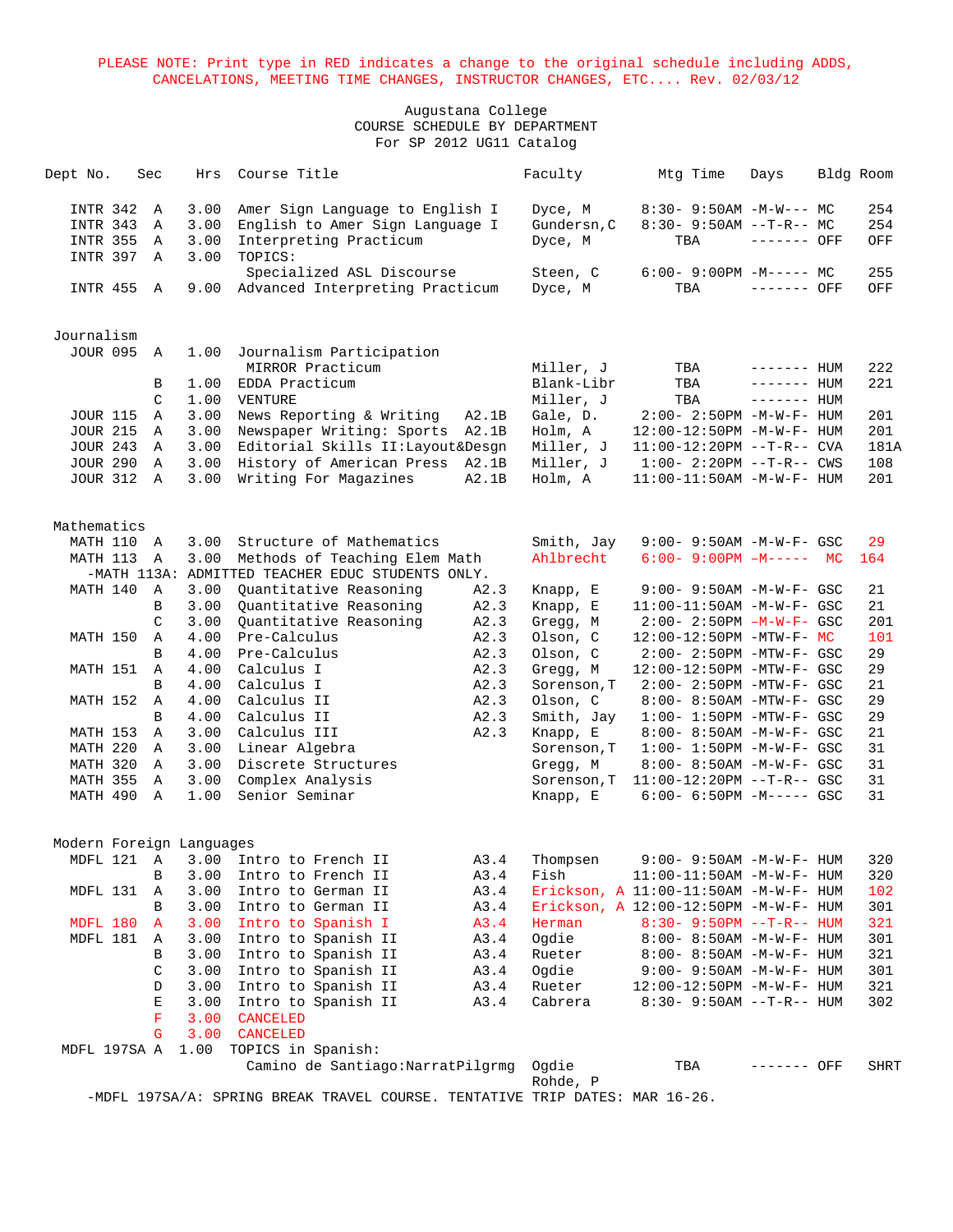| Dept No.     |              | Sec          | Hrs  | Course Title                                                                | Faculty     | Mtg Time                           | Days         | Bldg Room   |
|--------------|--------------|--------------|------|-----------------------------------------------------------------------------|-------------|------------------------------------|--------------|-------------|
| MDFL 221     |              | A            | 4.00 | Intermediate French II                                                      | Fish        | $2:00 - 2:50PM - MTWR - - HUM$     |              | 320         |
| MDFL 231     |              | A            | 4.00 | Intermediate German II                                                      | Ortmeier    | $6:00 - 7:30PM -M-W---$ HUM        |              | 301         |
| MDFL 281     |              | A            | 4.00 | Intermediate Spanish II                                                     | Cabrera     | $11:00-11:50AM - MTWR-- HUM$       |              | 302         |
|              |              | B            | 4.00 | Intermediate Spanish II                                                     | Herman      | $1:00-1:50PM -MTWR--HUM$           |              | 302         |
| MDFL 286 A   |              |              | 3.00 | Span for Hlth Care Professionals                                            | Ogdie       | $2:00 - 2:50PM -M-W-F - HUM$       |              | 321         |
| MDFL 297SA A |              |              | 3.00 | TOPICS in Spanish:                                                          |             |                                    |              |             |
|              |              |              |      | Intro to Cuban History & Culture                                            | Cabrera     | $1:00 - 1:50PM - M - W - F - HUM$  |              | 321         |
|              | MDFL 297SB B |              | 1.00 | TOPICS in Spanish:                                                          |             |                                    |              |             |
|              |              |              |      | Madrid: Understnd Span Hist Cultr                                           | Herman      | TBA                                | ------- OFF  | <b>SHRT</b> |
|              |              |              |      | -MDFL 297SB/B: SPRING BREAK TRAVEL COURSE. TENTATIVE TRIP DATES: MAR 16-24. |             |                                    |              |             |
| MDFL 323     |              | A            | 3.00 | Hist of Lit of France I<br>A3.5                                             | Fish        | $9:00 - 9:50AM - M - W - F - HUM$  |              | 325         |
| MDFL 383     |              | Α            | 3.00 | History of Lit of Spain I<br>A3.5                                           | Rueter      | $1:00 - 2:20PM -T-R--HUM$          |              | 321         |
| MDFL 400     |              | A            | 1.00 | Honors Thesis                                                               | Cabrera     | TBA                                | $------$ HUM |             |
|              |              | B            | 1.00 | Honors Thesis                                                               | Fish        | TBA                                | $------$ HUM |             |
|              |              | C            | 1.00 | Honors Thesis                                                               | Herman      | TBA                                | $------$ HUM |             |
|              |              | D            |      | 1.00 Honors Thesis                                                          | Lhotzky, S  | TBA                                | $------$ HUM |             |
|              |              | E            | 1.00 | Honors Thesis                                                               | Rueter      | TBA                                | $------HUM$  |             |
| MDFL 485     |              | $\mathbf{A}$ | 3.00 | <b>CANCELED</b>                                                             |             |                                    |              |             |
| Music        |              |              |      |                                                                             |             |                                    |              |             |
| MUSI 095     |              | A            | 1.00 | Music Ensemble:                                                             |             |                                    |              |             |
|              |              |              |      | Augustana Choir                                                             | Staff       | 3:55- 5:10PM -MTWR-- HUM           |              | 173         |
|              |              | В            | 1.00 | Collegiate Chorale                                                          | Svenningsn  | 12:00-12:50PM -M-W-F- HUM          |              | 173         |
|              |              | D            | 1.00 | Angelus                                                                     | Grevlos, L  | 3:00- 3:50PM -M-W-F- HUM           |              | 173         |
|              |              | E            | 1.00 | Augustana Band                                                              | Ammann, B   | 4:00- 5:30PM -M-WR-- HUM           |              | 168         |
|              |              | $\mathbf F$  | 1.00 | College/Community Band                                                      | Schilf, P   | $7:00 - 9:30PM$ ----R-- HUM        |              | 168         |
|              |              | K            | 1.00 | Orchestra Winds & Percussion                                                | Stanichar   | 6:30- 9:00PM U------ HUM           |              | 168         |
|              |              |              |      |                                                                             | Stanichar   | $3:00-4:30PM -T--- HUM$            |              | 168         |
|              |              | L            | 1.00 | Augustana Orchestra                                                         | Stanichar   | $6:30 - 9:00 \text{PM U----- HUM}$ |              | 168         |
|              |              |              |      |                                                                             | Stanichar   | $3:00-4:30PM -T--- HUM$            |              | 168         |
|              |              |              |      |                                                                             | Stanichar   | $3:00-4:30PM$ ---W--- HUM          |              | 178         |
|              |              | Ρ            | 1.00 | SDSO Chorus                                                                 | Johnson, J  | 7:00- 9:30PM -M----- HUM           |              | 173         |
| MUSI 096     |              | $\mathbb A$  | 1.00 | Chamber Music:                                                              |             |                                    |              |             |
|              |              |              |      | Opera Theatre Workshop                                                      | Grevlos, L  | $3:00 - 3:50PM -T-R-- HUM$         |              | 173         |
|              |              |              |      |                                                                             | Grevlos, L  | $4:00 - 5:00PM$ -----F- HUM        |              | 178         |
|              |              | В            | 1.00 | Brass Quintet                                                               | Schilf, P   | TBA                                | $------$ HUM | 10          |
|              |              | C            | 1.00 | Saxophone Quartet                                                           | Ammann, B   | TBA                                | $------$ HUM | 134         |
|              |              | D            | 1.00 | Chamber Strings                                                             | Melik-Step  | TBA                                | $------$ HUM | 152         |
|              |              | Е            | 1.00 | Clarinet                                                                    | Larson, A   | TBA                                | $------$ HUM | 155         |
|              |              | $\mathbf F$  | 1.00 | Flute Choir                                                                 | Anderson, E | $3:00-3:50PM -M-----$ HUM          |              | 178         |
|              |              | Η            | 1.00 | Woodwind Quintet                                                            | Tomkins, J  | TBA                                | $------$ HUM | 168         |
|              |              | I            | 1.00 | Percussion Ensemble                                                         | Pennington  | $6:00-8:00PM$ ---W--- HUM          |              | 168         |
|              |              | K            | 1.00 | Trombone Choir                                                              | Shoemaker   | $3:00 - 3:55PM$ ----R-- HUM        |              | 178         |
|              |              | L            | 1.00 | String Quartet                                                              | Hufnagle    | TBA                                | $------$ HUM | 50          |
|              |              | М            | 1.00 | Jazz Lab                                                                    | Isackson, M | $6:00 - 6:50PM -T--- HUM$          |              | 168         |
|              |              | Ν            | 1.00 | Northlanders Jazz Combo                                                     | Isackson, M | 8:15- 9:30PM -M----- HUM           |              | 168         |
|              |              | O            | 1.00 | Accompanying Lab                                                            | Reid, D     | 12:00-12:50PM --T---- HUM          |              | 178         |
|              |              | Q            | 1.00 | Mallet Keyboard Ensemble                                                    | Pennington  | TBA                                | $------$ HUM | 168         |
| MUSI 097     |              | B            | 1.00 | Chamber Music Ensemble:                                                     |             |                                    |              |             |
|              |              |              |      | Brass Choir                                                                 | Schilf, P   | $3:00 - 3:50PM -M-W---$ HUM        |              | 168         |
|              |              | C            | 1.00 | Northlanders Jazz Band                                                      | Schilf, P   | 5:30- 6:20PM -M----- HUM           |              | 178         |
|              |              |              |      |                                                                             | Schilf, P   | $4:45 - 5:35PM -T--- HUM$          |              | 178         |
| MUSI 110     |              | Α            | 3.00 | The Understanding of Music A3.5B                                            | Johnson, S  | 11:00-11:50AM -M-W-F- HUM          |              | 231         |
|              |              | B            | 3.00 | The Understanding of Music A3.5B                                            | Johnson, S  | 12:00-12:50PM -M-W-F- HUM          |              | 231         |
| MUSI 111     |              | $\mathbb{A}$ | 3.00 | History of Jazz<br>A3.5B                                                    | Joyce, R    | $1:00 - 1:50PM - M - W - F - HUM$  |              | 231         |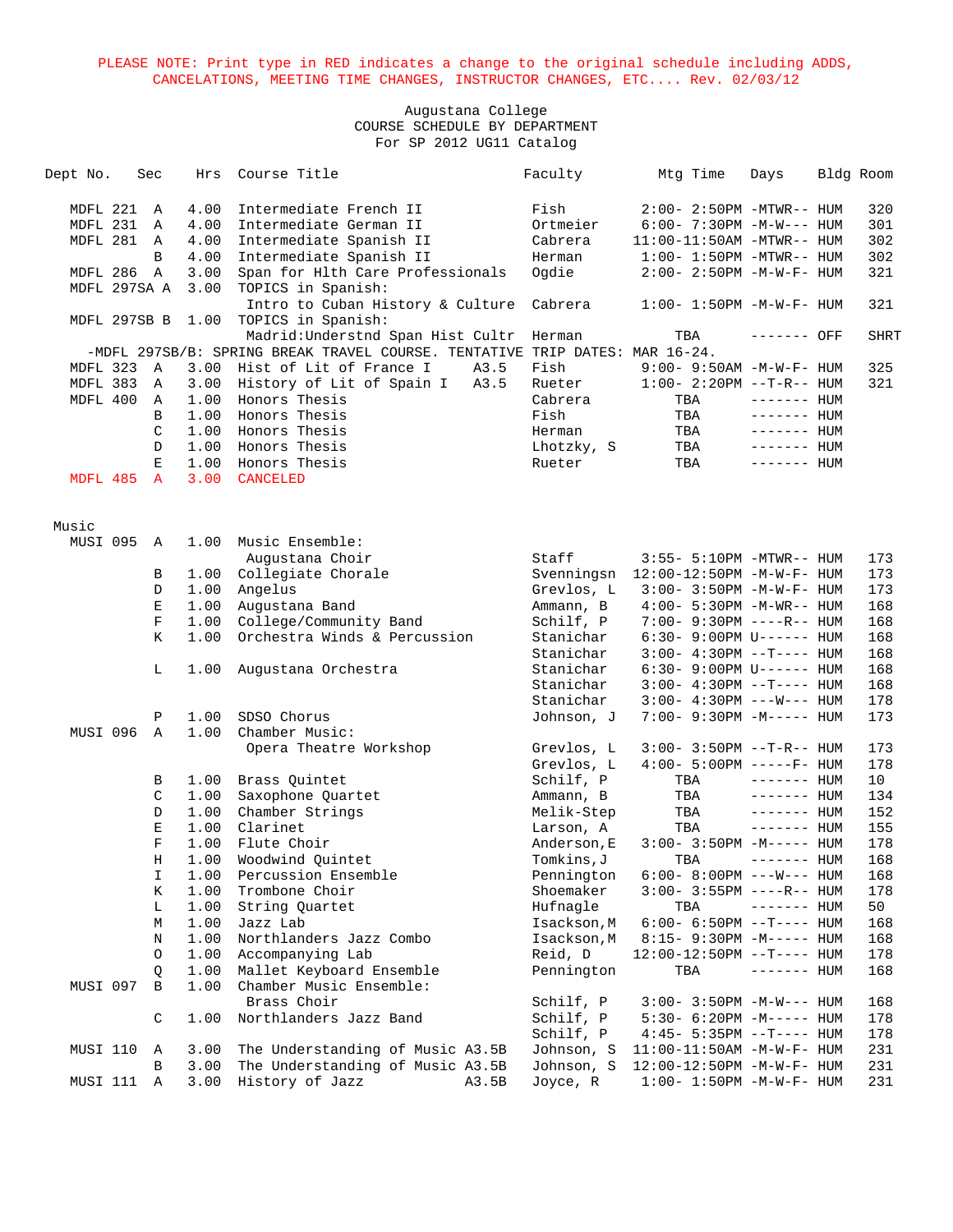| Dept No.        | Sec         | Hrs  | Course Title                                 | Faculty     | Mtg Time                                 | Days         | Bldg Room      |
|-----------------|-------------|------|----------------------------------------------|-------------|------------------------------------------|--------------|----------------|
| MUSI 121 A      |             | 2.00 | Music Theory II:                             |             | Andrews, $R$ 11:00-11:50AM $-M-W-F-$ HUM |              | 121            |
|                 |             |      | Melodic Struct & Diatonic Harm               |             |                                          |              |                |
|                 | B           | 2.00 | Music Theory II:                             | Andrews, R  | $1:00 - 1:50PM - M - W - F - HUM$        |              | 121            |
| MUSI 121L A     |             | 1.00 | Aural Skills II                              | Svanoe, K   | $11:00-11:50AM$ --T-R-- HUM              |              | 121            |
|                 | B           | 1.00 | Aural Skills II                              | Svanoe, K   | $1:00 - 1:50PM -T-R-- HUM$               |              | 121            |
| MUSI 153        | A           | 1.00 | Interm Class Piano: Music Majors             | Schempp, M  | $8:00 - 8:50AM - M-W---$ HUM             |              | 146            |
|                 | B           | 1.00 | Interm Class Piano: Music Majors             | Schempp, M  | $8:00 - 8:50AM -T-R-- HUM$               |              | 146            |
| MUSI 161        | Α           | 1.00 | Private Instruction: Strings                 |             |                                          |              |                |
|                 |             |      | Violin-30 min.                               | Zamora, C   | TBA                                      | $------$ HUM | 11             |
|                 | AΜ          | 1.00 | Violin-50 min.                               | Zamora, C   | TBA                                      | ------- HUM  | 11             |
|                 | B           | 1.00 | Viola-30 min.                                | Sieh, T     | TBA                                      | $------$ HUM | 11             |
|                 | BM          | 1.00 | Viola-50 min.                                | Sieh, T     | TBA                                      | $------$ HUM | 11             |
|                 | C           | 1.00 | Violoncello-30 min.                          | Hufnagle    | TBA                                      | $------$ HUM | 24             |
|                 | CM          | 1.00 | Violoncello-50 min.                          | Hufnagle    | TBA                                      | $------$ HUM | 24             |
|                 | D           | 1.00 | Bass-30 min.                                 | Chiarello   | TBA                                      | $------$ HUM | 5              |
|                 | DM          | 1.00 | Bass-50 min.                                 | Chiarello   | TBA                                      | $------$ HUM | 5              |
|                 | Е           | 1.00 | Guitar                                       | Gundersn, G | TBA                                      | ------- HUM  | 34             |
|                 | F           | 1.00 | Harp-30 min.                                 | Vorhes, A   |                                          | $------$ HUM | 151            |
|                 | FM          | 1.00 |                                              | Vorhes, A   | TBA                                      | $------$ HUM | 151            |
| MUSI 161A A     |             | 1.00 | Harp-50 min.<br>Private Instruction: Strings |             | TBA                                      |              |                |
|                 |             |      | Violin-30 min.                               |             |                                          |              | 24             |
|                 |             |      | Violin-50 min.                               | Lutow, J    | TBA                                      | $------$ HUM | 24             |
|                 | AΜ          | 1.00 |                                              | Lutow, J    | TBA                                      | $------$ HUM |                |
| MUSI 161B C     |             | 1.00 | Private Instruction: Strings                 |             |                                          |              |                |
|                 |             |      | Violoncello-30 min                           | Melik-Step  | TBA                                      | ------- HUM  | 152            |
|                 | CM          | 1.00 | Violoncellow-50 min.                         | Melik-Step  | TBA                                      | $------$ HUM | 152            |
| <b>MUSI 162</b> | $\mathbb A$ | 1.00 | Private Instruction: Woodwinds               |             |                                          |              |                |
|                 |             |      | Flute-30 min.                                | Masek, P    | TBA                                      | $------$ HUM | 154            |
|                 | AΜ          | 1.00 | Flute-50 min.                                | Masek, P    | TBA                                      | $------$ HUM | 154            |
|                 | B           | 1.00 | Oboe-30 min.                                 | Paul, J     | TBA                                      | $------HHUM$ | 157            |
|                 | BM          | 1.00 | Oboe-50 min.                                 | Paul, J     | TBA                                      | $------$ HUM | 157            |
|                 | C           | 1.00 | Clarinet-30 min.                             | Hill, C     | TBA                                      | $------$ HUM | 155            |
|                 |             |      |                                              | Larson, A   |                                          |              |                |
|                 | CM.         | 1.00 | Clarinet-50 min.                             | Hill, C     | TBA                                      | $------$ HUM | 155            |
|                 |             |      |                                              | Larson, A   |                                          |              |                |
|                 | D           | 1.00 | Bassoon-30 min                               | Tomkins, J  | TBA                                      | $------$ HUM | 157            |
|                 | DM          | 1.00 | Bassoon-50 min.                              | Tomkins, J  | TBA                                      | $------$ HUM | 157            |
|                 | Е           | 1.00 | Saxophone-30 min.                            | Isackson, M | TBA                                      | ------- HUM  | 134            |
|                 | EM          | 1.00 | Saxophone-50 min.                            | Ammann, B   | TBA                                      | ------- HUM  | 134            |
| MUSI 162A B     |             | 1.00 | Private Instruction: Woodwinds               |             |                                          |              |                |
|                 |             |      | Oboe-30 min.                                 | Stanichar   | TBA                                      | ------- HUM  | 157            |
|                 | ΒM          | 1.00 | Oboe-50 min.                                 | Stanichar   | TBA                                      | $------$ HUM | 157            |
| MUSI 163        | Α           | 1.00 | Private Instruction: Brass Winds             |             |                                          |              |                |
|                 |             |      | Horn-30 min.                                 | Rygg, J     | TBA                                      | ------- HUM  | $\overline{7}$ |
|                 | AΜ          | 1.00 | Horn-50 min.                                 | Rygg, J     | TBA                                      | ------- HUM  | 7              |
|                 | В           | 1.00 | Trumpet-30 min.                              | Olson, S    | TBA                                      | ------- HUM  | 10             |
|                 | BM          | 1.00 | Trumpet-50 min.                              | Olson, S    | TBA                                      | ------- HUM  | 10             |
|                 | C           | 1.00 | Trombone-30 min.                             | Shoemaker   | TBA                                      | ------- HUM  | 149            |
|                 | CM          | 1.00 | Trombone-50 min.                             | Shoemaker   | TBA                                      | ------- HUM  | 149            |
|                 | D           | 1.00 | Euphonium-30 min.                            | Shoemaker   | TBA                                      | ------- HUM  | 149            |
|                 | DM          | 1.00 | Euphonium-50 min.                            | Shoemaker   | TBA                                      | ------- HUM  | 149            |
|                 | Е           | 1.00 | Tuba-30 min.                                 | Andersen, M | TBA                                      | ------- HUM  | 4              |
|                 | EМ          | 1.00 | Tuba-50 min.                                 | Andersen, M | TBA                                      | ------- HUM  | 4              |
| MUSI 164        | Α           | 1.00 | Private Instruction: Percussion              |             |                                          |              |                |
|                 |             |      | Percussion-30 min.                           | Pennington  | TBA                                      | ------- HUM  | 144            |
|                 | AΜ          |      | 1.00 Percussion-50 min.                      | Pennington  | TBA                                      | ------- HUM  | 144            |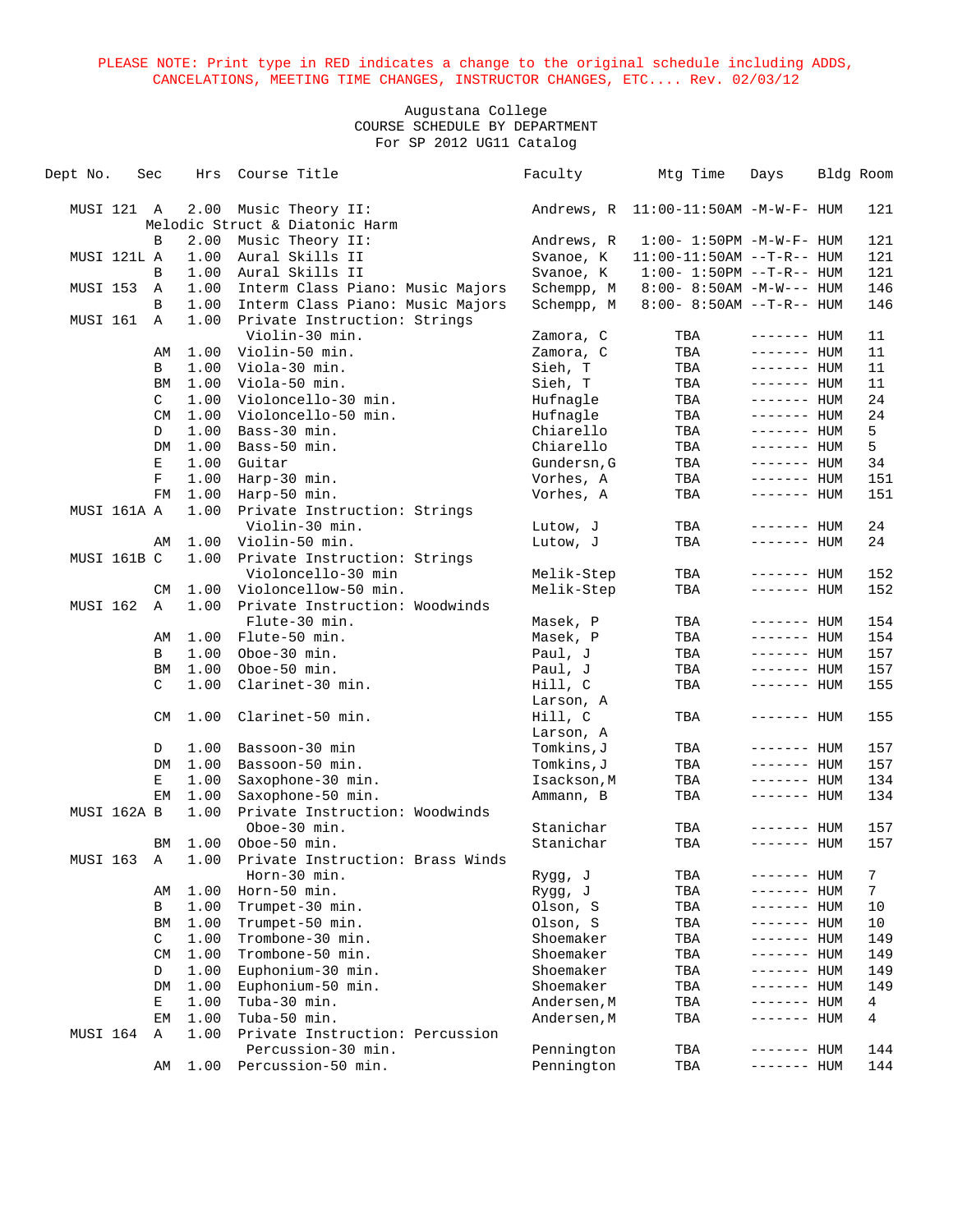| Dept No.                | Sec            | Hrs  | Course Title                     |      | Faculty     | Mtg Time                         | Days               | Bldg Room |
|-------------------------|----------------|------|----------------------------------|------|-------------|----------------------------------|--------------------|-----------|
| MUSI 165                | $\mathbb{A}$   | 1.00 | Private Instruction: Piano       |      |             |                                  |                    |           |
|                         |                |      | Piano-30 min.                    |      | Andrews, R  | TBA                              | ------- HUM        | 160       |
|                         | AΜ             | 1.00 | Piano-50 min.                    |      | Andrews, R  | TBA                              | $------$ HUM       | 160       |
|                         | В              | 1.00 | Piano-30 min.                    |      | Andrews, R  | TBA                              | ------- HUM        | 160       |
|                         | BM             | 1.00 | Piano-50 min.                    |      | Andrews, R  | TBA                              | ------- HUM        | 160       |
|                         | C              | 1.00 | Piano-30 min.                    |      | Steen, S    | TBA                              | $------$ HUM       | 159       |
|                         |                |      |                                  |      |             |                                  |                    |           |
|                         | D              | 1.00 | Piano-30 min.                    |      | Svanoe, K   | TBA                              | $------$ HUM       | 158       |
| MUSI 166                | Α              | 1.00 | Private Instruction: Keyboard    |      |             |                                  |                    |           |
|                         |                |      | Organ-30 min.                    |      | Schempp, M  | TBA                              | ------- HUM        |           |
|                         | AΜ             | 1.00 | Organ-50 min.                    |      | Schempp, M  | TBA                              | $------$ HUM       |           |
|                         | В              | 1.00 | Harpsichord-30 min               |      | Schempp, M  | TBA                              | ------- <b>HUM</b> |           |
|                         | BM             | 1.00 | Harpsichord-50 min.              |      | Schempp, M  | TBA                              | ------- HUM        |           |
| MUSI 167                | A              | 1.00 | Private Instruction: Voice       |      |             |                                  |                    |           |
|                         |                |      | Voice-30 min.                    |      | Staff       | TBA                              | $------$ HUM       |           |
|                         | AΜ             | 1.00 | Voice-50 min.                    |      | Staff       | TBA                              | $------HUM$        |           |
|                         | B              | 1.00 | Voice-30 min.                    |      | Grevlos, L  | TBA                              | $------$ HUM       | 139       |
|                         | BM             | 1.00 | Voice-50 min.                    |      | Grevlos, L  | TBA                              | $------$ HUM       | 139       |
|                         | C              | 1.00 | Voice-30 min.                    |      | Koch, C     | TBA                              | ------- HUM        | 153       |
|                         | CM             | 1.00 | Voice-50 min.                    |      | Koch, C     | TBA                              | ------- HUM        | 153       |
|                         | D              | 1.00 | Voice-30 min.                    |      | Schreck, J  | TBA                              | $------$ HUM       | 153       |
|                         | DM             | 1.00 | Voice-50 min.                    |      | Schreck, J  | TBA                              | $------$ HUM       | 153       |
|                         | Е              | 1.00 | Voice-30 min.                    |      | Carter, J   | TBA                              | $------HH$         | 150       |
|                         | EМ             | 1.00 | Voice-50 min.                    |      | Carter, J   | TBA                              | $------$ HUM       | 150       |
|                         | F              | 1.00 | Voice-30 min.                    |      | Svenningsn  | TBA                              | ------- HUM        | 140       |
|                         | FM             | 1.00 | Voice-50 min.                    |      | Svenningsn  | TBA                              | $------$ HUM       | 140       |
|                         | G              | 1.00 | Voice-30 min.                    |      | Barnard, M  | TBA                              | $------$ HUM       | 150       |
|                         | GM             | 1.00 | Voice-50 min.                    |      | Barnard, M  | TBA                              | $------$ HUM       | 150       |
|                         | Н              | 1.00 | Voice-30 min.                    |      | Lodine, E   | TBA                              | $------$ HUM       | 150       |
|                         | HM             | 1.00 | Voice-50 min.                    |      | Lodine, E   | TBA                              | $------$ HUM       | 150       |
| MUSI 212                | Α              | 3.00 | Music Hist/Lit: 1750-Prsnt A3.1B |      | Stanichar   | $11:00-12:20PM -T-R--HUM$        |                    | 231       |
| MUSI 214                | Α              | 3.00 | MusHist/Lit-NonWest A2.1B & A3.6 |      | Pennington  | $1:00 - 2:20PM -T-R--HUM$        |                    | 231       |
| MUSI 221                | A              | 2.00 | Music Theory IV:                 |      | Andrews, R  | 2:00- 2:50PM -M-W-F- HUM         |                    | 121       |
|                         |                |      | Ext Chrom & Contrapuntal Genre   |      |             |                                  |                    |           |
| MUSI 221L A             |                | 1.00 | Aural Skills IV                  |      | Svanoe, K   | $2:00-2:50PM -T-R--HUM$          |                    | 121       |
| MUSI 230                | A              | 2.00 | Music, Theatre & Dance - Elem Cl |      | Johnson, S  | $11:00-11:50AM$ --T-R-- HUM      |                    | 102       |
| MUSI 252                | A              | 3.00 | Woodwind Pedagogy & Performance  |      | Ammann, B   | $9:00 - 9:50AM - MTWR - - HUM$   |                    | 168       |
| MUSI 281                | $\mathbf{A}$   | 3.00 | <b>CANCELED</b>                  |      |             |                                  |                    |           |
| MUSI 301                | A              | 3.00 | Advanced Instrumental Conducting |      | Ammann, B   | $1:00 - 2:20PM -T-R--HUM$        |                    | 168       |
| MUSI 303                | Α              | 3.00 | Advanced Choral Conducting       |      | Svenningsn  | 9:00- 9:50AM -M-W-F- HUM         |                    | 173       |
| MUSI 331                | $\overline{A}$ | 3.00 | Elem & Middle Sch Music Methods  |      | Grevlos, L  | $8:30 - 9:50AM -T-R-- HUM$       |                    | 121       |
|                         |                |      |                                  |      |             |                                  |                    |           |
| Native American Studies |                |      |                                  |      |             |                                  |                    |           |
| NAST 320                | Α              | 3.00 | Native American Social Sys       | A3.6 | Swart, W    | $9:00 - 9:50AM - M - W - F - MC$ |                    | 201       |
|                         | B              | 3.00 | Native American Social Sys       | A3.6 | Bunger      | $6:00-9:00PM -M--- MC$           |                    | 201       |
|                         | C              | 3.00 | Native American Social Sys       | A3.6 | Bunger      | $6:00-9:00PM -T--- MC$           |                    | 201       |
| NAST 352                | A              | 3.00 | History of Lakota/Dakota         | A3.6 | Welch       | $8:30 - 9:50AM -T-R-- MC$        |                    | 257       |
|                         |                |      |                                  |      |             |                                  |                    |           |
|                         |                |      |                                  |      |             |                                  |                    |           |
| Nursing                 |                |      |                                  |      |             |                                  |                    |           |
| NURS 230                | Α              | 3.00 | Pharmacotherapeutics             |      | White, L    | 12:00-12:50PM -M-W-F- GSC        |                    | 100       |
| NURS 340 A              |                | 4.00 | Adult Health Nursing I           |      | Herrmann    | $8:00 - 8:50AM - M-W--- GSC$     |                    | 121       |
|                         |                |      |                                  |      | Nelson, Mry | 7:00- 3:30PM --T---- OFF         |                    | OFF       |
|                         |                |      |                                  |      | Wolf        | 7:00- 3:30PM --T---- OFF         |                    | OFF       |
|                         |                |      |                                  |      | Lichty      | 7:00- 3:30PM --T---- OFF         |                    | OFF       |
|                         |                |      |                                  |      | Herrmann    | 7:00- 3:30PM --T---- OFF         |                    | OFF       |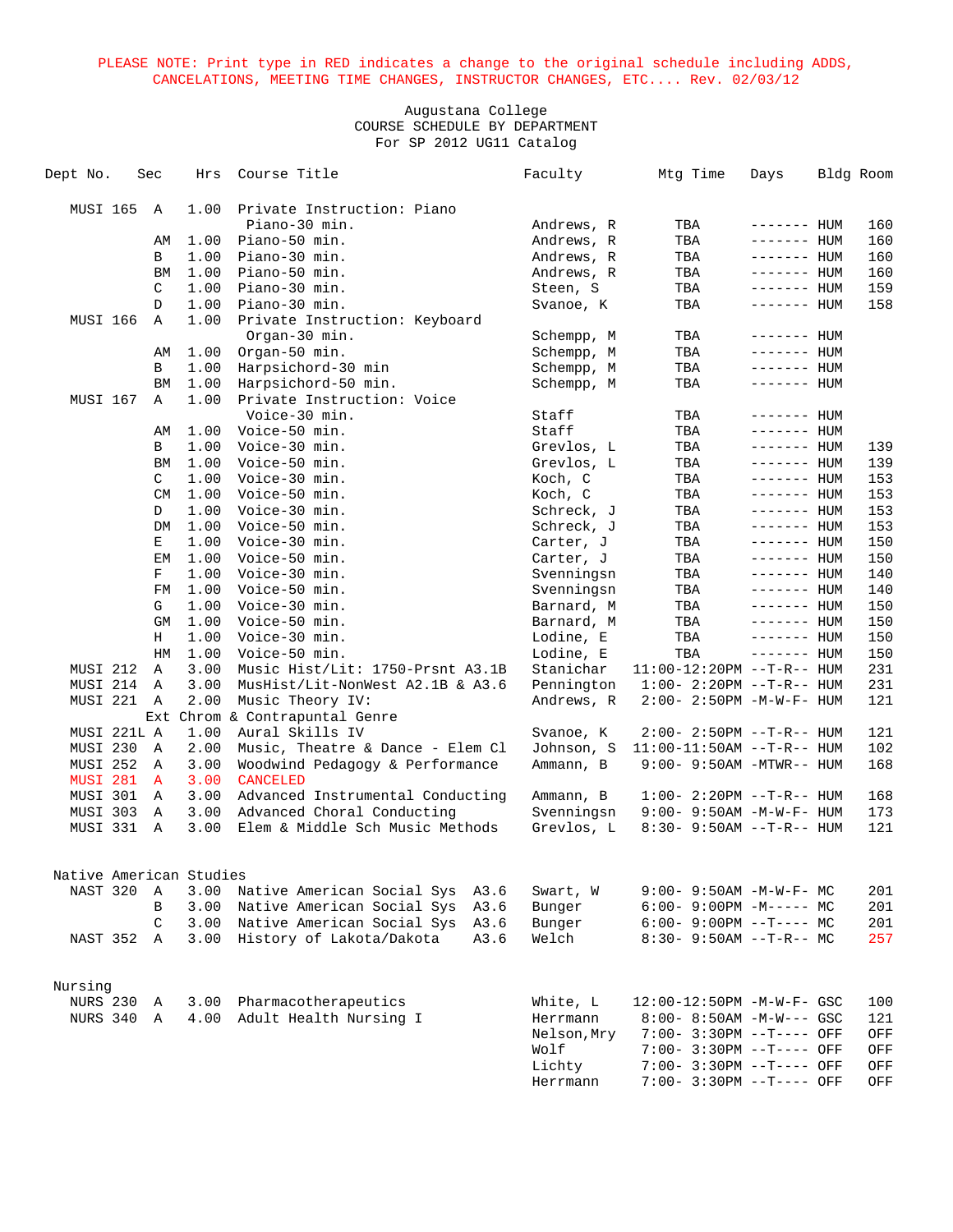| Dept No.           | Sec          | Hrs  | Course Title                                                                                                 | Faculty                  | Mtg Time                                                   | Days                           | Bldg Room  |
|--------------------|--------------|------|--------------------------------------------------------------------------------------------------------------|--------------------------|------------------------------------------------------------|--------------------------------|------------|
|                    |              |      |                                                                                                              |                          |                                                            |                                |            |
|                    | B            | 4.00 | Adult Health Nursing I                                                                                       | Herrmann                 | $9:00 - 9:50AM - M-W--- GSC$                               |                                | 121        |
|                    |              |      |                                                                                                              | Barta                    | 7:00- 3:30PM ----R-- OFF                                   |                                | OFF        |
|                    |              |      |                                                                                                              | Karel, B                 | 7:00- 3:30PM ----R-- OFF                                   |                                | OFF        |
|                    |              |      |                                                                                                              | Mehlhaff                 | 7:00- 3:30PM ----R-- OFF                                   |                                | OFF        |
|                    |              |      |                                                                                                              | Koole, S                 | 7:00- 3:30PM ----R-- OFF                                   |                                | OFF        |
| NURS 352 A         |              | 3.00 | Child Health Nursing                                                                                         | Isaacson, M              | $11:00-12:20PM -M--- GSC$                                  |                                | 121        |
|                    |              |      |                                                                                                              | Isaacson, M              | 7:00- 3:30PM --T---- OFF                                   |                                | OFF        |
|                    |              |      |                                                                                                              | Jensen, A                | 7:00- 3:30PM --T---- OFF                                   |                                | OFF        |
|                    |              |      |                                                                                                              | Gerber, A                | 7:00- 3:30PM --T---- OFF                                   |                                | OFF        |
|                    | B            | 3.00 | Child Health Nursing                                                                                         | Isaacson, M              | $11:00-12:20PM$ ---W--- GSC                                |                                | 121        |
|                    |              |      |                                                                                                              | Fishel                   | 7:00- 3:30PM ----R-- OFF                                   |                                | OFF        |
|                    |              |      |                                                                                                              | Callies                  | 7:00- 3:30PM ----R-- OFF                                   |                                | OFF        |
|                    |              |      |                                                                                                              | Gerber, A                | 7:00- 3:30PM --T---- OFF                                   |                                | OFF        |
| <b>NURS 354 A</b>  |              | 2.00 | Public Health Science                                                                                        | Abbott, K                | 8:00- 8:50AM -----F- GSC                                   |                                | 121        |
|                    | В            | 2.00 | Public Health Science                                                                                        | Abbott, K<br>Abbott, K   | $11:00-11:50AM$ -----F- GSC<br>$9:00 - 9:50AM$ -----F- GSC |                                | 121<br>121 |
|                    |              |      |                                                                                                              | Abbott, K                | $11:00-11:50AM$ -----F- GSC                                |                                | 121        |
| NURS 410           | A            | 3.00 | Maternal & Reproductive Hlth Nur                                                                             | Reiff, V                 | $8:00 - 9:50AM - M---HUM$                                  |                                | 102        |
|                    |              |      |                                                                                                              | Threadgold               | 7:00- 3:30PM --T---- OFF                                   |                                | OFF        |
|                    |              |      |                                                                                                              | Staff                    | 7:00- 3:30PM --T---- OFF                                   |                                | OFF        |
|                    | B            | 3.00 | Maternal & Reproductive Hlth Nur                                                                             | Reiff, V                 | $8:00 - 9:50AM$ ---W--- HUM                                |                                | 102        |
|                    |              |      |                                                                                                              | Reiff, V                 | 7:00- 3:30PM ----R-- OFF                                   |                                | OFF        |
|                    |              |      |                                                                                                              | Gulden, M                | 7:00- 3:30PM ----R-- OFF                                   |                                | OFF        |
| <b>NURS 420</b>    | Α            | 3.00 | Behavioral Health Nursing                                                                                    | Fritz, K                 | $1:00 - 2:20PM -M-W--- GSC$                                |                                | 100        |
| <b>NURS 425</b>    | Α            | 2.00 | Behavioral Health Nursing Lab                                                                                | Fritz, K                 | 7:00-11:50AM -M----- OFF                                   |                                | OFF        |
|                    | B            | 2.00 | Behavioral Health Nursing Lab                                                                                | Fritz, K                 | 7:00-11:50AM --T---- OFF                                   |                                | OFF        |
|                    | C            | 2.00 | Behavioral Health Nursing Lab                                                                                | Fritz, K                 | 7:00-11:50AM ---W--- OFF                                   |                                | OFF        |
|                    | $\mathbf{D}$ | 2.00 | Behavioral Health Nursing Lab                                                                                | Fritz, K                 | 7:00-11:50AM ----R-- OFF                                   |                                | OFF        |
|                    |              |      |                                                                                                              | Christenso               |                                                            |                                |            |
| NURS 430           | A            | 3.00 | Community Health Nursing                                                                                     | Waltman, P               | $1:00 - 2:20PM -M-W--- GSC$                                |                                | 121        |
| <b>NURS 435</b>    | Α            | 2.00 | Community Health Nursing Lab                                                                                 | Abbott, K                | 7:00-11:50AM -M----- OFF                                   |                                | OFF        |
|                    | B            | 2.00 | Community Health Nursing Lab                                                                                 | Waltman, P               | 7:00-11:50AM --T---- OFF                                   |                                | OFF        |
|                    | C            | 2.00 | Community Health Nursing Lab                                                                                 | Waltman, P               | 7:00-11:50AM ---W--- OFF                                   |                                | OFF        |
|                    | D            | 2.00 | Community Health Nursing Lab                                                                                 | Josephson                | 7:00-11:50AM ----R-- OFF                                   |                                | OFF        |
| <b>NURS 468</b>    | Α            | 1.00 | NCLEX Review                                                                                                 | Nelson, Mry              | $11:00-11:50AM$ ---W--- GSC                                |                                | 100        |
|                    | B            | 1.00 | NCLEX Review                                                                                                 | Nelson, Mry              | $2:30 - 3:20PM$ ---W--- GSC                                |                                | 121        |
|                    |              |      |                                                                                                              |                          |                                                            |                                |            |
|                    |              |      |                                                                                                              |                          |                                                            |                                |            |
| Physical Education |              |      |                                                                                                              |                          |                                                            |                                |            |
| PE 095             | Α            | 1.00 | Intercollegiate Athletics                                                                                    |                          |                                                            |                                |            |
|                    |              |      | Baseball                                                                                                     | Huber, T                 | TBA                                                        | ------- ELMN                   | 105        |
|                    | В            | 1.00 | Basketball (Men)                                                                                             | Billeter                 | TBA                                                        | ------- ELMN                   | 105        |
|                    | C            |      | 1.00 Basketball (Women)                                                                                      | Krauth, D                | TBA                                                        | $------ ELMN 105$              |            |
|                    |              |      | -PE 095B & C: IF BASKETBALL TAKEN FOR CREDIT IN FALL, IT CANNOT BE TAKEN FOR CREDIT IN SPRING.               |                          |                                                            |                                |            |
|                    | D            |      | 1.00 Softball                                                                                                | Melsted, G               | TBA                                                        | $------ELMN$                   | 105        |
|                    | Е            |      | 1.00 Tennis (Men)                                                                                            | Holm, J                  | TBA                                                        | $------$ ELMN                  | 105        |
|                    | F            | 1.00 | Tennis (Women)                                                                                               | Holm, J                  | TBA                                                        | $------ELMN$                   | 105        |
|                    |              |      | -PE 095E & F: IF TENNIS TAKEN FOR CREDIT IN FALL, IT CANNOT BE TAKEN FOR CREDIT IN SPRING.                   |                          |                                                            |                                |            |
|                    | G            | 1.00 | Track (Men)                                                                                                  | Hellman, T<br>Hellman, T | TBA                                                        | $------$ ELMN<br>$------$ ELMN | 105        |
|                    | Η            | 1.00 | Track (Women)                                                                                                |                          | TBA                                                        |                                | 105        |
|                    | I            |      | 1.00 Wrestling                                                                                               | Reitmeier                | TBA                                                        | $------ELMN$                   | 105        |
|                    | J            |      | -PE 095I: IF WRESTLING TAKEN FOR CREDIT IN FALL, IT CANNOT BE TAKEN FOR CREDIT IN SPRING.<br>1.00 Cheer Team | Menke, C                 | TBA                                                        | $------$ ELMN                  | 105        |
|                    |              |      | -PE 095J: IF CHEER TEAM TAKEN FOR CREDIT IN FALL, IT CANNOT BE TAKEN FOR CREDIT IN SPRING.                   |                          |                                                            |                                |            |
|                    | K.           |      | 1.00 Soccer                                                                                                  | Barkus, B                | TBA                                                        | $------$ ELMN                  | 105        |
|                    |              |      | -PE 095K: IF SOCCER TAKEN FOR CREDIT IN FALL, IT CANNOT BE TAKEN FOR CREDIT IN SPRING.                       |                          |                                                            |                                |            |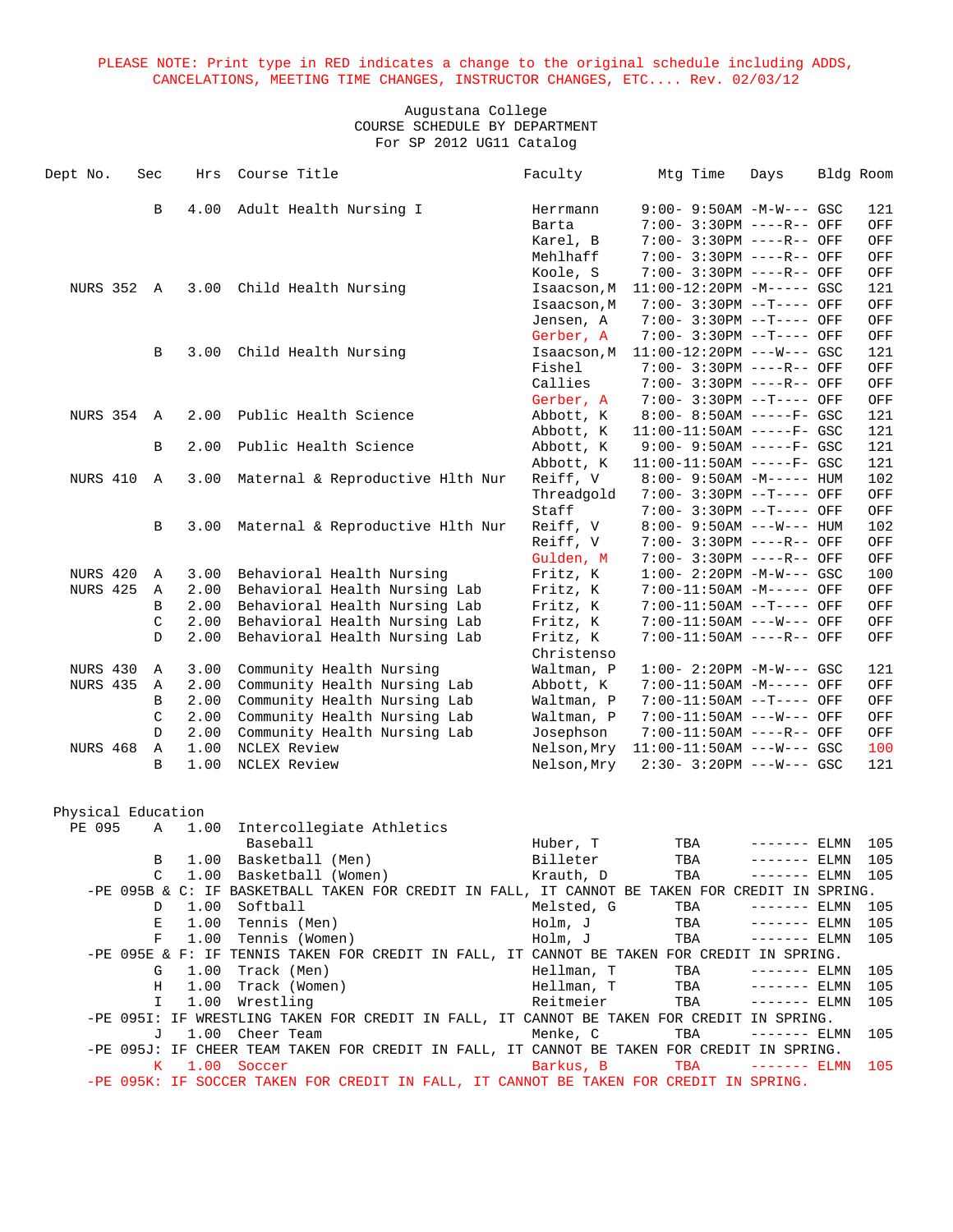| Dept No.   |                | Sec               |             | Hrs Course Title                                                                                                                                        |       | Faculty                 | Mtg Time                              | Days          | Bldg Room |             |
|------------|----------------|-------------------|-------------|---------------------------------------------------------------------------------------------------------------------------------------------------------|-------|-------------------------|---------------------------------------|---------------|-----------|-------------|
|            |                | L.                | $1.00$ Golf |                                                                                                                                                         |       | Klock, S                | TBA                                   | $------$ ELMN |           | 105         |
|            |                |                   |             | -PE 095L: IF GOLF TAKEN FOR CREDIT IN FALL, IT CANNOT BE TAKEN FOR CREDIT IN SPRING.                                                                    |       |                         |                                       |               |           |             |
|            | PE 102         | Α                 |             | 1.00 Bicycling                                                                                                                                          | A1.3  | Schrenk                 | $1:00 - 2:40PM -M-W---$ ELMN          |               |           | 105         |
|            |                |                   |             | -PE 102A: MEETS LAST 7 WEEKS OF SEMESTER - MAR 26 THRU MAY 11.                                                                                          |       |                         |                                       |               |           |             |
|            | PE 103         | Α                 | 1.00        | Boot Camp Fitness                                                                                                                                       | A1.3  | Stavenger               | $11:00-11:50AM -M-W---$ ELMN          |               |           | 105         |
|            |                | B                 | 1.00        | Boot Camp Fitness                                                                                                                                       | A1.3  | Vahrenkamp              | $1:00-1:50$ PM -M-W--- ELMN           |               |           | 105         |
|            | PE 108         | Α                 | 1.00        | Golf/Recreational Sports                                                                                                                                | A1.3  | Trumbauer               | $11:00-11:50AM$ -M-W--- ELMN          |               |           | 105         |
|            |                | B                 | 1.00        | Golf/Recreational Sports                                                                                                                                | A1.3  | Stavenger               | $11:00-11:50AM$ --T-R-- ELMN          |               |           | 105         |
|            |                |                   |             | -PE 108A & B: ADDITIONAL \$5 FEE FOR RANGE BALLS.                                                                                                       |       |                         |                                       |               |           |             |
|            | PE 109         | Α                 | 1.00        | Group Aerobic Exercise                                                                                                                                  | A1.3  | Moravec, G              | $12:00-12:50PM$ --T-R-- ELMN          |               |           | 224         |
|            | PE 112         | Α                 | 1.00        | Hatha Yoga                                                                                                                                              | A1.3  | Dickinson               | 8:00- 8:50AM ---W-F- ELMN             |               |           | 224         |
|            | PE 114         | Α                 | 1.00        | Karate                                                                                                                                                  | A1.3  | Azzara, C               | $9:00 - 9:50AM -T-R--ELMN$            |               |           | 224         |
|            | PE 115         | Α                 | 1.00        | Physical Conditioning                                                                                                                                   | A1.3  | Nikkel, K               | $11:00-11:50AM$ --T-R-- ELMN          |               |           | 105         |
|            |                | B                 | 1.00        | Physical Conditioning                                                                                                                                   | A1.3  | Bergman                 | $12:00-12:50PM -M-W---$ ELMN          |               |           | 105         |
|            | PE 116         | Α                 | 1.00        | Racquetball/Fitness                                                                                                                                     | A1.3  | Nordin, J               | $9:00 - 9:50AM -M-W---$ ELMN          |               |           | 135         |
|            |                | B                 | 1.00        | Racquetball/Fitness                                                                                                                                     | A1.3  | Olinger, S              | $9:00 - 9:50AM -T-R--ELMN$            |               |           | 135         |
|            | PE 118         | Α                 | 1.00        | Tennis and Net Sports                                                                                                                                   | A1.3  | Trumbauer               | $9:00 - 9:50AM -M-W---$ ELMN          |               |           | 105         |
|            | PE 119         | Α                 | 1.00        | Walking and Hiking                                                                                                                                      | A1.3  | Evenson, J              | $1:00 - 2:40PM -T-R--ELMN$            |               |           | 105         |
|            |                |                   |             | -PE 119A: MEETS LAST 7 WEEKS OF SEMESTER - MAR 26 THRU MAY 11.                                                                                          |       |                         |                                       |               |           |             |
|            | PE 120         | Α                 | 1.00        | Weight Training                                                                                                                                         | A1.3  |                         |                                       |               |           |             |
|            |                |                   |             | (Women only)                                                                                                                                            |       | Nikkel, K               | 8:00- 8:50AM --T-R-- ELMN             |               |           | 233         |
|            |                | В                 | 1.00        | Weight Training                                                                                                                                         | A1.3  | Evenson, J              | $9:00 - 9:50AM -T-R--ELMN$            |               |           | 233         |
|            |                | C                 | 1.00        | Weight Training                                                                                                                                         | A1.3  | Van Dam                 | $1:00 - 1:50PM -T-R-- ELMN$           |               |           | 233         |
|            | PE 214         | Α                 | 2.00        | Hist/Princ of PE/Fitness                                                                                                                                | A2.1B |                         | Gillham, A 12:00-12:50PM --T-R-- ELMN |               |           | 241         |
|            | PE 215         | $\mathbf{A}$      | 3.00        | Sport in Society                                                                                                                                        |       | Buckley                 | $8:30 - 9:50AM -T-R-1$ HUM            |               |           | 123         |
|            | PE 218         | Α                 | 2.00        | Responding to Emergencies                                                                                                                               |       | Boehnke, A              | $9:00 - 9:50AM -M-W---$ ELMN          |               |           | 241         |
|            | PE 220         | Α                 | 2.00        | Individual and Team Sports                                                                                                                              |       | Olinger, S              | $1:00 - 2:40PM -T-R-- ELMN$           |               |           | 105         |
|            | PE 230         | $\mathbb{A}$      | 1.00        | First Aid & CPR                                                                                                                                         |       |                         |                                       |               |           |             |
|            |                |                   |             | Healthcare Provider Cert Section Kindt, S.                                                                                                              |       |                         | $12:00-12:50PM -M-W---$ ELMN          |               |           | 230         |
|            |                |                   |             | -PE 230A: MEETS FIRST 7 WEEKS OF SEMESTER - FEB 1 THRU MAR 16.                                                                                          |       |                         |                                       |               |           |             |
|            |                | B                 | 1.00        | Heartsaver Section                                                                                                                                      |       | Kindt, S.               | $12:00-12:50PM -M-W---$ ELMN          |               |           | 230         |
|            |                |                   |             | -PE 230B: MEETS LAST 7 WEEKS OF SEMESTER - MAR 26 THRU MAY 11.                                                                                          |       |                         |                                       |               |           |             |
|            | PE 233         | Α                 | 2.00        | Theory of Coaching Baseball                                                                                                                             |       | Huber, T                | $8:00 - 8:50AM -T-R--ELMN$            |               |           | 230         |
|            | PE 236         | Α                 | 2.00        | Theory of Coaching Track & Field                                                                                                                        |       | Hellman, T              | $1:00 - 1:50PM -M-W---$ ELMN          |               |           | 241         |
|            | PE 265         | Α                 | 2.00        | Health, PE & Movement in Elem Cl                                                                                                                        |       | Fiala, R                | $12:00-12:50PM -T-R-- ELMN$           |               |           | 230         |
|            | PE 280         |                   | 3.00        | Prevention & Care of Athl Injuri                                                                                                                        |       |                         |                                       |               |           | 230         |
|            |                | Α                 |             |                                                                                                                                                         |       | Grenz                   | $11:00-11:50AM - M-W-F- ELMN$         |               |           |             |
|            | PE 313         | Α                 | 2.00        | Org & Admin of PE & Athletics                                                                                                                           |       |                         | Gillham, A 11:00-11:50AM --T-R-- ELMN |               |           | 241         |
|            | PE 340         | Α                 | 2.00        | Adapted Physical Education                                                                                                                              |       | Barkus, B               | $2:00 - 2:50PM -M-W---$ ELMN          |               |           | 230         |
|            | PE 397         | Α                 | 3.00        | TOPICS:                                                                                                                                                 |       |                         |                                       |               |           |             |
|            |                |                   |             | Current Trends Perform Enhancmnt                                                                                                                        |       | Chambers                | $11:00-11:50AM - M-W-F- ELMN$         |               |           | 180         |
|            | <b>PE 397A</b> | A                 | 2.00        | <b>CANCELED</b>                                                                                                                                         |       |                         |                                       |               |           |             |
| Philosophy |                |                   |             |                                                                                                                                                         |       |                         |                                       |               |           |             |
|            | PHIL 110       | A                 | 3.00        | Dimensions of the Self                                                                                                                                  | A1.2  | Minister                | $1:00 - 1:50PM - M - W - F - HUM$     |               |           | 201         |
|            |                | PHIL 120 A        | 3.00        | Critical Thinking                                                                                                                                       | A2.2  | Pederson, L             | 2:00- 2:50PM -M-W-F- HUM              |               |           | 202         |
|            |                | PHIL 200 A        | 3.00        | Reason, Faith, Srch Meaning                                                                                                                             | A4.2  | O'Hara, D               | 12:00-12:50PM -M-W-F- HUM             |               |           | 202         |
|            | PHIL 210       | A                 | 3.00        | Ethical Perspectives                                                                                                                                    | A4.2  | Minister                | 9:00- 9:50AM -M-W-F- HUM              |               |           | 202         |
|            | PHIL 230       | $\mathbb A$       | 3.00        | Our Phil Heritage II                                                                                                                                    | A3.1B | Minister                | 11:00-11:50AM -M-W-F- HUM             |               |           | 226         |
|            |                | PHIL 241 A        | 3.00        | Theol & Phil in Dialoq                                                                                                                                  | A4.2  | O'Hara, D               | $1:00 - 2:20PM -T-R--HUM$             |               |           | 202         |
|            |                | PHIL 297A A       | 1.00        | TOPICS:                                                                                                                                                 |       |                         |                                       |               |           |             |
|            |                |                   |             |                                                                                                                                                         |       |                         |                                       |               |           |             |
|            |                |                   |             | Tracing Roots of West Civilizatn                                                                                                                        |       | O'Hara, D<br>Wentzel, R | TBA                                   | ------- OFF   |           | <b>SHRT</b> |
|            |                |                   |             | -PHIL 297A/A: SPRING BREAK TRAVEL COURSE. TENTATIVE TRIP DATES: MAR 16-25. THERE WILL BE<br>REQUIRED MEETINGS BEFORE TRIP WITH TIMES AND LOCATIONS TBA. |       |                         |                                       |               |           |             |
|            |                | PHIL 311 A        |             | 3.00 Readings in Plato & Aristotle                                                                                                                      |       | O'Hara, D               | 11:00-12:20PM --T-R-- HUM             |               |           | 218         |
|            |                | <b>PHIL 320 A</b> |             | 3.00 Political Philosophy                                                                                                                               |       | Schotten                | $2:00 - 2:50PM -M-W-F-MC$             |               |           | 264         |
|            |                |                   |             |                                                                                                                                                         |       |                         |                                       |               |           |             |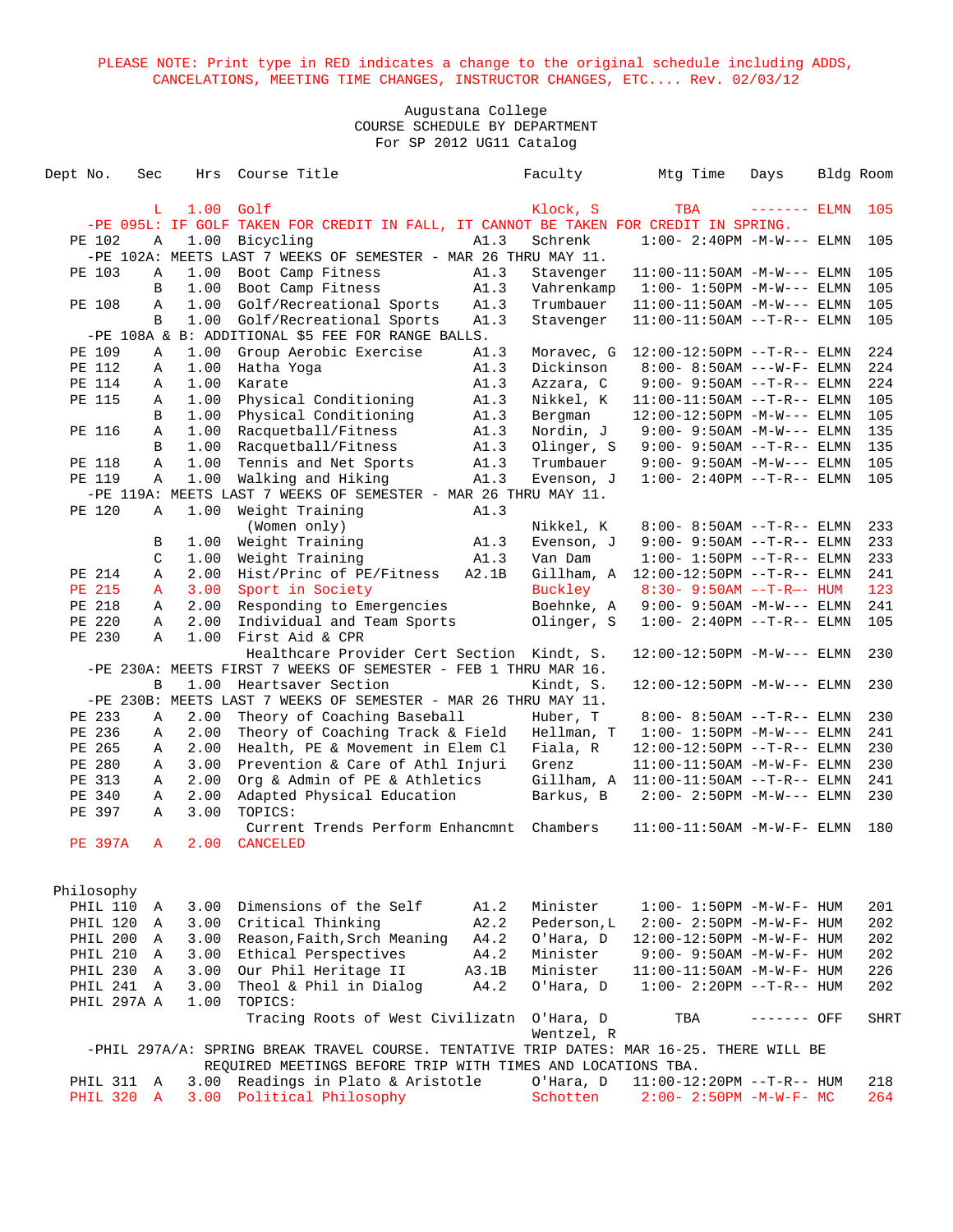| Dept No.        | Sec               | Hrs          | Course Title                                                                                       |                | Faculty                  | Mtg Time                                                   | Days        | Bldg Room |            |
|-----------------|-------------------|--------------|----------------------------------------------------------------------------------------------------|----------------|--------------------------|------------------------------------------------------------|-------------|-----------|------------|
|                 |                   |              |                                                                                                    |                |                          |                                                            |             |           |            |
| Physics         |                   | 4.00         |                                                                                                    |                |                          |                                                            |             |           |            |
| <b>PHYS 115</b> | A1                |              | Physical Science                                                                                   | A3.2           | Alton<br>Alton           | $11:00-12:20PM$ --T-R-- GSC<br>$2:00 - 3:50PM$ ---W--- GSC |             |           | 201<br>259 |
|                 | A2                | 4.00         | Physical Science                                                                                   | A3.2           | Alton                    | $11:00-12:20PM$ --T-R-- GSC                                |             |           | 201        |
|                 |                   |              |                                                                                                    |                | Alton                    | $8:00 - 9:50AM$ ----R-- GSC                                |             |           | 259        |
| PHYS 190        | A                 | 3.00         | Astronomy                                                                                          | A3.2           | Grau, N                  | $8:30 - 9:50AM -T-R--$ GSC                                 |             |           | 201        |
| PHYS 202        | A                 | 4.00         | Physics Life Sci II(w/Calc) A3.2                                                                   |                | Engebretsn               | $1:00 - 1:50PM - M - W - F - GSC$                          |             |           | 201        |
|                 |                   |              |                                                                                                    |                | Engebretsn               | $10:40-12:30PM$ --T---- GSC                                |             |           | 211        |
|                 | В                 | 4.00         | Physics Life Sci II(w/Calc) A3.2                                                                   |                | Engebretsn               | $1:00 - 1:50PM - M - W - F - GSC$                          |             |           | 201        |
|                 |                   |              |                                                                                                    |                | Engebretsn               | $1:00 - 2:50PM -T---$ GSC                                  |             |           | 211        |
| PHYS 222 A      |                   | 4.00         | General Physics II                                                                                 | A3.2           | Wells, E                 | $1:00 - 1:50PM - M - W - F - GSC$                          |             |           | 207        |
|                 |                   |              |                                                                                                    |                | Wells, E                 | $10:40-12:30PM$ ----R-- GSC                                |             |           | 211        |
|                 | B                 | 4.00         | General Physics II                                                                                 | A3.2           | Wells, E<br>Wells, E     | $1:00 - 1:50PM - M - W - F - GSC$                          |             |           | 207<br>211 |
| PHYS 341        | Α                 | 3.00         | Analytical Mechanics                                                                               |                | Alton                    | $1:00 - 2:50PM$ ----R-- GSC<br>$11:00-11:50AM$ -M-W-F- GSC |             |           | 207        |
| PHYS 371        | A                 | 3.00         | Modern Physics I                                                                                   |                | Grau, N                  | $9:00 - 9:50AM - M - W - F - GSC$                          |             |           | 207        |
| PHYS 381 A      |                   | 3.00         | Advanced Laboratory                                                                                | A2.1B          | Alton                    | $1:00 - 5:00PM -T-R--GSC$                                  |             |           | 214        |
|                 |                   |              |                                                                                                    |                | Grau, N                  |                                                            |             |           |            |
|                 |                   |              |                                                                                                    |                | Wells, E                 |                                                            |             |           |            |
|                 |                   |              |                                                                                                    |                | Grau, N                  | $1:00 - 5:00PM -T-R--GSC$                                  |             |           | 218        |
|                 |                   |              |                                                                                                    |                | Wells, E                 |                                                            |             |           |            |
| PHYS 391 A      |                   | 3.00         | Senior Thesis                                                                                      |                | Wells, E                 | TBA                                                        | ------- GSC |           |            |
|                 |                   |              |                                                                                                    |                |                          |                                                            |             |           |            |
| Psychology      |                   |              |                                                                                                    |                |                          |                                                            |             |           |            |
| <b>PSYC 110</b> | A                 | 3.00         | Self & Others: Psych Persp                                                                         | A3.3           | DeVita, C                | $11:00-12:20PM$ --T-R-- MC                                 |             |           | 255        |
| <b>PSYC 115</b> | A                 | 3.00         | General Psychology                                                                                 | A3.3           | Trainor                  | $8:00 - 8:50AM - M - W - F - MC$                           |             |           | 255        |
|                 | В                 | 3.00         | General Psychology                                                                                 | A3.3           | Trainor                  | $9:00 - 9:50AM - M - W - F - MC$                           |             |           | 255        |
| <b>PSYC 125</b> | Α                 | 3.00         | Life-Span Human Development A1.2                                                                   |                | Babcock, E               | 8:00- 8:50AM -M-W-F- MC                                    |             |           | 201        |
|                 | B                 | 3.00         | Life-Span Human Development A1.2                                                                   |                | Lima, O                  | $1:00-1:50PM -M-W-F-MC$                                    |             |           | 255        |
|                 | C                 | 3.00         | Life-Span Human Development A1.2                                                                   |                | Lima, O                  | $2:00 - 2:50PM -M-W-F - MC$                                |             |           | 255        |
| <b>PSYC 270</b> | Α                 | 4.00         | Statistics                                                                                         |                | Sorenson, D              | $8:00 - 8:50AM - M - W - F - MC$                           |             |           | 153        |
|                 | B                 | 4.00         | Statistics                                                                                         |                | Sorenson, D              | $9:00 - 9:50AM - M - W - F - MC$                           |             |           | 153        |
|                 | $\mathcal{C}$     | 4.00         | Statistics                                                                                         |                | Sougstad                 | $9:00 - 9:50AM - M - W - F - MC$                           |             |           | 101        |
|                 |                   |              | -PSYC 270A, B & C: MUST ALSO REGISTER FOR PSYC 270L LAB SECTION.                                   |                |                          |                                                            |             |           |            |
| PSYC 270L A     |                   | 0.00         | PSYC 270: Lab                                                                                      |                | Sorenson, D              | $7:00-7:50PM$ ---W--- MC                                   |             |           | 001        |
|                 | B                 | 0.00         | PSYC 270: Lab                                                                                      |                | Sorenson, D              | $11:00-11:50AM$ ----R-- MC                                 |             |           | 001        |
|                 | C                 | 0.00         | PSYC 270: Lab                                                                                      |                | Sorenson, D              | $1:00 - 1:50PM$ ----R-- MC                                 |             |           | 001        |
|                 | D<br>$\mathbf{A}$ | 0.00         | BSAD 270: Lab<br>Research Methods                                                                  |                | Sorenson, D              | $2:00-2:50PM$ ----R-- MC                                   |             |           | 001        |
| <b>PSYC 271</b> | B                 | 4.00<br>4.00 | Research Methods                                                                                   | A2.1B<br>A2.1B | Babcock, E<br>Babcock, E | 11:00-11:50AM -MT-RF- MC<br>12:00-12:50PM -MT-RF- MC       |             |           | 102<br>102 |
| PSYC 297        | A                 | 3.00         | TOPICS:                                                                                            |                |                          |                                                            |             |           |            |
|                 |                   |              | Intro to Social Psychology                                                                         |                | Zell, A                  | 12:00-12:50PM -M-W-F- MC                                   |             |           | 257        |
|                 | В                 | 3.00         | Intro to Social Psychology                                                                         |                | Zell, A                  | $1:00-1:50PM -M-W-F-MC$                                    |             |           | 257        |
| PSYC 310        | Α                 | 3.00         | Child Psychology                                                                                   |                | Lima, 0                  | $11:00-11:50AM$ -M-W-F- MC                                 |             |           | 257        |
| <b>PSYC 311</b> | A                 | 4.00         | Abnormal Psychology                                                                                |                | Trainor                  | $8:00 - 9:50AM -T-R-- MC$                                  |             |           | 255        |
| PSYC 335 A      |                   | 3.00         | Human Relations                                                                                    | A1.2           | DeVita, C                | $1:00-2:50PM -T-R--MC$                                     |             |           | 255        |
| PSYC 350 A      |                   | 4.00         | Soc Science Research Meth A2.1B                                                                    |                | Schrader, S              | $8:00 - 9:50AM -T-R-- MC$                                  |             |           | 153        |
| <b>PSYC 361</b> | A                 | 3.00         | Directed Research                                                                                  |                | Babcock, E               | TBA                                                        | $------$ MC |           |            |
|                 | B                 | 3.00         | Directed Research                                                                                  |                | Lima, O                  | TBA                                                        | ------- MC  |           |            |
|                 | C                 | 3.00         | Directed Research                                                                                  |                | Zell, A                  | TBA                                                        | ------- MC  |           |            |
|                 | -PSYC 361A,       |              | B & C: INSTRUCTOR SIGNATURE REQUIRED. VARIABLE CREDIT 1-3 CR HRS.                                  |                |                          |                                                            |             |           |            |
| <b>PSYC 362</b> | A                 |              | 3.00 Directed Research                                                                             |                | Babcock, E               | TBA                                                        | ------- MC  |           |            |
|                 | В                 | 3.00         | Directed Research                                                                                  |                | Lima, O                  | TBA                                                        | $------$ MC |           |            |
|                 | C                 | 3.00         | Directed Research<br>-PSYC 362A, B & C: INSTRUCTOR SIGNATURE REQUIRED. VARIABLE CREDIT 1-3 CR HRS. |                | Zell, A                  | TBA                                                        | $------$ MC |           |            |
|                 |                   |              |                                                                                                    |                |                          |                                                            |             |           |            |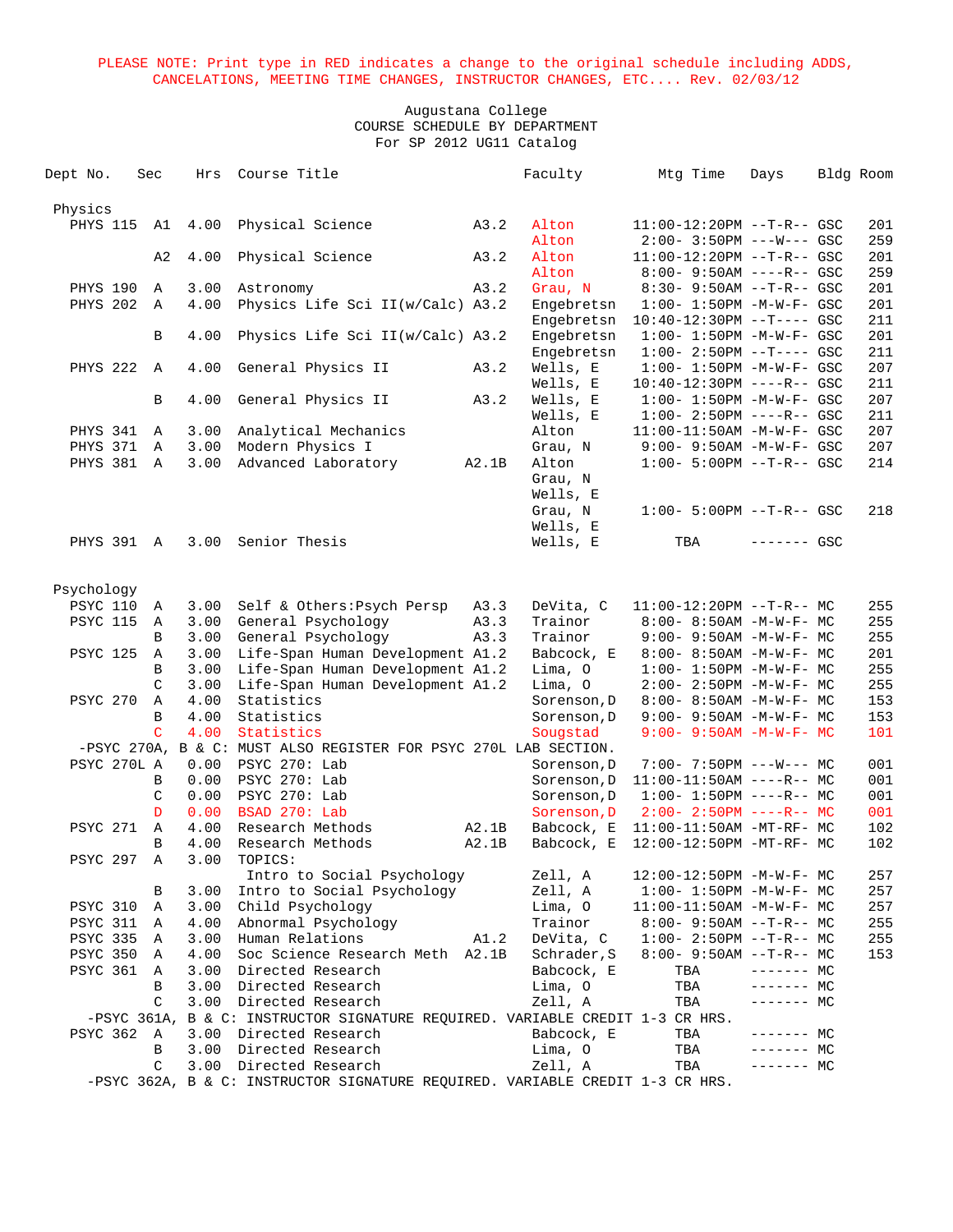| Dept No. |           |            | Sec               | Hrs   | Course Title                                                                    | Faculty     | Mtg Time | Days                              |     | Bldg Room |
|----------|-----------|------------|-------------------|-------|---------------------------------------------------------------------------------|-------------|----------|-----------------------------------|-----|-----------|
|          |           | PSYC 391 A |                   | 4.00  | Practicum                                                                       | DeVita, C   | TBA      | ------- OFF                       |     | OFF       |
|          |           |            |                   |       | -PSYC 391A: INSTRUCTOR SIGNATURE REQUIRED. VARIABLE CREDIT 2-4 CR HRS.          |             |          |                                   |     |           |
|          |           |            |                   |       |                                                                                 |             |          |                                   |     |           |
|          |           |            |                   |       |                                                                                 |             |          |                                   |     |           |
|          | Religion  |            |                   |       |                                                                                 |             |          |                                   |     |           |
|          |           | RELI 102   | A                 | 3.00  | Beginning Hebrew II                                                             | Storm, J    |          | $8:30 - 9:50AM -T-R-- HUM$        |     | 227       |
|          |           | RELI 110   | Α                 | 3.00  | Exploring Christian Faith<br>A4.1                                               | Croghan     |          | $9:00 - 9:50AM - M - W - F - HUM$ |     | 226       |
|          |           |            | B                 | 3.00  | Exploring Christian Faith<br>A4.1                                               | Jungling    |          | 12:00-12:50PM -M-W-F- HUM         |     | 226       |
|          |           |            | C                 | 3.00  | Exploring Christian Faith<br>A4.1                                               | Anderson, J |          | $8:30 - 9:50AM -T-R-- HUM$        |     | 226       |
|          |           |            | D                 | 3.00  | Exploring Christian Faith<br>A4.1                                               | Anderson, J |          | $11:00-12:20PM$ --T-R-- HUM       |     | 226       |
|          |           |            | E                 | 3.00  | Exploring Christian Faith<br>A4.1                                               | Bowman, R   |          | $1:00 - 2:20PM -T-R--HUM$         |     | 226       |
|          |           |            | F                 | 3.00  | Exploring Christian Faith<br>A4.1                                               | Bowman, R   |          | $3:00-4:20PM -T-R--HUM$           |     | 226       |
|          |           |            | G                 | 3.00  | Exploring Christian Faith<br>A4.1                                               | Storm, J    |          | $1:00 - 2:20PM -T-R--HUM$         |     | 201       |
|          |           | RELI 197   | $\mathbb{A}$      | 1.00  | TOPICS:                                                                         |             |          |                                   |     |           |
|          |           |            |                   |       | Hebrew Readings                                                                 | Storm, J    |          | $12:00-12:50PM -M---$ HUM         |     | 218       |
|          |           | RELI 200   | A                 | 3.00  | Reason, Faith, Srch Meaning<br>A4.2                                             | O'Hara, D   |          | 12:00-12:50PM -M-W-F- HUM         |     | 202       |
|          |           | RELI 210   | A                 | 3.00  | Ethical Perspectives<br>A4.2                                                    | Minister    |          | $9:00-9:50AM -M-W-F-HUM$          |     | 202       |
|          |           | RELI 219   | Α                 | 3.00  | God, Suffering, & Evil<br>A4.2                                                  | Pederson, A |          | $1:00 - 1:50PM -M-W-F - HUM$      |     | 202       |
|          |           | RELI 235   | $\mathbb{A}$      | 3.00  | Issues in Theolog Ethics A4.2                                                   |             |          |                                   |     |           |
|          |           |            |                   |       | Sexual Ethics                                                                   | Jungling    |          | $1:00 - 2:20PM -T-R-$             | HUM | 103       |
|          |           | RELI 236   | A                 | 3.00  | Life Together: Ethics of                                                        | Jungling    |          | 2:00- 2:50PM -M-W-F- HUM          |     | 226       |
|          |           |            |                   |       | Dietrich Bonhoeffer<br>A4.2                                                     |             |          |                                   |     |           |
|          |           | RELI 241 A |                   | 3.00  | Theology & Philos in Dialog A4.2                                                | O'Hara, D   |          | $1:00 - 2:20PM -T-R--HUM$         |     | 202       |
|          |           | RELI 253   | A                 | 3.00  | Theology, Praxis & Ministry A4.2                                                | Croghan     |          | $1:00 - 1:50PM - M - W - F - SFS$ |     | 204B      |
|          |           | RELI 320 A |                   | 3.00  | Sem in Biblical Studies<br>A2.1B                                                | Bowman, R   |          | $11:00-12:20PM$ --T-R-- HUM       |     | 227       |
|          |           | RELI 330   | $\overline{A}$    | 3.00  | <b>CANCELED</b>                                                                 |             |          |                                   |     |           |
|          |           | RELI 400 A |                   | 3.00  | Senior Thesis                                                                   | Pederson, A |          | 8:00- 8:50AM -M-W-F- HUM          |     | 227       |
|          |           |            |                   |       |                                                                                 |             |          |                                   |     |           |
|          | Sociology |            |                   |       |                                                                                 |             |          |                                   |     |           |
|          |           | SOCI 110   | Α                 | 3.00  | Contemporary Society<br>A3.3                                                    | Schrader, S |          | 12:00-12:50PM -M-W-F- MC          |     | 153       |
|          |           |            | B                 | 3.00  | Contemporary Society<br>A3.3                                                    | Schrader, S |          | $2:00-2:50PM -M-W-F-MC$           |     | 153       |
|          |           |            | C                 | 3.00  | Contemporary Society<br>A3.3                                                    | Bunger      |          | $11:00-12:20PM$ --T-R-- MC        |     | 153       |
|          |           | SOCI 271   | Α                 | 3.00  | Cultural Anthropology<br>A3.6                                                   | Hannus, A   |          | 7:00-10:00PM --T---- GSC          |     | 201       |
|          |           | SOCI 280   | Α                 | 3.00  | Race, Ethnicity & Multiculturali                                                | Swart, W    |          | $11:00-11:50AM$ -M-W-F- CWS       |     | 108       |
|          |           | SOCI 320   | $\mathbb A$       | 3.00  | Native American Social Sys A3.6                                                 | Swart, W    |          | 9:00- 9:50AM -M-W-F- MC           |     | 201       |
|          |           |            | B                 | 3.00  | Native American Social Sys A3.6                                                 | Bunger      |          | $6:00-9:00PM -M--- MC$            |     | 201       |
|          |           |            | C                 | 3.00  | Native American Social Sys<br>A3.6                                              | Bunger      |          | $6:00-9:00PM --T---MC$            |     | 201       |
|          |           | SOCI 340   | $\mathbb A$       | 4.00  | Social Inequality                                                               | Sehested    |          | $1:00-2:50PM -T-R--MC$            |     | 120       |
|          |           | SOCI 350   | A                 | 4.00  | Soc Science Research Meth A2.1B                                                 | Schrader, S |          | $8:00 - 9:50AM -T-R-- MC$         |     | 153       |
|          |           |            |                   |       |                                                                                 |             |          |                                   |     |           |
|          |           |            | Special Education |       |                                                                                 |             |          |                                   |     |           |
|          |           | SPED 120 A |                   | 3.00  | Introduction to Special Educ                                                    | Johnson, M  |          | $11:00-12:20PM$ --T-R-- MC        |     | 257       |
|          |           | SPED 240   | A                 | 3.00  | Teaching in Inclusive Schools                                                   | Johnson, M  |          | $1:00-2:20PM -T-R--MC$            |     | 103       |
|          |           | SPED 260 A |                   | 3.00  | Intro to Learn & Lang Disabiliti                                                | Hallenbeck  |          | $8:00-8:50AM$ -M-W-F- MC          |     | 257       |
|          |           | SPED 301 A |                   | 3.00  | Curr & Inst for Chld w/ Disabili                                                | Hallenbeck  |          | $2:00-2:50PM -M-W-F-MC$           |     | 157       |
|          |           | SPED 315   | A                 | 2.00  | Classroom Behavior & Group Mgmt                                                 | Avery, B    |          | $6:00-8:00PM$ ----R-- MC          |     | 253       |
|          |           | SPED 320 A |                   | 3.00  | Consultation, Collabor & Comm                                                   | Skinner, M  |          | $6:00-9:00PM --T---MC$            |     | 257       |
|          |           | SPED 350   | A                 | 3.00  | Reclaiming Troub Children & Yout                                                | Steele, K   |          | $6:00-9:00PM$ ---W--- MC          |     | 257       |
|          |           | SPED 397 A |                   | 3.00  | TOPICS:                                                                         |             |          |                                   |     |           |
|          |           |            |                   |       | Specialized ASL Discourse                                                       | Steen, C    |          | $6:00-9:00PM -M----- MC$          |     | 255       |
|          |           | SPED 480   | Α                 | 12.00 | Student Teach: Emot/Behav Prob                                                  | Fiala, R    | TBA      | ------- OFF                       |     | OFF       |
|          |           | SPED 481   | Α                 | 12.00 | Student Teach: Cognitive Impair.                                                | Fiala, R    | TBA      | ------- OFF                       |     | OFF       |
|          |           | SPED 484   | A                 | 12.00 | Student Teach: Physical Disabilit                                               | Fiala, R    | TBA      | ------- OFF                       |     | OFF       |
|          |           | SPED 486   | $\mathbb{A}$      | 12.00 | Student Teach: Learning Disabilit                                               | Fiala, R    | TBA      | ------- OFF                       |     | OFF       |
|          |           |            |                   |       | -SPED 480, 481, 484 & 486A: SIGNATURE OF FIELD EXPERIENCE COORDINATOR REQUIRED. |             |          |                                   |     |           |